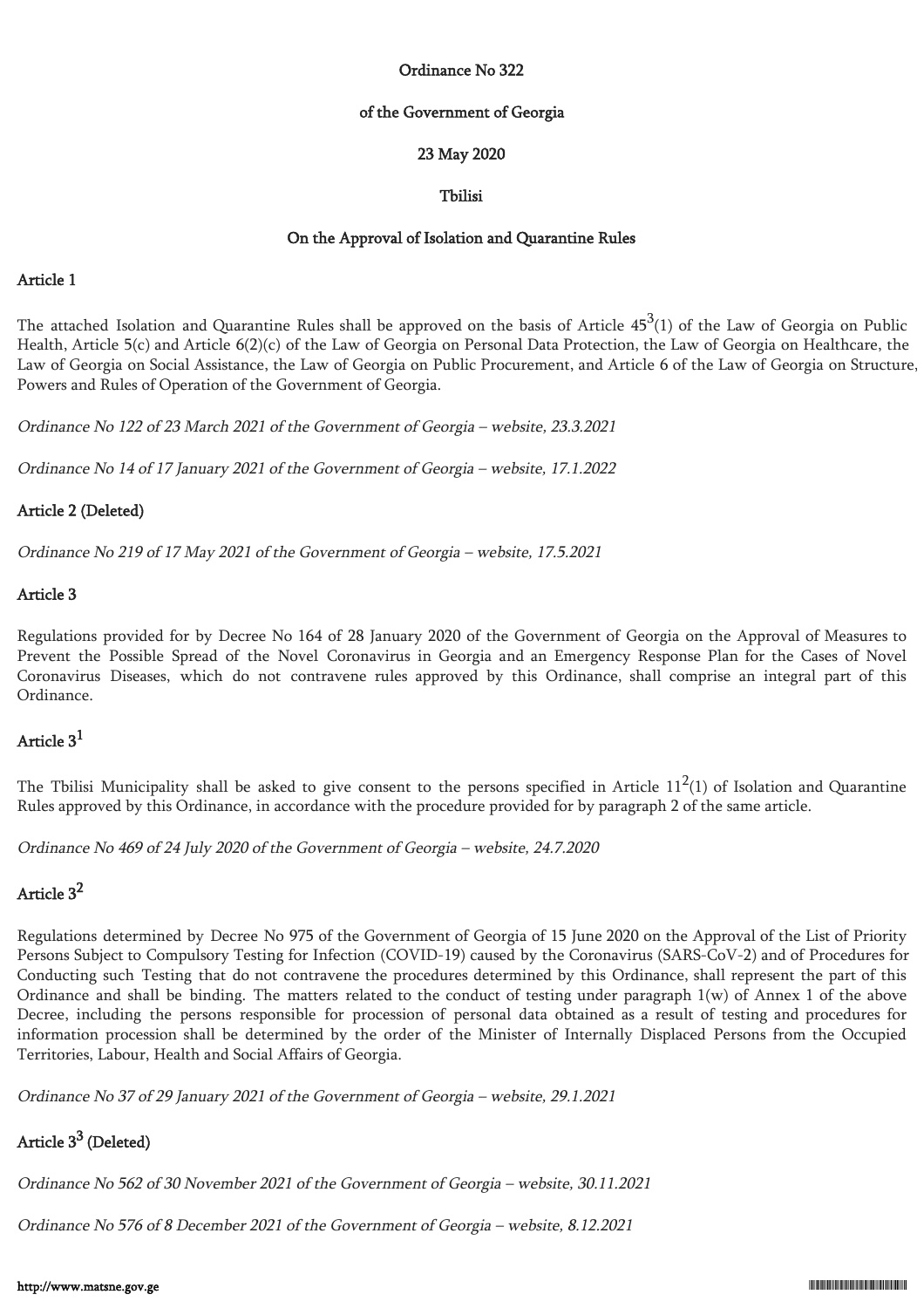Ordinance No 614 of 28 December 2021 of the Government of Georgia – website, 29.12.2021

Ordinance No 53 of 4 February 2022 of the Government of Georgia – website, 4.2.2022

# Article 4

1.This Ordinance shall enter into force from 23 May 2020.

2.(Deleted – 10.7.2020, No 433).

Ordinance No 433 of 10 July 2020 of the Government of Georgia – website, 10.7.2020

# Prime Minister Giorgi Gakharia

Isolation and Quarantine Rules

# Chapter I − General Regulations

# Article 1 − General provisions

1. The purpose of this Ordinance is to determine isolation and quarantine rules provided for by the Law of Georgia on Public Health for the prevention of the mass spread of the novel coronavirus (COVID-19), andto determine appropriate measures to minimise the possible threat to the life and health of the country's population and to manage the epidemiological situation.

2. (Deleted – 3.12.2020, No 725).

Ordinance No 566 of 9 September 2020 of the Government of Georgia – website, 9.9.2020

Ordinance No 725 of 3 December 2020 of the Government of Georgia – website, 3.12.2020

# Article 2 – Regulation of movement

1. International air, land and maritime movement shall be allowed in accordance with Article 11  $(4^1)$  of this Rule and in the cases provided for by Decree N 164 of 28 January 2020 of the Government of Georgia on the Approval of Measures to Prevent the Possible Spread of the Novel Coronavirus in Georgia and the Emergency Response Plan forthe Cases of Novel Coronavirus Disease.

2.(Deleted – 29.1.2021, No40).

 $2<sup>1</sup>$ . (Deleted – 29.1.2021, No40).

 $2^2$ . (Deleted – 29.1.2021, No40).

3. (Deleted – 29.1.2021, No40).

4. The restriction provided for by paragraph 1 of this article shall not apply to a seaborne facility of the military-marine unit under the operational subordination of the Allied Maritime Command (MARCOM) of the North Atlantic Treaty Organization (NATO)and under the flag thereof, and/or to the entry of a seaborne facility into the territorial waters and open harbours of Georgia for navigational purposes.

5. (Deleted – 15.7.2020, No 440).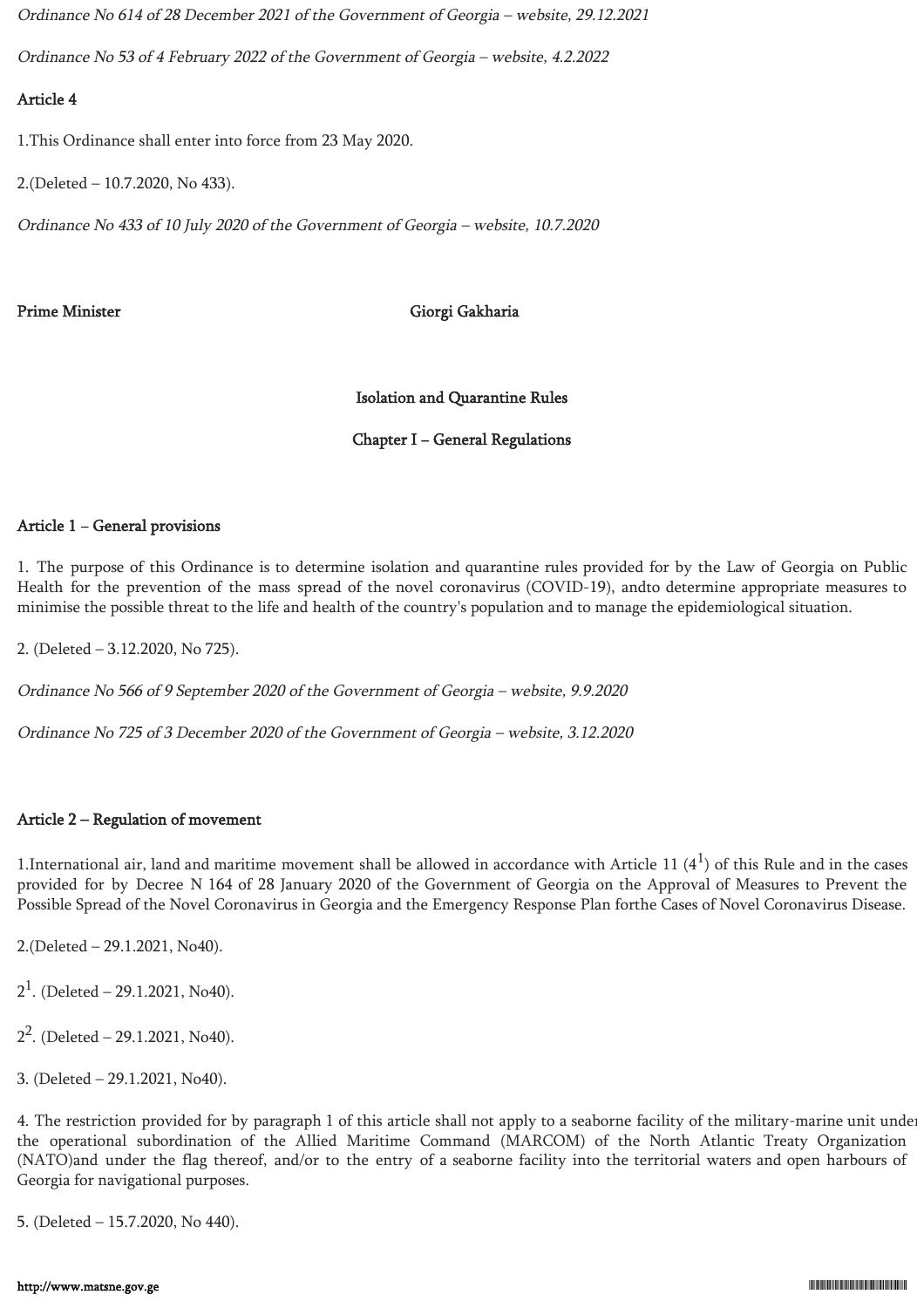6. (Deleted – 28. 5.2020, No 337).

 $6<sup>1</sup>$ . (Deleted – 22.6.2021. No 294).

 $6<sup>2</sup>$ . (Deleted – 22.6.2021. No 294).

 $6<sup>3</sup>$ . (Deleted – 22.6.2021. No 294).

7. While providing transportation services by taxi (M1 category), a driver and passengers shall be equipped with a face mask.

 $7<sup>1</sup>$ . (Deleted – 24.2.2021, No 73).

7<sup>2</sup>. From 14 August 2021 to 13 September 2021, the operation of public transport within the administrative boundaries of municipalities of the cities Tbilisi, Batumi, Kutaisi, Rustavi and Zugdidi shall be suspended (except for Rustavi-Tbilisi), including in the municipality of the city of Tbilisi, the operation of the metro and ropeway shall be suspended.

 $7^3$ . (Deleted – 29.4.2021, No 198).

8.(Deleted – 20.11.2020, No 697).

 $8<sup>1</sup>$ . Procedures for the epidemiological control and quarantine rules during the movement of sailors in Georgia shall be approved by the Ministry of Economy and Sustainable Development of Georgia in order to prevent the spread of the novel coronavirus.

 $8<sup>2</sup>$ . (Deleted – 20.11.2020, No 697).

 $8<sup>3</sup>$ . (Deleted – 8.10.2021, No 500).

9. For the purpose of preventing the possible spread of the novel coronavirus (COVID-19), the Ministry of Internal Affairs of Georgia shall process information on the placement of passengers arriving in Georgia from foreign countries; in particular, the Ministry shall collect information on flight numbers, data on motor vehicles, co-passengers, contact details and the date of leaving the infected area, and shall share such information with the Ministry of Internally Displaced Persons from the Occupied Territories, Labour, Health and Social Affairs of Georgia, the LEPL Revenue Service operating within the system of the Ministry of Finance of Georgia and the LEPL Georgian National Tourism Administration for the purpose of exercising powers for the prevention of the disease. Covid and quarantine hotels shall have the right to access and process the indicated information on the basis of the agreements signed with the LEPL National Health Agency.

Ordinance No 337 of 28 May 2020 of the Government of Georgia – website, 28.5.2020

Ordinance No 341 of 29 May 2020 of the Government of Georgia – website, 29.5.2020

Ordinance No 345 of 2 June 2020 of the Government of Georgia – website, 2.6.2020

Ordinance No 350 of 4 June 2020 of the Government of Georgia – website, 4.6.2020

Ordinance No 355 of 8 June 2020 of the Government of Georgia – website, 8.6.2020

Ordinance No 375 of 19 June 2020 of the Government of Georgia – website, 19.6.2020

Ordinance No 433 of 10 July 2020 of the Government of Georgia – website, 10.7.2020

Ordinance No 440 of 15 July 2020 of the Government of Georgia – website, 15.7.2020

Ordinance No 585 of 17 September 2020 of the Government of Georgia – website, 17.9.2020

Ordinance No 634 of 19 October 2020 of the Government of Georgia – website, 19.10.2020

Ordinance No 670 of 9 November 2020 of the Government of Georgia – website, 9.11.2020

Ordinance No 674 of 10 November 2020 of the Government of Georgia – website, 10.11.2020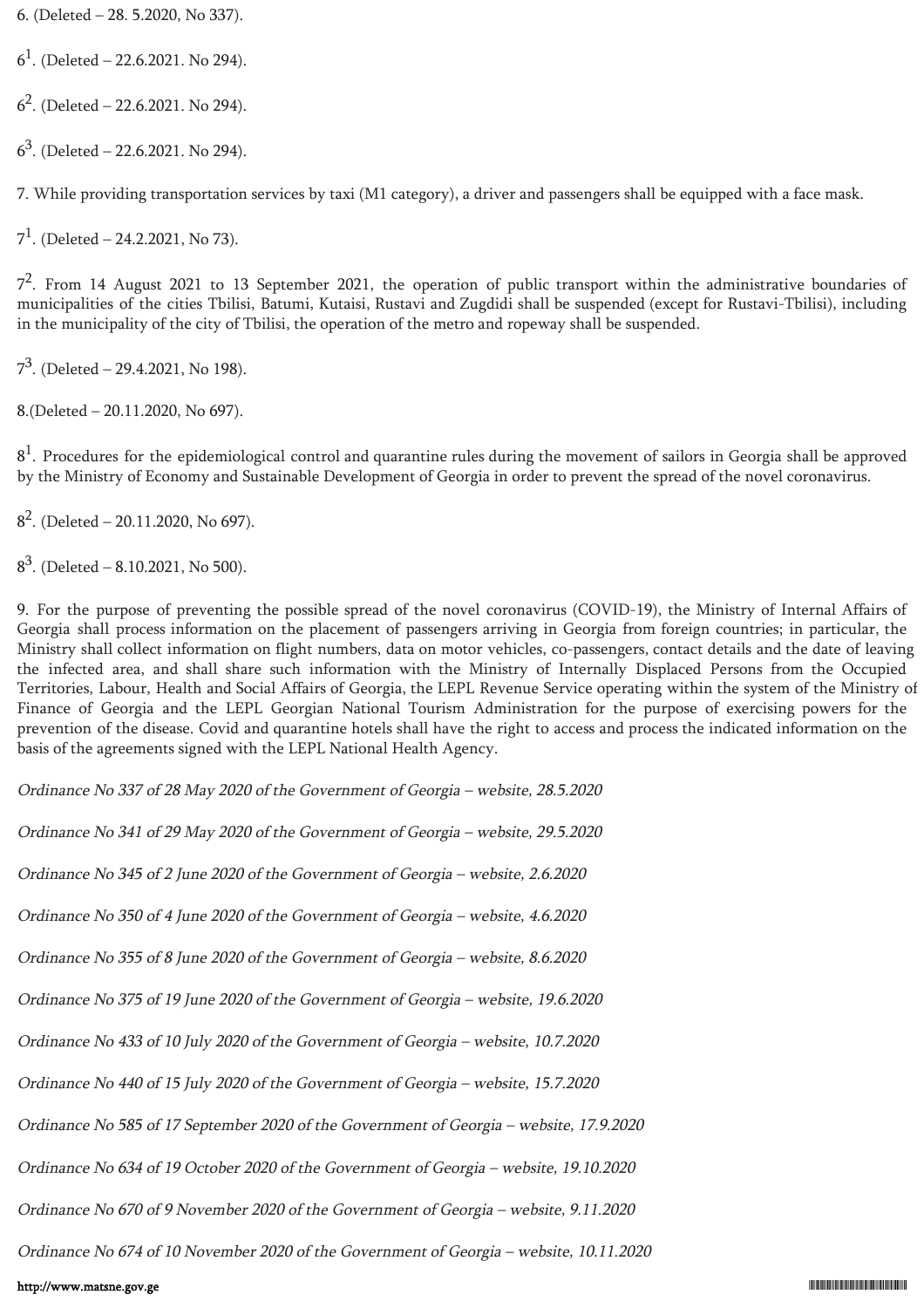Ordinance No 685 of 19 November 2020 of the Government of Georgia – website, 19.11.2020 Ordinance No 693 of 20 November 2020 of the Government of Georgia – website, 20.11.2020 Ordinance No 697 of 20 November 2020 of the Government of Georgia – website, 20.11.2020 Ordinance No 699 of 26 November 2020 of the Government of Georgia – website, 27.11.2020 Ordinance No 812 of 30 December 2020 of the Government of Georgia – website, 30.12.2020 Ordinance No 32 of 28 January 2021 of the Government of Georgia – website, 28.01.2021 Ordinance No 40 of 29 January 2021 of the Government of Georgia – website, 30.1.2021 Ordinance No 49 of 4 February 2021 of the Government of Georgia – website, 4.2.2021 Ordinance No 61 of 9 February 2021 of the Government of Georgia – website, 9.2.2021 Ordinance No 73 of 24 February 2021 of the Government of Georgia – website, 24.2.2021 Ordinance No 122 of 23 March 2021 of the Government of Georgia – website, 23.3.2021 Ordinance No 169 of 13 April 2021 of the Government of Georgia – website, 13.4.2021 Ordinance No 187 of 27 April 2021 of the Government of Georgia – website, 27.4.2021 Ordinance No 198 of 29 April 2021 of the Government of Georgia – website, 30.4.2021 Ordinance No 219 of 17 May 2021 of the Government of Georgia – website, 17.5.2021 Ordinance No 241 of 31 May 2021 of the Government of Georgia – website, 31.5.2021 Ordinance No 248 of 1 June 2021 of the Government of Georgia – website, 1.6.2021 Ordinance No 294 of 22 June 2021 of the Government of Georgia – website, 22.6.2021 Ordinance No 410 of 13 August 2021 of the Government of Georgia – website, 13.8.2021 Ordinance No 443 of 31 August 2021 of the Government of Georgia – website, 31.8.2021 Ordinance No 500 of 8 October 2021 of the Government of Georgia – website, 8.10.2021 Ordinance No 78 of 17 February 2022 of the Government of Georgia – website, 17.2.2022

# Article  $2^1$  – Restriction of entering the territories of cemeteries

1. From 2 May 2021 to 4 May 2021 it shall be prohibited to enter the territory of a cemetery.

2. The prohibition provided for by paragraph 1 of this article shall not apply to entry and movement for the implementation of the measures that are necessary for the burial of a deceased.

Ordinance No 187 of 27 April 2021 of the Government of Georgia – website, 27.4.2021

## Article 3 − Regulation of the educational process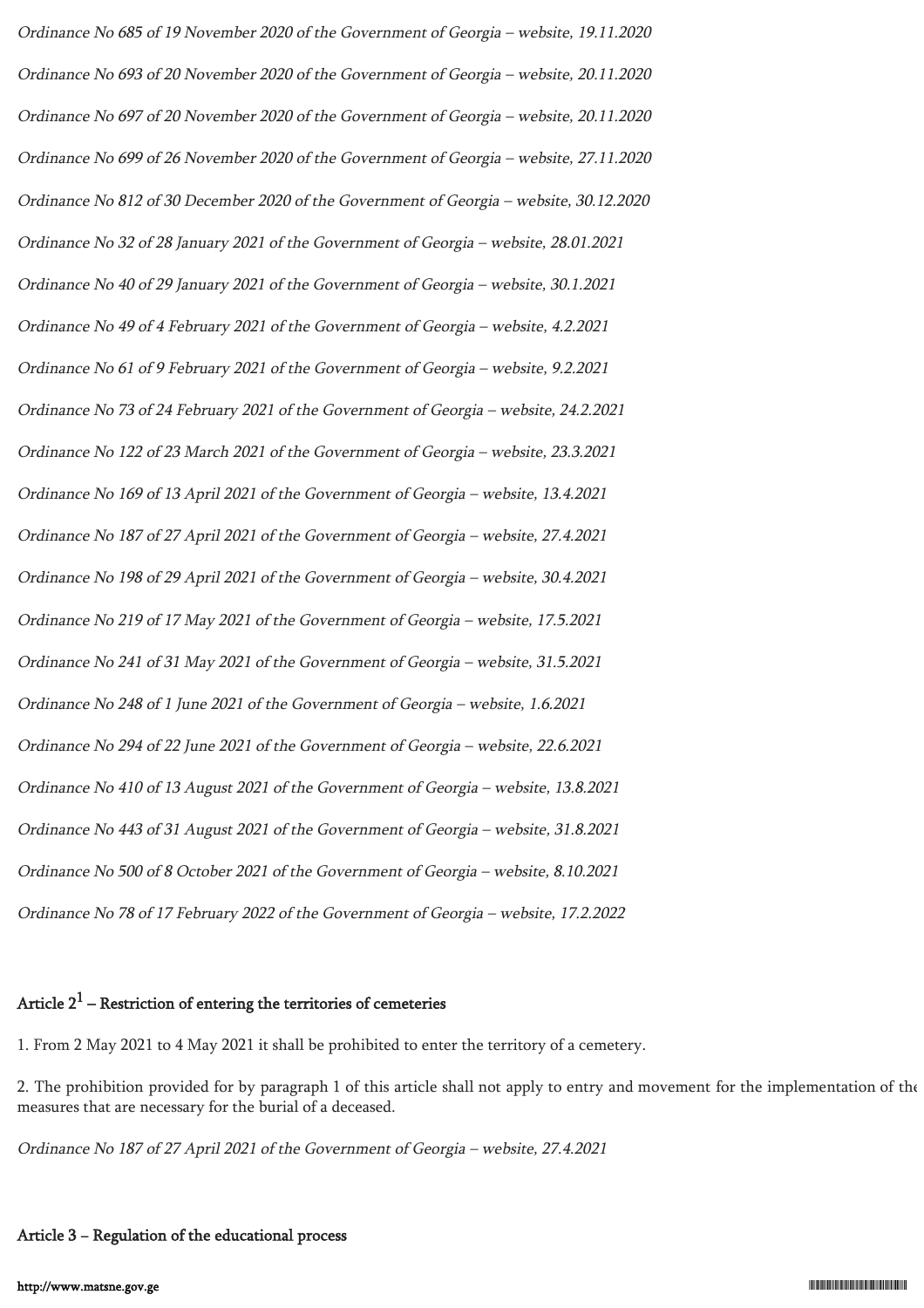1. Providers of early education services and/or pre-school education services, and/or of school readiness programmes and the other educational institutions shall carry out study process in accordance with the order of the Minister of Internally Displaced Persons from the Occupied Territories, Labour, Health and Social Affairs of Georgia on the Approval of Recommendations for the Prevention of the Spread of the Novel Coronavirus (COVID-19) at Workplaces.

2. The institutions provided for by paragraph one of this article may carry out education/study process only on the basis of a positive opinion issued on the compliance at workplaces with the recommendations of the Ministry of Internally Displaced Persons from the Occupied Territories, Labour, Health and Social Affairs of Georgia as a result of the inspection conducted by the legal entity under public Law called the Labour Conditions Inspection Service under the state control of the Ministry of Internally Displaced Persons from the Occupied Territories, Labour, Health and Social Affairs of Georgia (the Labour Inspection Service), directly or with the assistance of the agencies determined by Article 9(2) and (3) of this Ordinance.

 $2<sup>1</sup>$ . Institutions carrying out early education services and / or pre-school education services and / or school readiness programmes shall not carry out the education / learning process until 4 October 2021, and from 4 October 2021 the said institutions shall fully restore the education / learning process.

2<sup>2</sup>. Educational institutions (general, vocational, higher) shall carry out the educational process until 4 October 2021, using only distance learning and, if necessary, various forms of communication.

 $2<sup>3</sup>$ . When conducting the learning in the non-distance mode, the staff and students shall be allowed to healthcare educational programmes, the learning component of which involves the contact with patients, only if they meet one of the following conditions:

a) they are fully vaccinated;

b) they provide PCR negative test result once a week;

c) not more than six months have lapsed after two weeks of the laboratory confirmation of the Novel Coronavirus (COVID-19).

2<sup>4</sup>. From 4 October 2021, throughout the entire country:

a) in general education institutions, the educational process shall continue in the format of attendance, in a non-distance mode;

b) vocational and higher education institutions shall be authorised to resume the educational process in the format of attendance, in a non-distance mode.

3. Educational institutions shall be authorised, in order to perform its activities remotely in electronic form, to carry out the activities of the collegiate bodies of the educational institution (including the Board of Trustees, the Academic Council, the Board of Representatives, the Faculty Council, students'/pupils' self-government, the Dissertation Council, etc.) remotely, according to the procedures for administrative proceedings established by the legislation of Georgia (determining a quorum to make decisions, casting votes, drawing up minutes, etc.).

4. An educational institution shall be authorised to transfer all the persons employed at the educational institution to a remote working regime, if necessary, except if the presence/appearance on the territory of the educational institution of a person holding a certain position is related to the specificity of that position. Those persons shall carry out their activities in accordance with the order of the Minister of Internally Displaced Persons from the Occupied Territories, Labour, Health and Social Affairs of Georgia 'On the Approval of Recommendations for the Prevention of the Spread of the Novel Coronavirus (COVID-19) at Workplaces'

5. Trainings, conferences, seminars may be held only in accordance with the order of the Minister of Internally Displaced Persons from the Occupied Territories, Labour, Health and Social Affairs of Georgia 'On the Approval of Recommendations for the Prevention of the Spread of the Novel Coronavirus (COVID-19) at Workplaces'

5<sup>1</sup>. Attendance of participants at any type of training, conference or seminar shall be allowed only on the basis of the PCR test conducted 72 earlier or the rapid antigen test conducted 24 hours earlier.

5<sup>2</sup>. Attendance at any type of training, conference or seminar shall be allowed without PCR test and / or rapid antigen test 14 days after full vaccination.

5<sup>3</sup>. Attendance at any type of training, conference or seminar shall be permitted if not more than six months have elapsed after two weeks of laboratory confirmation of the Novel Coronavirus (COVID-19).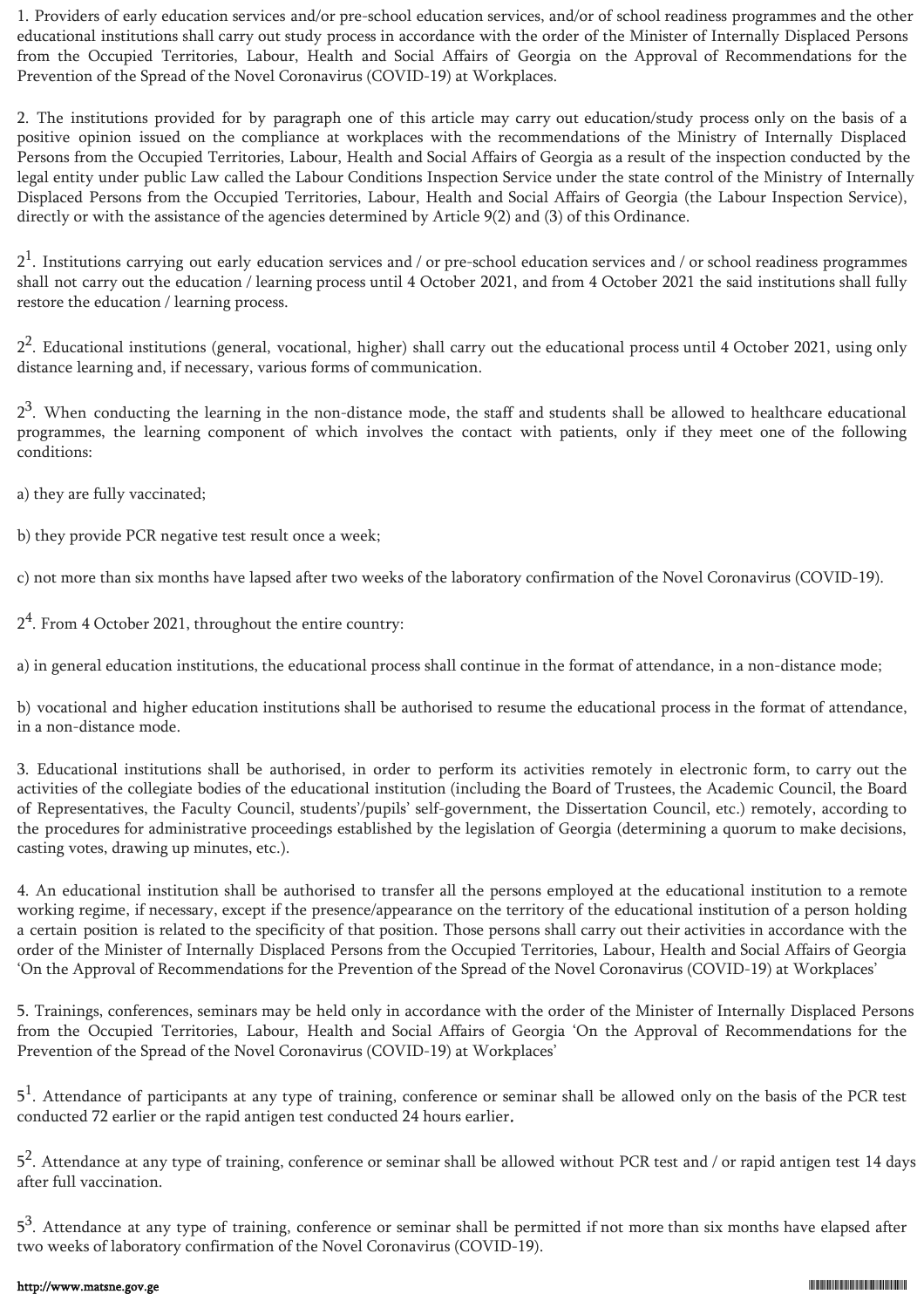6. For the purpose of fulfilling the obligations related to compulsory testing under paragraph 1(w.b) of Annex 1 of Decree No 975 of the Government of Georgia of 15 June 2020 on the Approval of the List of Priority Persons Subject to Compulsory Testing for Infection (COVID-19) caused by the Corona Virus (SARS-CoV-2) and of Procedures for Conducting such Testing, and their monitoring, general educational institutions are obliged to provide to the Labour Conditions Inspection Service, with personal data of persons operating in their premises, in particular, the name, surname and the personal number of such persons; they shall be also authorised to process information on the date of compulsory testing of persons operating in their premises for the infection (COVID-19) caused by the Coronavirus (SARS-CoV-2) (without the results of testing and other information related to the health status). General educational institutions are authorised to keep the information provided for in this paragraph until a new test is performed for the person operating in their premises, however, they are obliged to immediately delete / destroy the information about the previous testing.

7. A person registered to participate in the Unified National / Common Master / Subject / Senior Teacher Examinations, Student Grant Competition, and the testing of subject and professional competencies (the Examinee) who has a confirmed COVID-19 infection shall not eligible to take the exam before the expiry of the 14-day period.

8. LEPL – National Assessment and Examinations Center shall rely on information provided by LEPL L. Sakvarelidze National Center for Disease Control and Public Health - in identifying the persons specified in paragraph 7 of this article, for which the LEPL National Assessment and Examinations Center shall be authorised, electronically, in the form of a protected document, to provide information (name, surname, personal number) of the examinees passing the relevant exam on the day before the exam to LEPL L. Sakvarelidze National Center for Disease Control and Public Health. During the examination period, the LEPL National Assessment and Examinations Center shall be authorised to accept, on the daily basis, and in the protected form, information from LEPL L. Sakvarelidze National Center for Disease Control and Public Health, in relation to which examinee COVID-19 infection has been confirmed during 14 days before the relevant exam. The information will be available only to the authorised staff of the LEPL - National Assessment and Examinations Center and will be communicated in a protected form only to the relevant employee of the examination centre where the examinee takes the exam. The information obtained by LEPL National Assessment and Examinations Center on the confirmation of COVID-19 infection for the examinee shall be stored at the LEPL National Assessment and Examinations Center, for a period of one year, and after this period it shall be destroyed.

9. An examinee who is in the quarantine space or, in accordance with the rules established by this Ordinance, shall be quarantined upon arrival in the country, shal be entitled to take the exam 72 hours before the testing by the PCR (polymerase chain reaction) method. In the period between examinations, the person shall return to the quarantine space.

10. The examinee provided for in paragraph 9 of this article shall be entitled to apply to the LEPL National Assessment and Examinations Center or the administration of the quarantine space with a request to be admitted to the exam. The examinee shall present an examination-identification card to the quarantine space administration. If the examinee in the quarantine space applies to the National Assessment and Examinations Center with a request to be admitted to the examination, the LEPL National Assessment and Examinations Center shall be authorised to provide information about the examinee (name, surname, personal number, date of examination) in a mutually agreed upon format to the LEPL L. Sakvarelidze National Center for Disease Control and Public Health, which also provides relevant information in an agreed, protected format.

11. In the case of presenting the examination-identification card, the issue of testing the examinee shall be regulated in accordance with Decree No 975 of the Government of Georgia of 15 June 2020 on the Approval of the List of Priority Persons and Procedures for Mandatory Testing against Coronavirus (SARS-CoV-2) Infection (COVID-19).

| Ordinance No 367 of 15 June 2020 of the Government of Georgia – website, 15.6.2020      |
|-----------------------------------------------------------------------------------------|
| Ordinance No 377 of 22 June 2020 of the Government of Georgia - website, 22.6.2020      |
| Ordinance No 393 of 30 June 2020 of the Government of Georgia - website, 30.6.2020      |
| Ordinance No 410 of 3 July 2020 of the Government of Georgia - website, 3.7.2020        |
| Ordinance No 413 of 6 July 2020 of the Government of Georgia - website, 6.7.2020        |
| Ordinance No 546 of 31 August 2020 of the Government of Georgia - website, 31.8.2020    |
| Ordinance No 578 of 16 September 2020 of the Government of Georgia - website, 16.9.2020 |
| Ordinance No 670 of 9 November 2020 of the Government of Georgia – website, 9.11.2020   |

Ordinance No 699 of 26 November 2020 of the Government of Georgia – website, 27.11.2020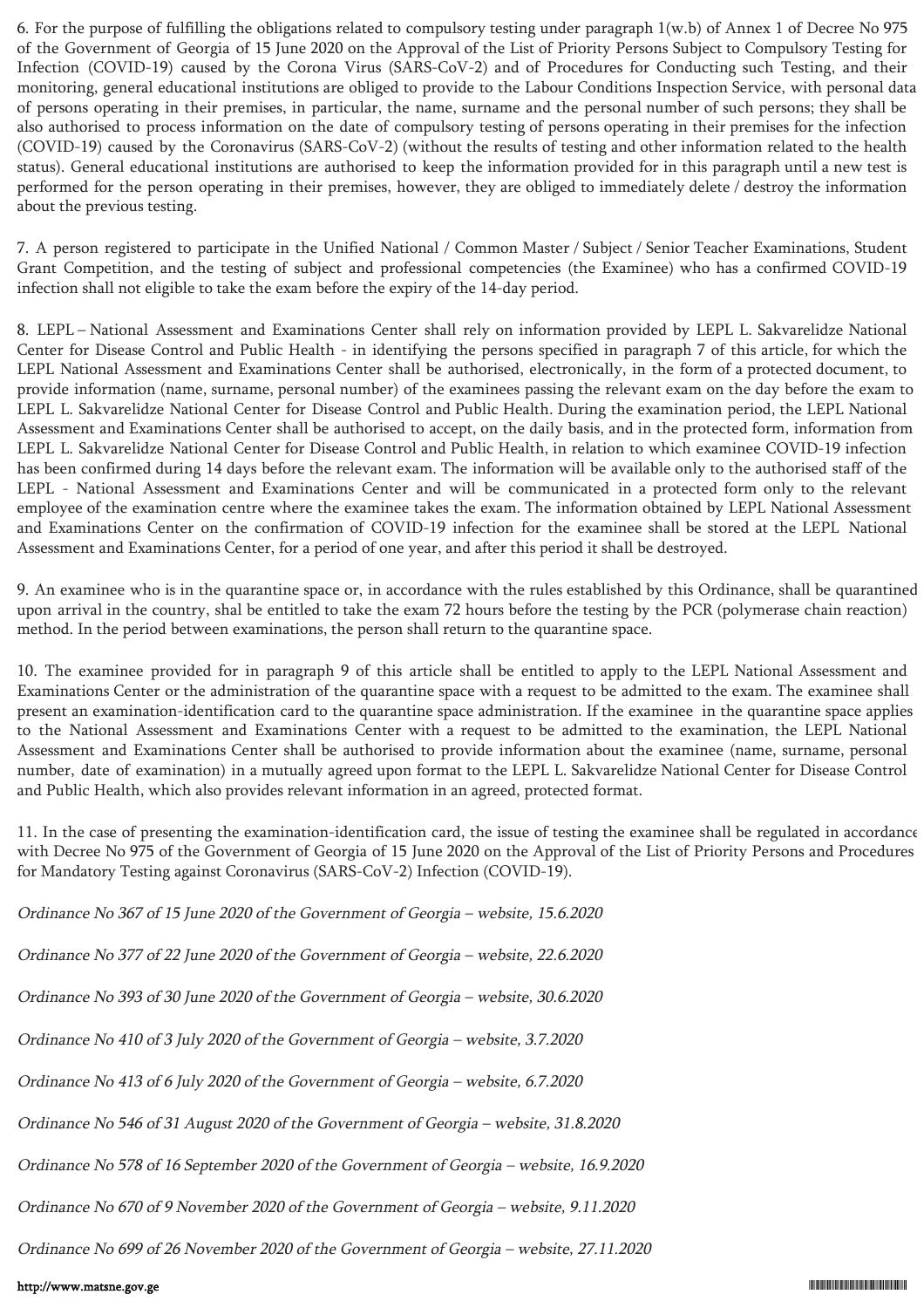| Ordinance No 8 of 13 January 2021 of the Government of Georgia - website, 13.1.2021     |
|-----------------------------------------------------------------------------------------|
| Ordinance No 20 of 21 January 2021 of the Government of Georgia - website, 21.1.2021    |
| Ordinance No 37 of 29 January 2021 of the Government of Georgia - website, 29.1.2021    |
| Ordinance No 49 of 4 February 2021 of the Government of Georgia - website, 4.2.2021     |
| Ordinance No 78 of 26 February 2021 of the Government of Georgia - website, 26.2.2021   |
| Ordinance No 310 of 29 June 2021 of the Government of Georgia - website, 29.6.2021      |
| Ordinance No 359 of 15 July 2021 of the Government of Georgia - website, 15.7.2021      |
| Ordinance No 360 of 17 July 2021 of the Government of Georgia - website, 17.7.2021      |
| Ordinance No 371 of 23 July 2021 of the Government of Georgia - website, 23.7.2021      |
| Ordinance No 444 of 31 August 2021 of the Government of Georgia - website, 31.8.2021    |
| Ordinance No 459 of 13 September 2021 of the Government of Georgia - website, 13.9.2021 |
| Ordinance No 468 of 15 September 2021 of the Government of Georgia - website, 15.9.2021 |
| Ordinance No 481 of 30 September 2021 of the Government of Georgia - website, 30.9.2021 |

#### Article 4 – Restriction of cultural and sports events

1. Activities of museums and libraries shall be allowed in accordance with the order of the Minister of Internally Displaced Persons from the Occupied Territories, Labour, Health and Social Affairs of Georgia 'On the Approval of Recommendations for the Prevention of the Spread of the Novel Coronavirus (COVID-19) at Workplaces'.

2. Rehearsal activities of performing/artistic creative groups without spectators shall be allowed in accordance with the order of the Minister of Internally Displaced Persons from the Occupied Territories, Labour, Health and Social Affairs of Georgia 'On the Approval of Recommendations for the Prevention of the Spread of the Novel Coronavirus (COVID-19) at Workplaces'.

3. Trainings / exercises of sports teams shall be allowed without spectators, in accordance with the order of the Minister of Internally Displaced Persons from the Occupied Territories, Labour, Health and Social Affairs of Georgia 'On the Approval of Recommendations for the Prevention of the Spread of the Novel Coronavirus (COVID-19) at Workplaces'.

4. The activities of sports, art and cultural groups/studios shall be allowed in accordance with the order of the Minister of Internally Displaced Persons from the Occupied Territories, Labour, Health and Social Affairs of Georgia 'On the Approval of Recommendations for the Prevention of the Spread of the Novel Coronavirus (COVID-19) at Workplaces'.

5. (Deleted – 7.4.2021, No 158).

6. It shall be prohibited to hold any type of entertainment, arts, festival and cultural events (except for theatrical and cinematographic events).

 $6<sup>1</sup>$ . The restriction determined by paragraph 6 of this article shall not apply to the activities of children's entertainment centres.

 $6<sup>2</sup>$ . The restriction provided for in paragraph 6 of this article shall not apply to holding a concert on the territory of the hotel, and in addition, the hotel shall have the appropriate concert infrastructure and the concert must be held for hotel guests/visitors in accordance with the order of the Minister of Internally Displaced Persons from the Occupied Territories, Labour, Health and Social Affairs of Georgia 'On the Approval of Recommendations for the Prevention of the Spread of the Novel Coronavirus (COVID-19) at Workplaces'.

3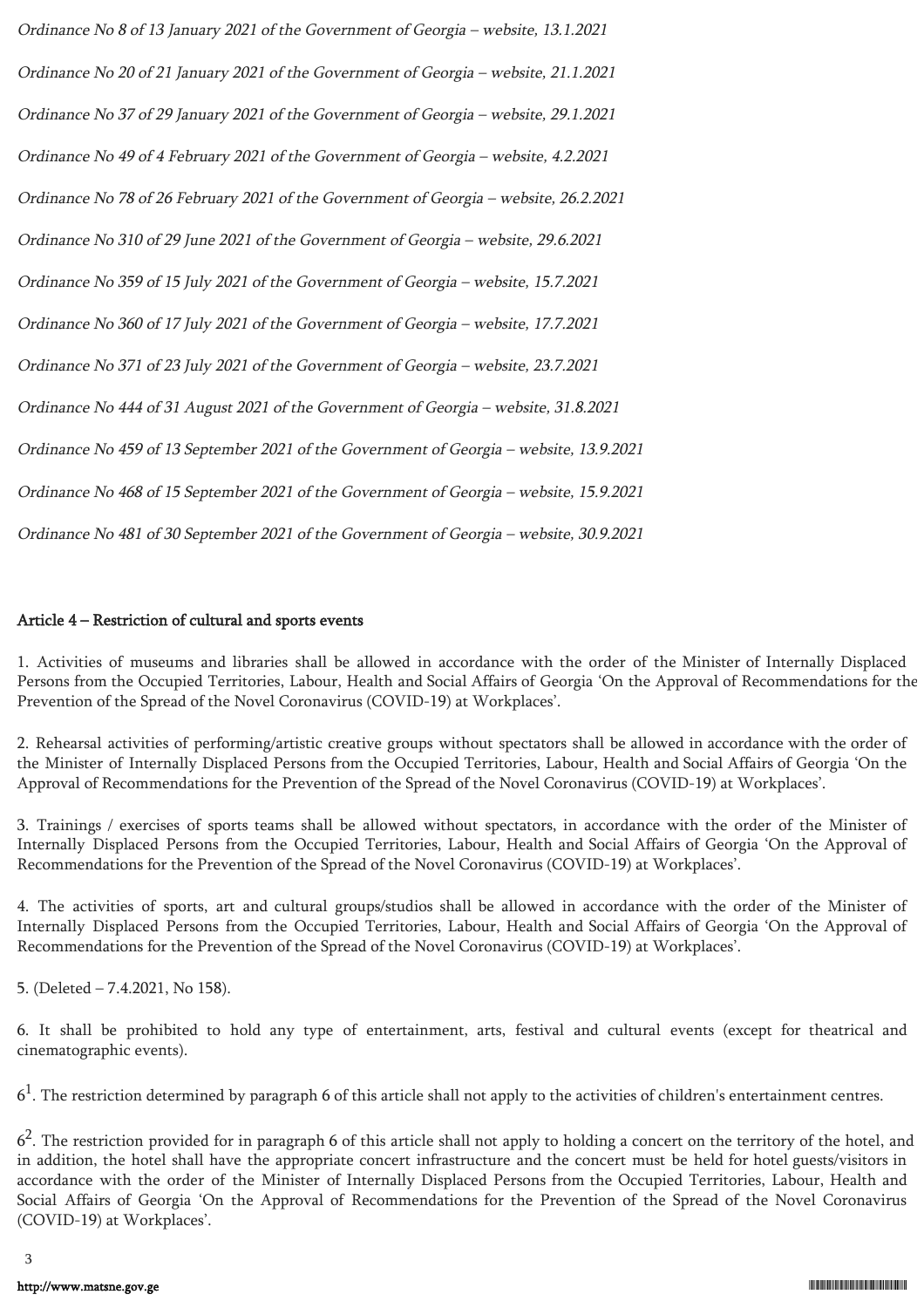6 . It shall be allowed to hold sports events (competitions, assemblies) without spectators, and at the same time, participants of such events shall be allowed to such events 14 days after full vaccination or for the following six months after two weeks of laboratory confirmation of the Novel Coronavirus (COVID-19), or based on a negative PCR test result conducted 72 hours before the event or the negative rapid antigen test result conducted 24 hours before the event.

 $6<sup>4</sup>$ . The restriction imposed by paragraph  $6<sup>3</sup>$  of this article (on holding sports events without spectators) shall not apply to the matches of the Georgian Premier Leagues and international competitions/matches planned in Georgia (in any type of sport), in accordance with the Order of the Minister of Internally Displaced Persons from the Occupied Territories, Labour, Health and Social Affairs of Georgia on the Approval of Recommendations for the Prevention of the Spread of the Novel Coronavirus (COVID - 19) on the Workplace.

 $6<sup>5</sup>$ . From 14 January 2022 until 06:00 of 16 January 2022, the restriction under paragraph 6 of this article shall not apply to electronic music listening spaces and nightclubs.

7. (Deleted – 7.4.2021, No 158).

8. Camp-type gatherings, regardless of their organisational form and venue, shall be prohibited.

9. Sports tournaments and training sessions for teenagers under the age of 18 shall be allowed only on the basis of the preliminary PCR testing of all participants.

Ordinance No 367 of 15 June 2020 of the Government of Georgia – website, 15.6.2020 Ordinance No 374 of 18 June 2020 of the Government of Georgia – website, 18.6.2020 Ordinance No 377 of 22 June 2020 of the Government of Georgia – website, 22.6.2020 Ordinance No 437 of 10 July 2020 of the Government of Georgia – website, 10.7.2020 Ordinance No 439 of 15 July 2020 of the Government of Georgia – website, 15.7.2020 Ordinance No 456 of 22 July 2020 of the Government of Georgia – website, 23.7.2020 Ordinance No 566 of 9 September 2020 of the Government of Georgia – website, 9.9.2020 Ordinance No 579 of 16 September 2020 of the Government of Georgia – website, 16.9.2020 Ordinance No 657 of 30 October 2020 of the Government of Georgia – website, 31.10.2020 Ordinance No 699 of 26 November 2020 of the Government of Georgia – website, 27.11.2020 Ordinance No 78 of 26 February 2021 of the Government of Georgia – website, 26.2.2021 Ordinance No 109 of 18 March 2021 of the Government of Georgia – website, 18.3.2021 Ordinance No 119 of 19 March 2021 of the Government of Georgia – website, 19.3.2021 Ordinance No 158 of 7 April 2021 of the Government of Georgia – website, 7.4.2021 Ordinance No 359 of 15 July 2021 of the Government of Georgia – website, 15.7.2021 Ordinance No 410 of 13 August 2021 of the Government of Georgia – website, 13.8.2021 Ordinance No 422 of 24 August 2021 of the Government of Georgia – website, 24.8.2021 Ordinance No 450 of 7 September 2021 of the Government of Georgia – website, 7.9.2021 Ordinance No 468 of 15 September 2021 of the Government of Georgia – website, 15.9.2021 Ordinance No 511 of 19 October 2021 of the Government of Georgia – website, 19.10.2021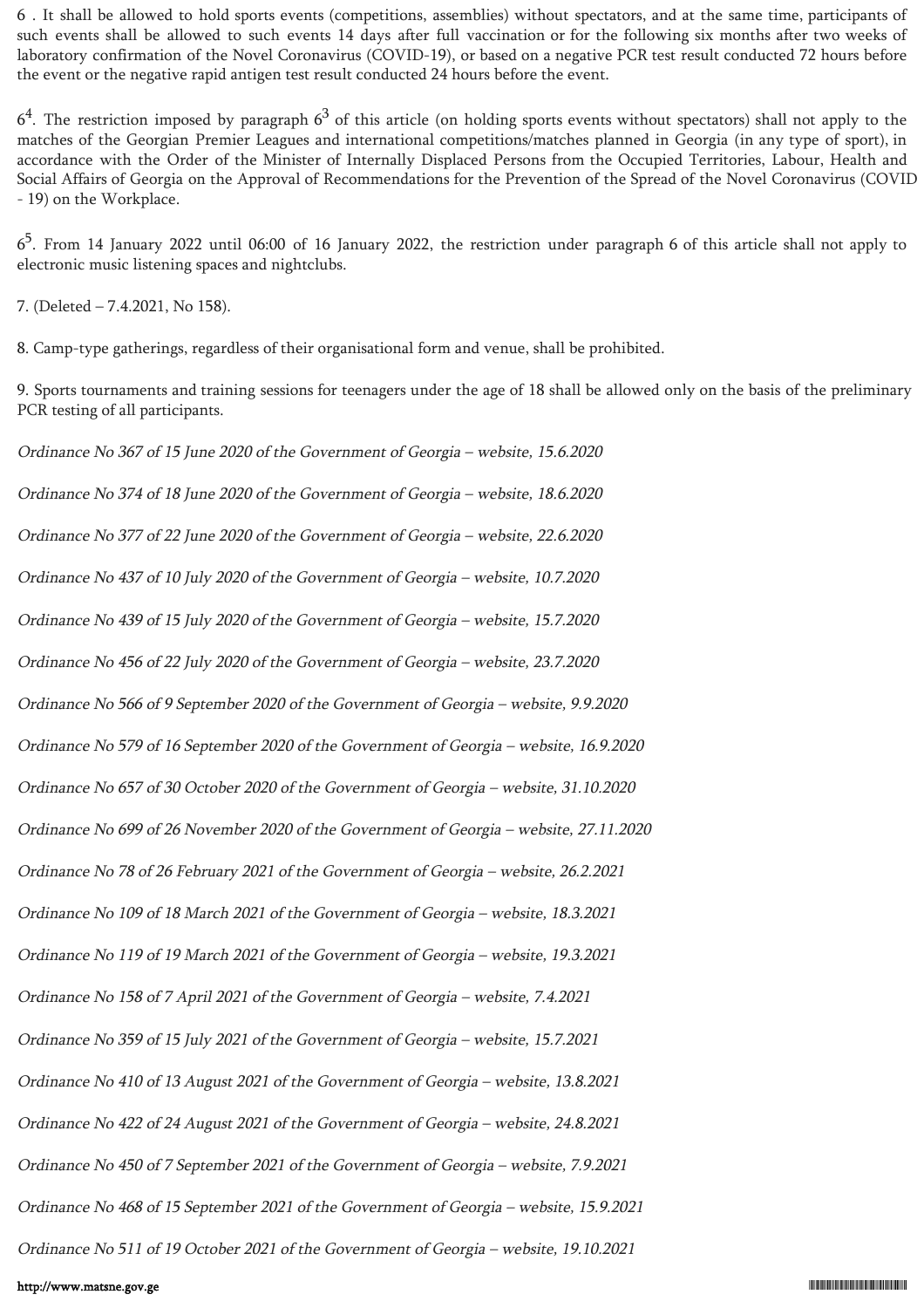Ordinance No 537 of 18 November 2021 of the Government of Georgia – website, 18.11.2021 Ordinance No 562 of 30 November 2021 of the Government of Georgia – website, 30.11.2021 Ordinance No 645 of 31 December 2021 of the Government of Georgia – website, 31.11.2021 Ordinance No 1 of 6 January 2021 of the Government of Georgia – website, 6.1.2022 Ordinance No 12 of 14 January 2021 of the Government of Georgia – website, 14.1.2022 Ordinance No 53 of 4 February 2022 of the Government of Georgia – website, 4.2.2022

## Article 5 − Regulation of assemblies

1. An assembly of more than 10 natural persons shall be restricted where such assembly is related to social events (e.g. wedding parties, any kind of anniversaries, funeral repasts, etc.), including to mass entertainment events.

 $1<sup>1</sup>$ . (Deleted – 9.9.2020, No 566).

1<sup>2</sup>. It shall be prohibited to transfer/concede a place/area to a person for a fee or free of charge for the purpose provided for in paragraph 1 of this article. A transferor/concessionaire of the place/area is obliged to take all reasonable measures (including by imposing a specific restriction by the contract) in order to prevent violation of the norm specified in paragraph 1 of this article when using the place/area. In addition, an owner of the space is obliged, immediately after receiving information about the violation of paragraph one of this article, to immediately inform the relevant services.

1<sup>3</sup>. If the measure specified in paragraph 1 of this article is accompanied by a critical non-compliance with the requirements of the Order of the Minister of Internally Displaced Persons from the Occupied Territories, Labour, Health and Social Affairs of Georgia on the Approval of Recommendations for the Prevention of the Spread of the Novel Coronavirus (COVID - 19) on the Workplace, or if such types of events are organised, the Labor Conditions Inspection Service, in coordination with the Ministry of Internal Affairs of Georgia, shall be authorised to temporarily restrict the use of the space and / or item on the facility (including the use of the facility or its specific place, equipment and / or other item, which is directly related to the taking of measures for prevention of the spread of the virus), and in the case of repeated identification of the critical non-compliance during the holding of the event provided for by paragraph 1 of this article, to limit the use of the space/item on the facility and transfer the case to the Ministry of Internal Affairs of Georgia for the purpose of initiating criminal proceedings in accordance with the current legislation. Unauthorised entry to the facility shall be prohibited, also it shall be prohibited to remove the seal or to ignore the requirements imposed on the facility by the Labor Conditions Inspection Service.

1 4 . From 14 January 2022 until 06:00 of 16 January 2022, the restriction under paragraph 1 of this article shall not apply to electronic music listening spaces and nightclubs.

2. All persons are obliged to wear face masks in closed and open spaces. For the purposes of this article, a public space shall be any indoor or outdoor area, unless it is a space used by individuals for residential purposes. Cases of exemption from wearing a face mask shall be determined by Ordinance N 368 of the Government of Georgia of 15 June 2020 On the Approval of the Rule of Wearing a Face Mask.

3. The obligation referred to in paragraph 2 of this article shall not apply to the assembly of persons in medical institutions, public institutions, defence forces, special penitentiary institutions, and law enforcement bodies where functions assigned to them are being carried out.

4. The enforcement of restrictions referred to in this article shall be controlled by the respective units of the Ministry of Internal Affairs of Georgia, the Ministry of Finance of Georgia, the Ministry of Internally Displaced Persons from the Occupied Territories, Labour, Health and Social Affairs of Georgia, and the Ministry of Environmental Protection and Agriculture of Georgia. Municipalities may also be requested to participate in enforcement.

Ordinance No 450 of 20 July 2020 of the Government of Georgia – website, 20.7.2020

Ordinance No 566 of 9 September 2020 of the Government of Georgia – website, 9.9.2020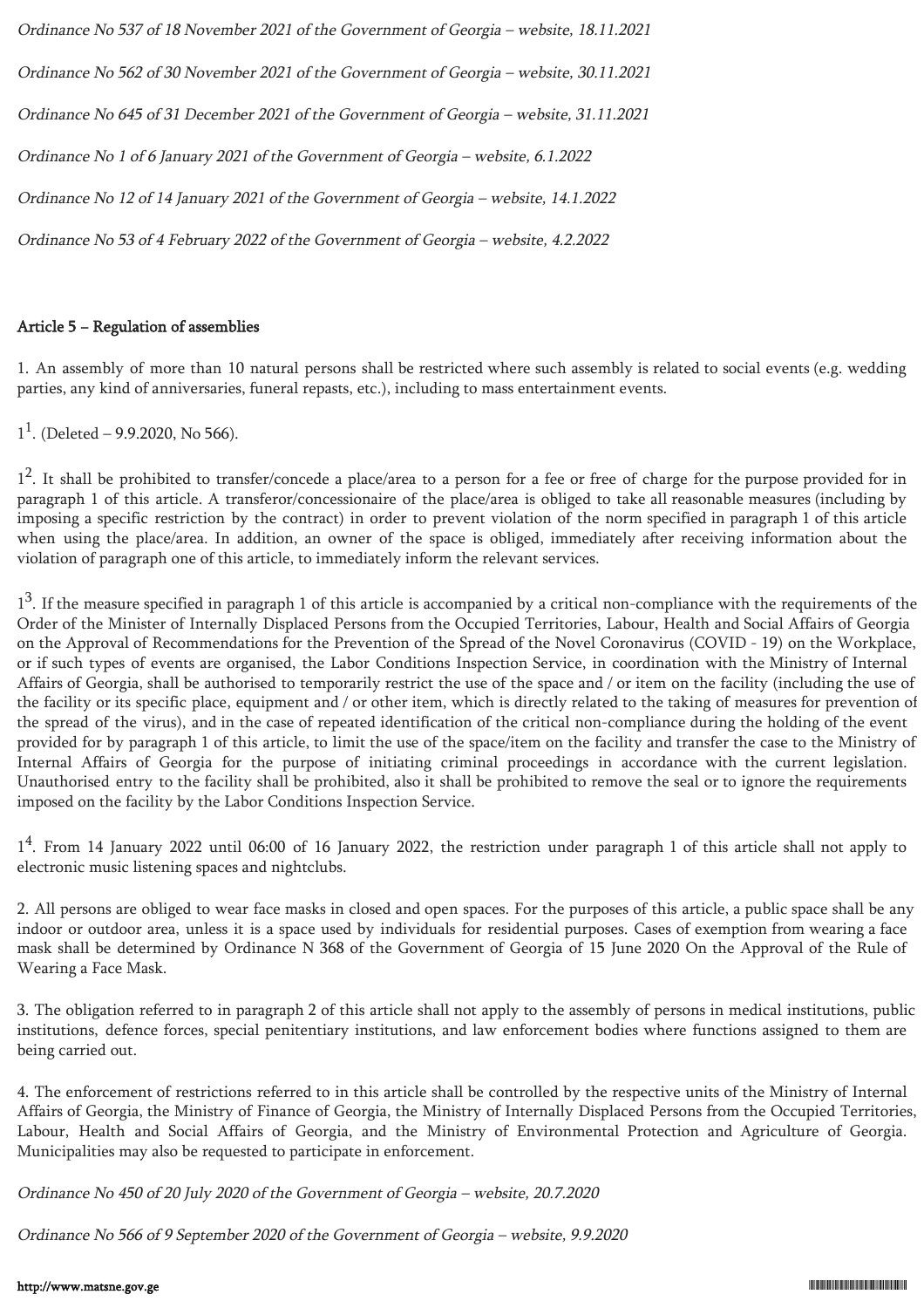Ordinance No 122 of 23 March 2021 of the Government of Georgia – website, 23.3.2021 Ordinance No 158 of 7 April 2021 of the Government of Georgia – website, 7.4.2021 Ordinance No 294 of 22 June 2021 of the Government of Georgia – website, 22.6.2021 Ordinance No 407 of 11 August 2021 of the Government of Georgia – website, 11.8.2021 Ordinance No 410 of 13 August 2021 of the Government of Georgia – website, 13.8.2021 Ordinance No 417 of 17 August 2021 of the Government of Georgia – website, 17.8.2021 Ordinance No 645 of 31 December 2021 of the Government of Georgia – website, 31.11.2021 Ordinance No 1 of 6 January 2021 of the Government of Georgia – website, 6.1.2022 Ordinance No 12 of 14 January 2021 of the Government of Georgia – website, 14.1.2022

# Article  $5^1$  – Regulation of assemblies

Holding a founding convention (congress, assembly, conference, etc.) of party members as provided for by the Organic Law of Georgia on Political Associations of Citizens, or a similar type of party meetings in an open and / or closed public space shall be permitted only if the recommendations given by the Ministry of Internally Displaced Persons from the Occupied Territories, Labour, Health and Social Affairs of Georgia are complied with.

Ordinance No 725 of 3 December 2020 of the Government of Georgia – website, 3.12.2020

#### Article 6 − Regulation of economic activities

1. All types of economic activities shall be permitted, except for:

a) (deleted – 24.02.2021, No 73);

b) (deleted – 18.3.2021, N109);

c) (deleted – 26.2.2021, No78);

d) (deleted – 23.3.2021, N 122);

 $1<sup>1</sup>$ . (Deleted – 26.11.2020, No 699).

1<sup>2</sup>. Activities of entities carrying out sports-recreational procedure/activity, and those of open/closed type swimming pools and spa centres shall be allowed only on the basis of the inspection conducted directly by the Labour Conditions Inspection Service or with the help of the agencies defined in paragraphs 2 and 3 of Article 9 of this Rule, on the basis of a positive opinion issued on th implementation of the recommendations given by the Ministry of Internally Displaced Persons from the Occupied Territories, Labour, Health and Social Affairs of Georgia.

 $1^3$ . (Deleted  $-$  4.2.2022, No 53).

1<sup>4</sup>. Activities of electronic music listening spaces and nightclubs shall be allowed from 14 January 2022 to 06:00 of 16 January 2022 in accordance with the recommendations determined by Order of the Minister of Internally Displaced Persons from the Occupied Territories, Labour, Health and Social Affairs of Georgia on the Approval of Recommendations to Prevent the Spread of the Novel Coronavirus (COVID-19) at Workplaces.

2. (Deleted – 28.5.2020, No 337).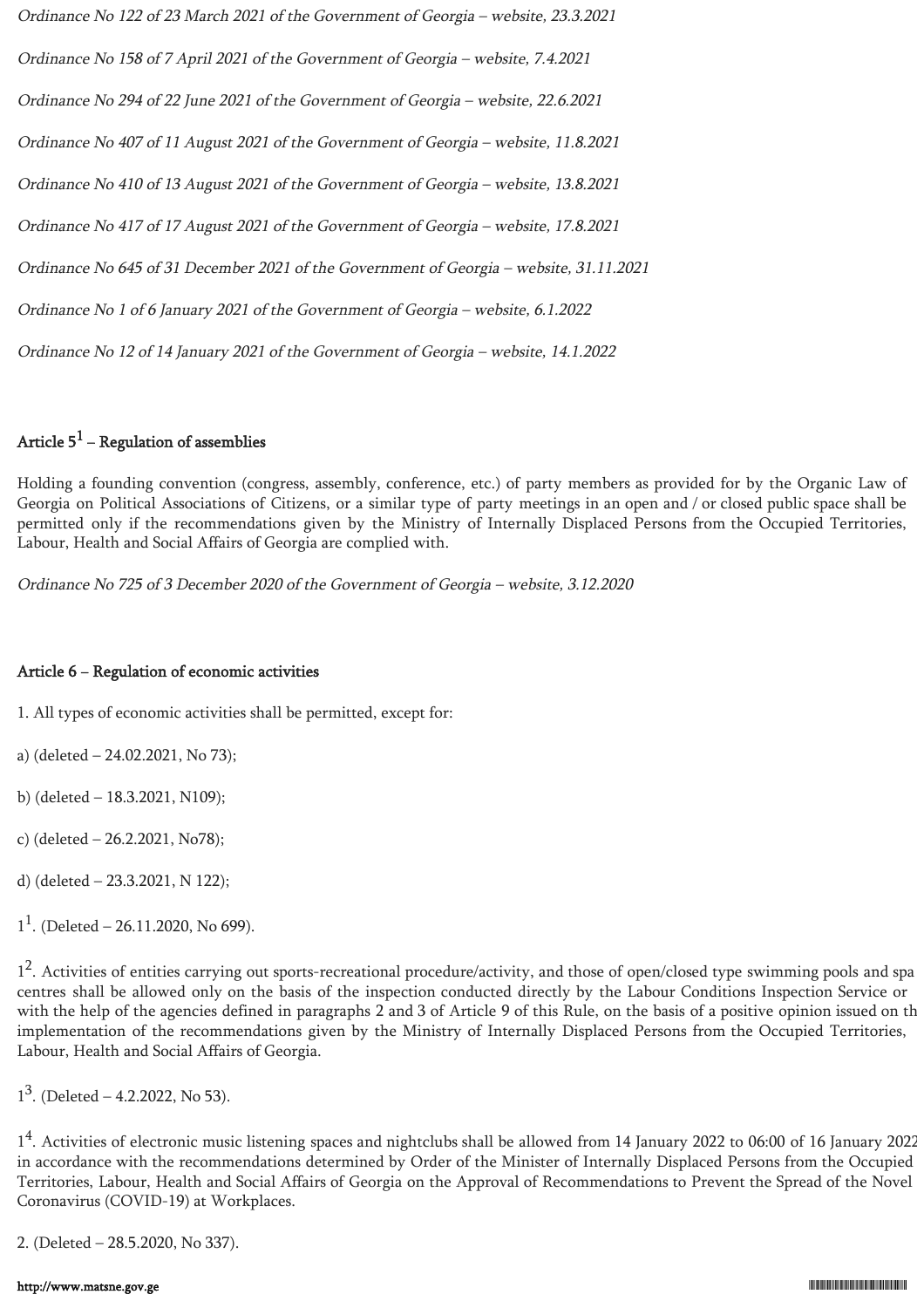$2<sup>1</sup>$ . (Deleted – 4.2.2022, No 53).

 $2<sup>2</sup>$ . Guests / visitors shall be allowed on the closed (gondola type) ropes of the mountain resorts on the basis of a positive opinion issued on the implementation of the recommendations of the Ministry of Internally Displaced Persons from the Occupied Territories, Labour, Health and Social Affairs of Georgia.

 $2^3$ . (Deleted – 4.2.2022, No 53).

 $2<sup>4</sup>$ . (Deleted – 4.2.2022, No 53).

3. (Deleted – 28.5.2020, No 337).

 $3<sup>1</sup>$ . (Deleted – 18.3.2021, No 109).

 $3^2$ . (Deleted – 10.2.2022, No 65).

4. (Deleted – 28.5.2020, No 337).

 $4<sup>1</sup>$ . The operation of food facilities/restaurants/bars/cafes shall be allowed in the form of hosting guests both in the open and closed space, and the delivery service (the so-called 'delivery' service) and product take away (the so-called 'Take Away' and 'Drive') shall be also allowed. During the operation of food facilities/restaurants/bars/cafes the recommendations of the Ministry of Internally Displaced Persons from the Occupied Territories, Labour, Health and Social Affairs of Georgia shall be observed.

 $4<sup>2</sup>$ . The operation of food facilities/restaurants/bars/cafes in shopping malls shall be allowed by hosting guests both in the open and closed space, also delivery service (the so-called 'delivery' service) and product take away (the so-called 'Take Away' and 'Drive') shall be allowed.

 $4<sup>3</sup>$ . From 19 March 2021 live music shall be allowed in restaurants/bars/cafes, subject to the regulations established for the same establishments.

5. (Deleted – 28.5.2020, No 337).

 $5<sup>1</sup>$ . Open and closed markets/market activities shall be carried out only with strict abidance by the epidemiological rules.

6. It shall be allowed to operate any type of gambling and prize winning game facilities.

7. The activities of hotels and similar accommodation facilities shall be permitted only:

a) for the purpose of arranging quarantine areas;

b) on the basis of the positive opinion with regard to the compliance with the recommendations of the Ministry of Internally Displaced Persons from the Occupied Territories, Labour, Health and Social Affairs of Georgia as a result of inspection carried out by the Labour Conditions Inspection Service under the Ministry of Internally Displaced Persons from the Occupied Territories, Labour, Health and Social Affairs of Georgia directly, or with the assistance of the state agencies provided for by Article 9(2) and (3) of this Ordinance.

 $7<sup>1</sup>$ . (Deleted – 24.2.2021, No 73).

8. All economic activities shall be performed taking into account the specificity of a facility, keeping at least two metres of social distance and using face masks (except for the institutions determined by Article 3(1), where the social distanceto be kept under this paragraph shall be at least 1 metre), in accordance with the Order of the Minister of Internally Displaced Persons from the Occupied Territories, Labour, Health and Social Affairs of Georgia on the Approval of Recommendations to Prevent the Spread of the Novel Coronavirus (COVID-19) at Workplaces.

9. In the case of violation of procedures determined by Decree No 975 of the Government of Georgia of 15 June 2020 on the Approval of the List of Priority Persons Subject to Compulsory Testing for Infection (COVID-19) Caused by the Coronavirus (SARS-CoV-2) and of Procedures for Conducting such Testing, and/or if critical non-compliance with the requirements of the order of the Minister of Internally Displaced Persons from the Occupied Territories, Labour, Health and Social Affairs of Georgia on the Approval of Recommendations to Prevent the Spread of the Novel Coronavirus (COVID-19) at Workplaces is detected, the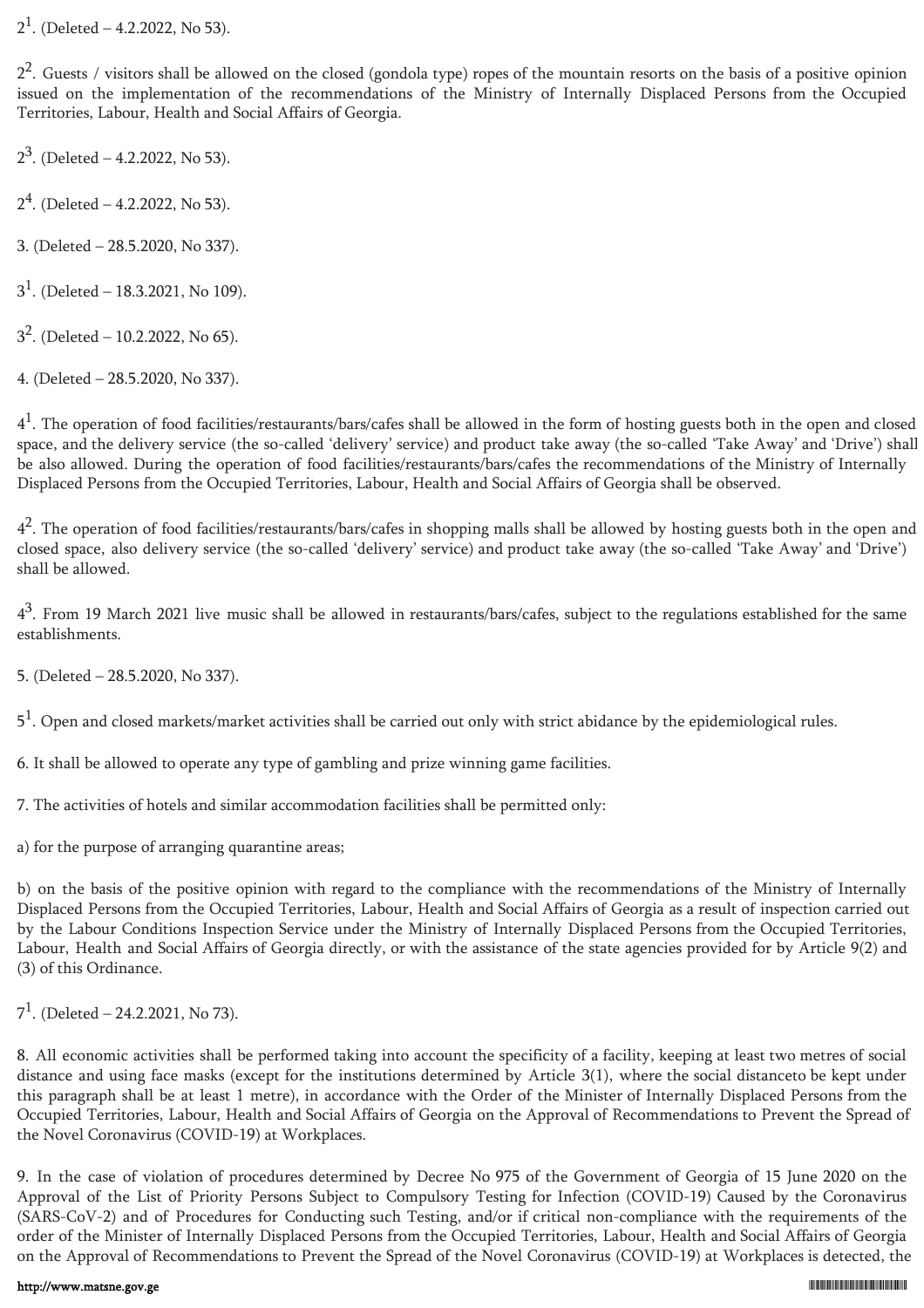Labour Conditions Inspection Service shall be authorised to suspend such economic activity.

 $9<sup>1</sup>$ . (Deleted – 10.2.2022, No 65).

10. If the grounds for the suspension of economic activities are eliminated, namely if an epidemiological investigation is completed and/or the violations are remedied, the economic activities shall be resumed on the basis of an appropriate application, in accordance with the procedures established by Order No 01-56/ნ of 6 June 2020 of the Minister of Internally Displaced Persons from the Occupied Territories, Labour, Health and Social Affairs of Georgia.

11. The Ministry of Internally Displaced Persons from the Occupied Territories, Labour, Health and Social Affairs of Georgia, the Ministry of Economy and Sustainable Development of Georgia and the Ministry of Environmental Protection and Agriculture of Georgia, in agreement with the Operations Headquarters, shall determine by a joint order those entrepreneurial entities and / or activities, on which Ordinance No 175 of 16 April 2021 of the Government of Georgia on Determining Days Off shall not apply, and the continuous functioning of which is important for the management of the epidemiological situation, the exercise of state power and the normal functioning of society.

12. Ordinance No 175 of the Government of Georgia of 16 April 2021 on Determining Days Off shall not apply to persons supervised by the National Bank (except for accountable enterprises that which are not persons under the supervision of the National Bank under any other sign) and the financial liabilities to be fulfilled by/before them.

13. The restrictions imposed by paragraph 1(a) and paragraph  $7<sup>1</sup>$  of this article shall not apply to the operation of the ski slopes and ski lifts in Bakuriani borough of Borjomi municipality and the activities of the respective hotels from 20 February 2021 to 6 March 2021, which shall provide the relevant services within the above-mentioned period in connection with the Ski and Snowboard CrossWorld Cup to be held in Bakuriani borough, Borjomi Municipality.

13. (Deleted – 24.2.2021, No 73).

14.The operation of the ski slopes and ski lifts in Bakuriani borough, Borjomi Municipality, provided for by paragraph 13 of this article, and the activities of the respective hotels shall be allowed only for holding the Ski and Snowboard Cross World Cup stage races and for its participant / participating teams.

14. (Deleted – 24.2.2021, No 73).

Ordinance No 337 of 28 May 2020 of the Government of Georgia – website, 28.5.2020 Ordinance No 345 of 2 June 2020 of the Government of Georgia – website, 2.6.2020 Ordinance No 374 of 18 June 2020 of the Government of Georgia – website, 18.6.2020 Ordinance No 410 of 3 July 2020 of the Government of Georgia – website, 3.7.2020 Ordinance No 414 of 6 July 2020 of the Government of Georgia – website, 6.7.2020 Ordinance No 437 of 10 July 2020 of the Government of Georgia – website, 10.7.2020 Ordinance No 439 of 15 July 2020 of the Government of Georgia – website, 15.7.2020 Ordinance No 456 of 22 July 2020 of the Government of Georgia – website, 23.7.2020 Ordinance No 515 of 19 August 2020 of the Government of Georgia – website, 19.8.2020 Ordinance No 537 of 27 August 2020 of the Government of Georgia – website, 27.8.2020 Ordinance No 546 of 31 August 2020 of the Government of Georgia – website, 31.8.2020 Ordinance No 566 of 9 September 2020 of the Government of Georgia – website, 9.9.2020 Ordinance No 579 of 16 September 2020 of the Government of Georgia – website, 16.9.2020 Ordinance No 584 of 17 September 2020 of the Government of Georgia – website, 18.9.2020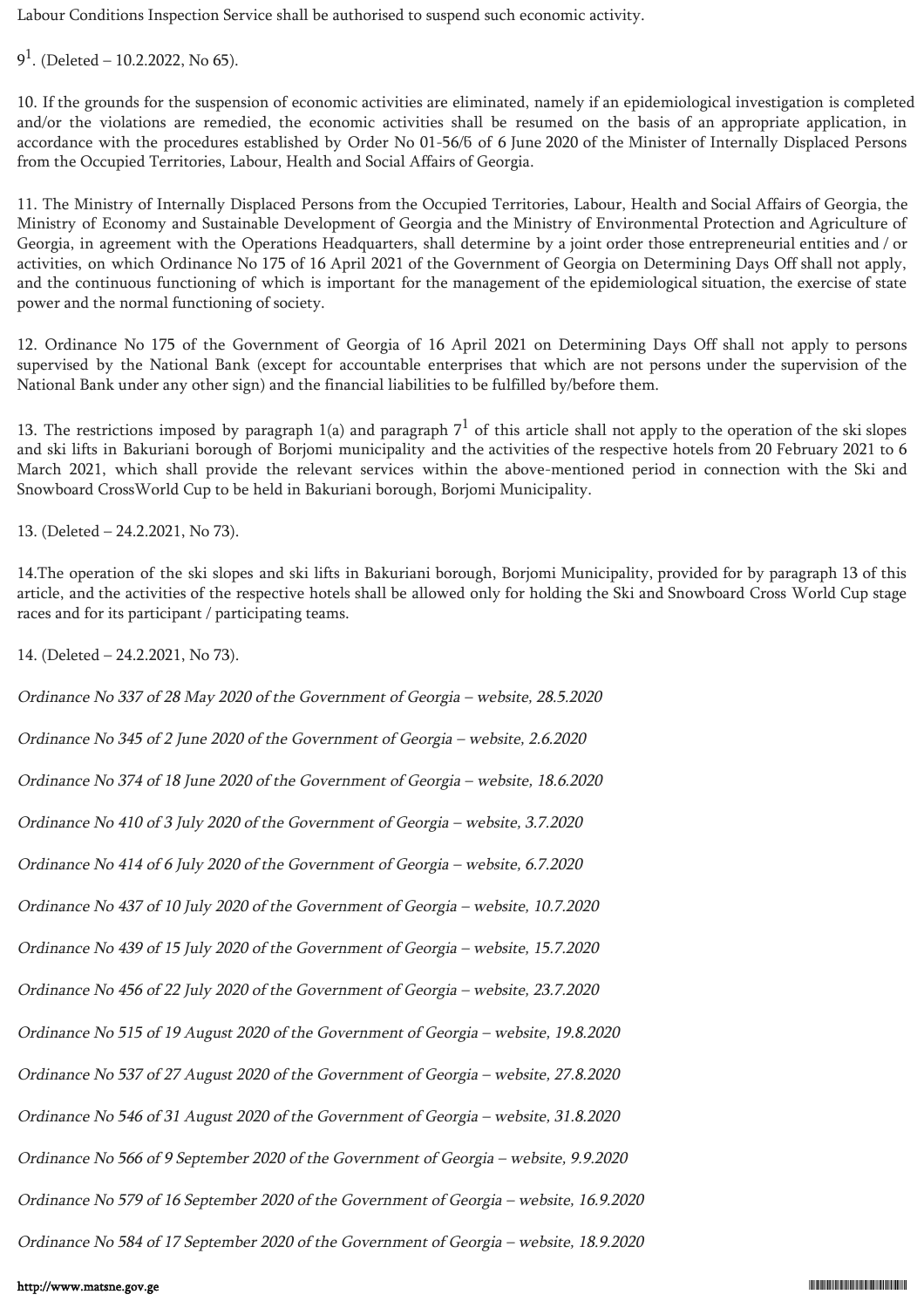Ordinance No 657 of 30 October 2020 of the Government of Georgia – website, 31.10.2020 Ordinance No 659 of 3 November 2020 of the Government of Georgia – website, 3.11.2020 Ordinance No 670 of 9 November 2020 of the Government of Georgia – website, 9.11.2020 Ordinance No 674 of 10 November 2020 of the Government of Georgia – website, 10.11.2020 Ordinance No 699 of 26 November 2020 of the Government of Georgia – website, 27.11.2020 Ordinance No 783 of 23 December 2020 of the Government of Georgia – website, 23.12.2020 Ordinance No 812 of 30 December 2020 of the Government of Georgia – website, 30.12.2020 Ordinance No 20 of 21 January 2021 of the Government of Georgia – website, 21.1.2021 Ordinance No 32 of 28 January 2021 of the Government of Georgia – website, 28.01.2021 Ordinance No 37 of 29 January 2021 of the Government of Georgia – website, 29.1.2021 Ordinance No 38 of 29 January 2021 of the Government of Georgia – website, 29.1.2021 Ordinance No 49 of 4 February 2021 of the Government of Georgia – website, 4.2.2021 Ordinance No 63 of 16 February 2021 of the Government of Georgia – website, 16.2.2021 Ordinance No 64 of 17 February 2021 of the Government of Georgia – website, 17.2.2021 Ordinance No 73 of 24 February 2021 of the Government of Georgia – website, 24.2.2021 Ordinance No 78 of 26 February 2021 of the Government of Georgia – website, 26.2.2021 Ordinance No 109 of 18 March 2021 of the Government of Georgia – website, 18.3.2021 Ordinance No 119 of 19 March 2021 of the Government of Georgia – website, 19.3.2021 Ordinance No 122 of 23 March 2021 of the Government of Georgia – website, 23.3.2021 Ordinance No 176 of 16 April 2021 of the Government of Georgia – website, 16.4.2021 Ordinance No 219 of 17 May 2021 of the Government of Georgia – website, 17.5.2021 Ordinance No 241 of 31 May 2021 of the Government of Georgia – website, 31.5.2021 Ordinance No 294 of 22 June 2021 of the Government of Georgia – website, 22.6.2021 Ordinance No 410 of 13 August 2021 of the Government of Georgia – website, 13.8.2021 Ordinance No 422 of 24 August 2021 of the Government of Georgia – website, 24.8.2021 Ordinance No 499 of 6 October 2021 of the Government of Georgia – website, 6.10.2021 Ordinance No 562 of 30 November 2021 of the Government of Georgia – website, 30.11.2021 Ordinance No 614 of 28 December 2021 of the Government of Georgia – website, 29.12.2021 Ordinance No 645 of 31 December 2021 of the Government of Georgia – website, 31.11.2021 Ordinance No 1 of 6 January 2021 of the Government of Georgia – website, 6.1.2022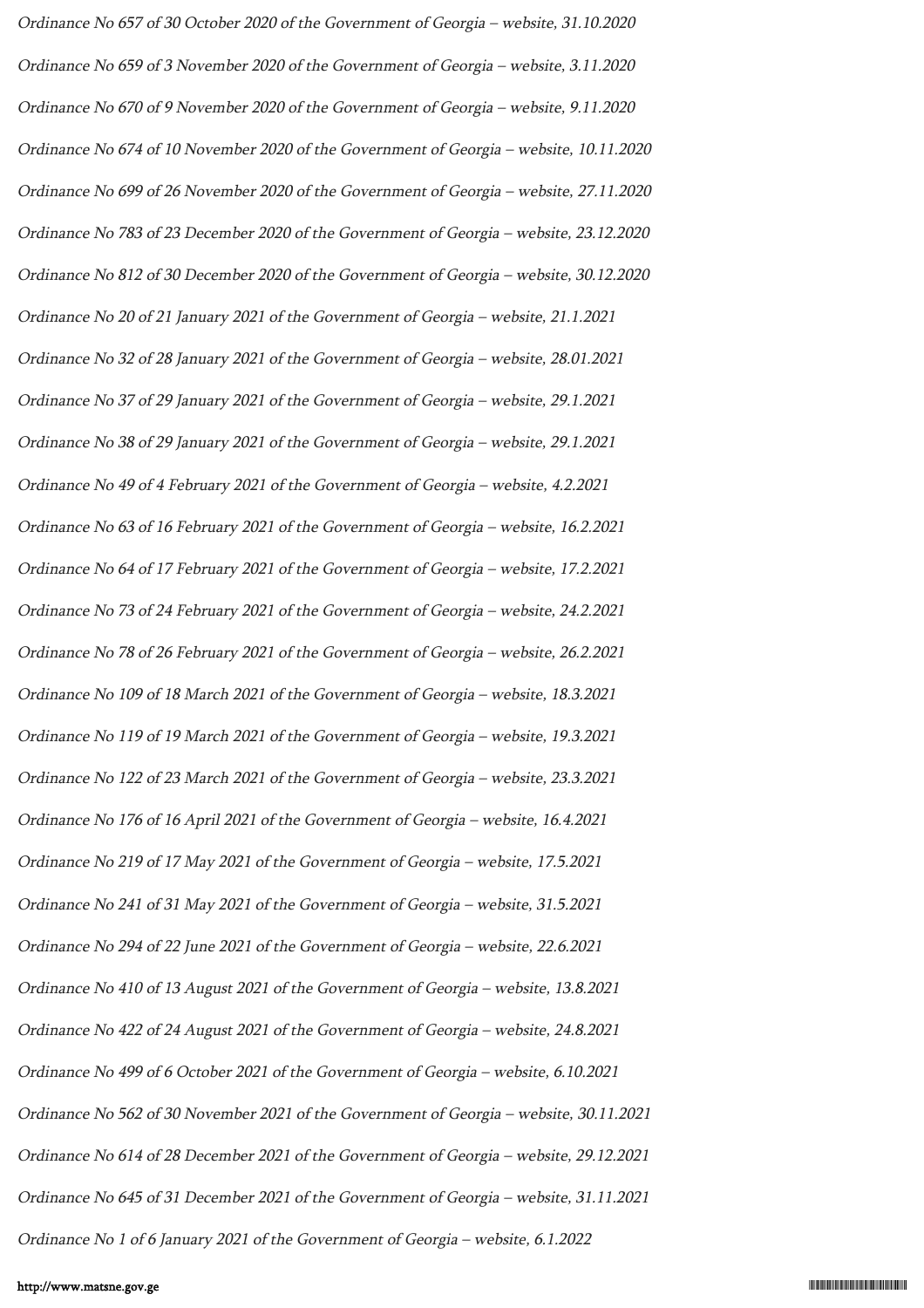Ordinance No 12 of 14 January 2021 of the Government of Georgia – website, 14.1.2022

Ordinance No 53 of 4 February 2022 of the Government of Georgia – website, 4.2.2022

Ordinance No 65 of 10 February 2022 of the Government of Georgia – website, 10.2.2022

# Article 7 − Temporary rules for activities and administration of public institutions and for the provision of public services

1.The Minister of Justice of Georgia shall be authorised to:

a) determine rules and conditions other than those established by legislation for administering the activities of the Special Penitentiary Service, legal entities under public law operating in the system of the Ministry of Justice of Georgia, andof notaries and private bailiffs, as well as for providing services to persons by these entities;

b) regulate the obligation to observe the regime established by law for probationers and parolees, as well as the appearance at a time and place determined by a probation officer in accordance with rules other than those established by legislation.

2.The Minister of Internal Affairs of Georgia shall be authorised to:

a) establish rules other than those provided for by legislation of Georgia regarding the provision of certain services in the system o the Ministry of Internal Affairs of Georgia;

b) establish rules other than those provided for by legislation in the field of combating illegal migration;

c) establish rules other than those provided for by legislation for international defence procedures.

 $2<sup>1</sup>$ . The Minister of Culture, Sport and Youth of Georgia shall be authorised to establish the rules and conditions for the administration of the activities of the legal entities under public law operating under the governance of the Ministry of Culture, Sport and Youth of Georgia, as well as the rules and conditions related to the legal entities under public law other than those established by the legislation.

2<sup>2</sup>. The Minister of Culture, Sport and Youth of the Autonomous Republic of Adjara shall be authorised to establish the rules and conditions for the administration of the activities of the legal entities under public law operating under the governance of the Ministry of Culture, Sport and Youth of the Autonomous Republic of Adjara, as well as the rules and conditions related to the legal entities under public law other than those established by the legislation.

3. Public institutions, natural persons and legal persons shall be granted powers to use electronic documents and/or electronic signatures made in accordance with conditions different from those provided for by the Law of Georgia on Electronic Documents and Electronic Trust Services.

4. Public institutions shall provide services remotely to persons, except for services that are impossible to provide remotely or are related to an urgent need.

5. Public institutions shall provide transfer of employees in a remote mode, except when it is necessary to be physically present/announced in the service by a person with specific position/official.

6. A public institution shall determine the services/employees subordinated to it, to which Ordinance No 175 of 16 April 2021 of the Government of Georgia on Determining Days Off shall not apply, if the fulfilment of their functions is an urgent necessity for the management of the epidemiological situation, the exercise of state power and the normal functioning of society.

7. Ordinance No 175 of 16 April 2021 of the Government of Georgia on Determining Days Off shall not apply to activities related to public procurement under the Law of Georgia on Public Procurement, including those related to procurement under Article 3(1)(a.h) of the same law, and the activities of the Dispute Resolution Board for considering disputes related to public procurement.

Ordinance No 345 of 2 June 2020 of the Government of Georgia – website, 2.6.2020

Ordinance No 699 of 26 November 2020 of the Government of Georgia – website, 27.11.2020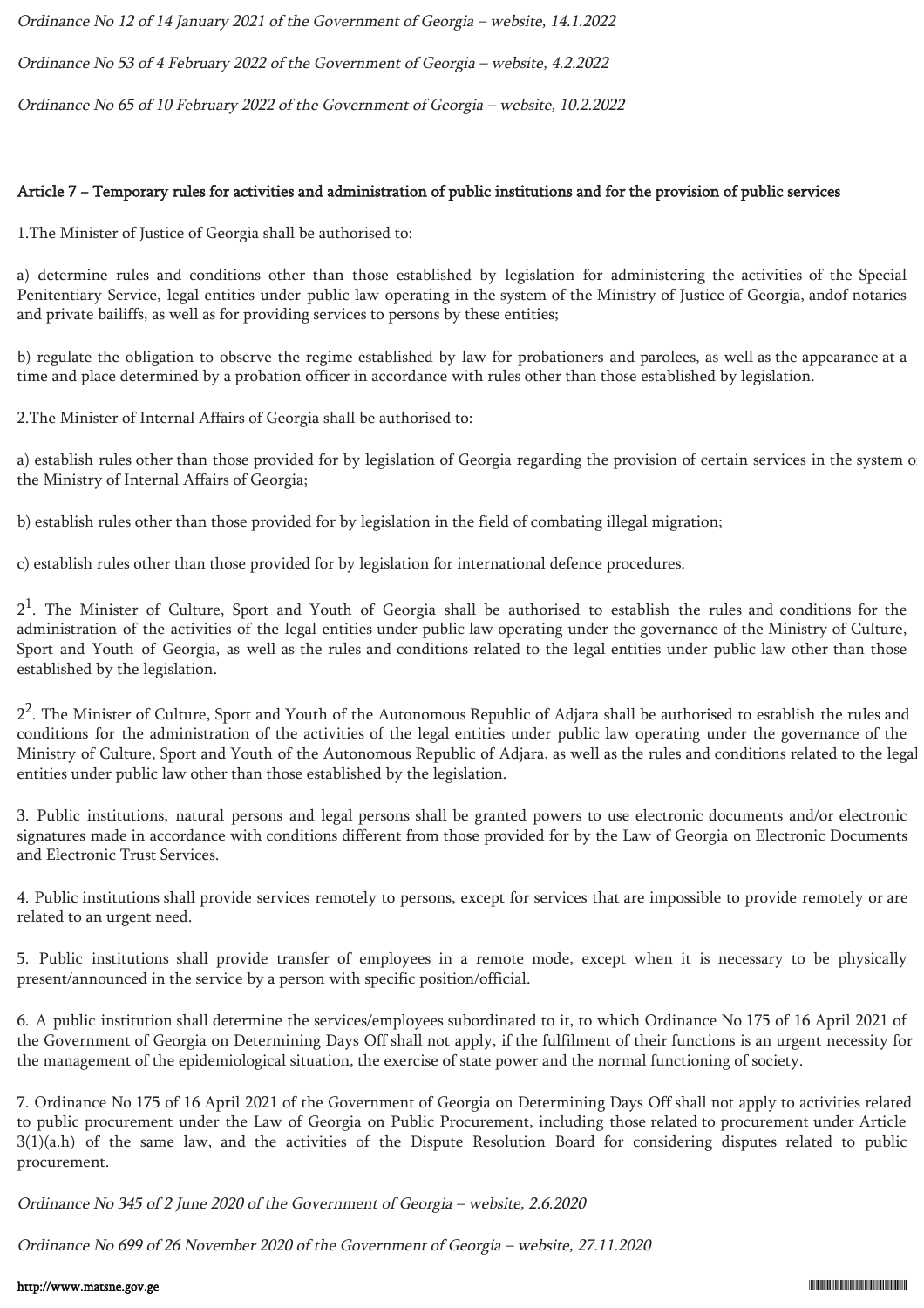Ordinance No 812 of 30 December 2020 of the Government of Georgia – website, 30.12.2020 Ordinance No 176 of 16 April 2021 of the Government of Georgia – website, 16.4.2021 Ordinance No 293 of 22 June 2021 of the Government of Georgia – website, 22.6.2021 Ordinance No 402 of 10 August 2021 of the Government of Georgia – website, 11.8.2021

## Article 8 – Operations Headquarters

1.The head of the Operations Headquarters shall be appointed by the Prime Minister.

2.The head of the Operations Headquarters shall be selected from deputy permanent members of the National Security Council, or by the Prime Minister of Georgia.

3.The rules of operation of the Operations Headquarters shall be determined by a legal act of the Prime Minister of Georgia.

4.The Operations Headquarters shall be authorised to create crisis centres under its jurisdiction.

5.The Office of the National Security Council shall be instructed to provide administrative, legal and logistical support to the activities of the Operations Headquarters, among them, to conclude a gratuitous loan agreement for the relevant immovable property in order to allocate the work area required for the activities of the Operations Headquarters, to ensure the maintenance of the mentioned area (cleaning, utility bills and communication expenses) and to provide food and communication means for the persons operating in the Operations Headquarters.

Ordinance No 718 of 30 November 2020 of the Government of Georgia – website, 30.11.2020

Ordinance No 83 of 5 March 2020 of the Government of Georgia – website, 5.3.2020

## Article 9 − Agencies responsible for the enforcement of the Ordinance and their powers

1.The enforcement of this Ordinance shall be under the responsibility of respective units of the Ministry of Internal Affairs of Georgia, the Ministry of Finance of Georgia, the Ministry of Internally Displaced Persons from the Occupied Territories, Labour, Health and Social Affairs of Georgia, and the Ministry of Environmental Protection and Agriculture of Georgia, the LEPL Georgian National Health Agency, and the LEPL Georgian National Tourism Administration. Municipalities may also be requested to participate in enforcement. In addition, from 15 February 2022, the LEPL National Tourism Administration shall be instructed to provide the technical support for the process related to the purchase of goods and services under sub-paragraphs a $^{\rm l}$ -a $^{\rm 4}$  of Article 4 of the Emergency Response Plan for the Cases of Novel Coronavirus Disease approved by Decree N 164 of 28 January 2020 of the Government of Georgia on the Approval of Measures to Prevent the Possible Spread of the Novel Coronavirus in Georgia and the Emergency Response Plan for the Cases of Novel Coronavirus Disease, including to provide market survey and supplier selection activities, drafting of contracts to be concluded with suppliers, monitoring of their implementation, inspection / management and submission of inspection acts to the LEPL - National Health Agency (according to the reporting period), in a mutually agreed form.

2. The monitoring of the fulfilment of recommendations on workplaces given by the Ministry of Internally Displaced Persons from the Occupied Territories, Labour, Health and Social Affairs of Georgia in relation to entities engaged in economic activities or entrepreneurial entities (except for medical institutions) shall be carried out by the Labour Conditions Inspection Service under the Ministry of Internally Displaced Persons from the Occupied Territories, Labour, Health and Social Affairs of Georgia directly and/or through the following supervision/government agencies for the purposes of this Ordinance:

a) the LEPL Social Service Agency, subject to the state control of the Ministry of Internally Displaced Persons from the Occupied Territories, Labour, Health and Social Affairs of Georgia;

b) the LEPL National Food Agency, subject to the state control of the Ministry of Environmental Protection and Agriculture of Georgia;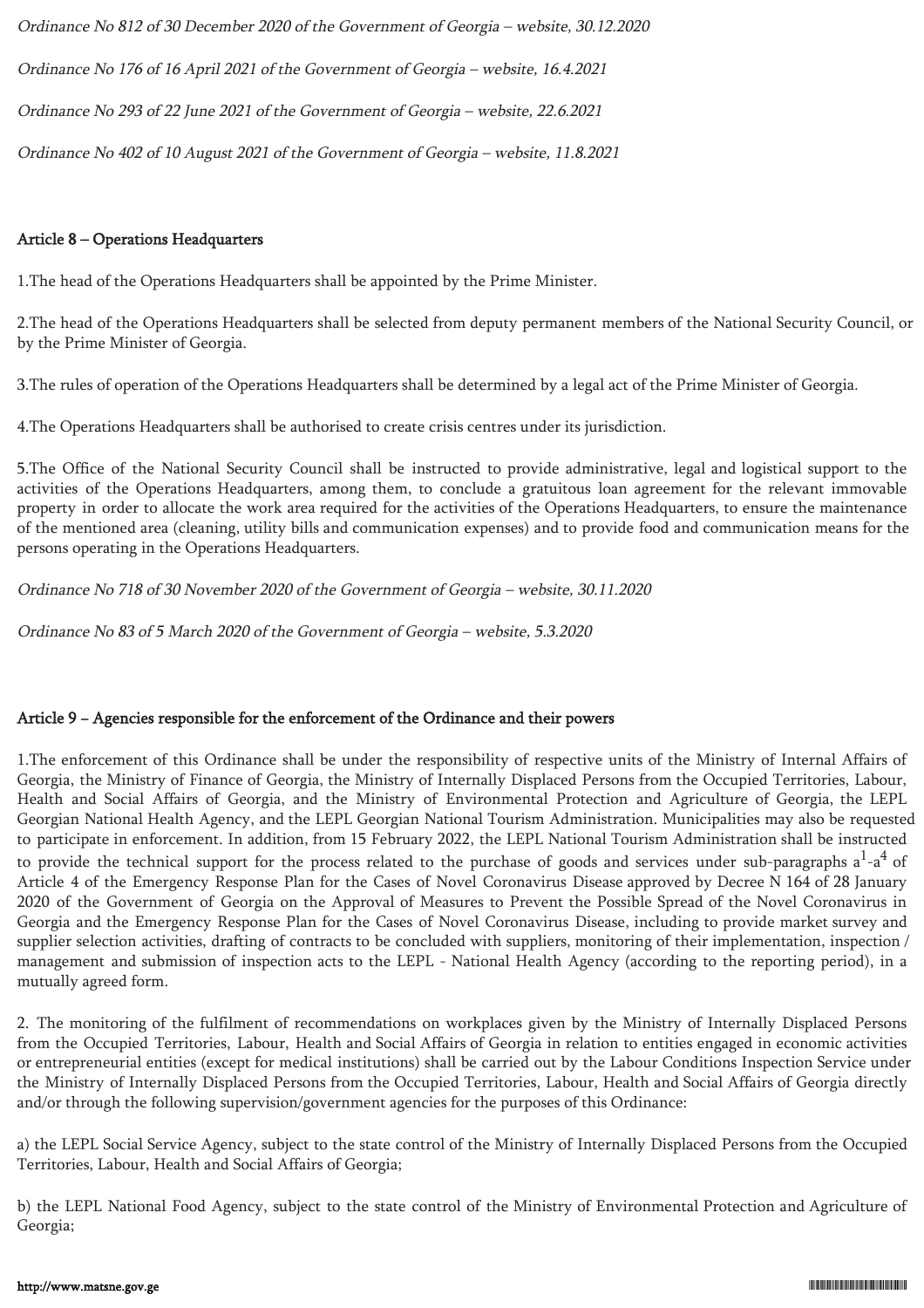c) the LEPL Technical and Construction Supervision Agency, under the Ministry of Economy and Sustainable Development of Georgia;

d) the LEPL Revenue Service under the governance of the Ministry of Finance of Georgia.

 $2<sup>1</sup>$ . The monitoring of complying with procedures for testing of persons determined by paragraph 1(w) of Annex 1 of Decree No 975 of the Government of Georgia of 15 June 2020 on the Approval of the List of Priority Persons Subject to Compulsory Testing for Infection (COVID-19) Caused by the Corona Virus (SARS-CoV-2) and of Procedures for Conducting such Testing, shall be carried out by the Labour Conditions Inspection Service that, for the purpose of issuing an opinion on the carrying out of activities by such persons as permitted by this Ordinance, shall be authorised to:

a) obtain information from persons determined by paragraph 1(w) of Annex 1 of Decree No 975 of the Government of Georgia of 15 June 2020 on the Approval of the List of Priority Persons Subject to Compulsory Testing for Infection (COVID-19) Caused by the Corona Virus (SARS-CoV-2) and of Procedures for Conducting such Testing on persons carrying out activities in relevant facilities, in particular the name, surname and personal number. The Labour Conditions Inspection Service shall be authorised to keep the information provided for by this paragraph for the term of validity of obligations determined by paragraph 1(w) of Annex 1 of Decree No 975 of the Government of Georgia of 15 June 2020 on the Approval of the List of Priority Persons Subject to Compulsory Testing for Infection (COVID-19) Caused by the Corona Virus (SARS-CoV-2) and of Procedures for Conducting such Testing, and after the expiry of validity of such obligations, the Labour Conditions Inspection Department shall ensure immediate deletion/destruction of such information;

b) obtain information from LEPL L. Sakvarelidze National Center for Disease Control and Public Health on the date of testing for the infection (COVID-19) caused by the Coronavirus (SARS-CoV-2) of persons determined by paragraph 1(w) of Annex 1 of Decree No 975 of the Government of Georgia of 15 June 2020 on the Approval of the List of Priority Persons Subject to Compulsory Testing for Infection (COVID-19) Caused by the Corona Virus (SARS-CoV-2) and of Procedures for Conducting such Testing and their personnel (without the testing results and other information related to the health status). The Labour Conditions Inspection Service is obliged to keep the information provided for in this paragraph until a new test is performed for the person operating in their premises, however, they are obliged to immediately delete / destroy the information about the previous testing;

c) use for the purpose provided for by this paragraph, the special electronic portal of the Labour Conditions Inspection Service www.labour.moh.gov.ge.

3. For the purpose of exercising the powers provided for by paragraph 2 of this article, the municipalities of self-governing cities and supervision services of municipalities, and in the case of the municipality of the City of Tbilisi - Government Supervision Services of Tbilisi municipality, shall be requested to assist the Labour Conditions Inspection Service.

4. The Labour Conditions Inspection Service, as the main controller of the safety of workplaces, employees, employers and other persons in the working area, shall be granted the right, on the basis of paragraph 1 of this article, directly or through the agencies provided for by paragraph 2 of this article, to control compliance with the recommendations developed by the Ministry of Internally Displaced Persons from the Occupied Territories, Labour, Health and Social Affairs of Georgia throughout the whole territory of Georgia for the purpose of preventing the spread of the Novel Coronavirus (COVID-19) at workplaces. The activities and powers of the Labour Conditions Inspection Service and agencies referred to in paragraph 2 of this article shall be determined by the Order of the Minister of Internally Displaced Persons from the Occupied Territories, Labour, Health and Social Affairs of Georgia on the Approval of the Rule and Procedures for Carrying out the Monitoring and Control of Compliance with the Recommendations Developed by the Ministry of Internally Displaced Persons from the Occupied Territories, Labour, Health and Social Affairs of Georgia, for the purposes of preventing the spread of infection (COVID-19) caused by the Novel Coronavirus (SARS-CoV-2) at workplaces.

 $4<sup>1</sup>$ . In order to raise awareness of the employers and employees about the compliance with the recommendations of the Ministry of Internally Displaced Persons from the Occupied Territories, Labour, Health and Social Affairs of Georgia, the Labour Conditions Inspection Service shall directly, and/or with the assistance of the supervision/state agencies, be authorised to carry out appropriate educational/information measures.

5. The LEPL Office of Resource Officers of Educational Institutions operating under the governance of the Ministry of Education, Science, Culture and Sports of Georgia, within the framework of existing resources, shall assist the Ministry of Internal Affairs of Georgia regarding the detection of cases of violation of quarantine rules by persons placed in quarantine areas allocated by the State, through controlling the outer perimeter of quarantine areas.

6. In coordination with certain agencies and international partners, the Office of the State Minister of Georgia for Reconciliation and Civic Equality shall provide information on the carrying out of emergency measures for preventing the possible spread of the novel coronavirus (COVID-19) to the population living in the occupied territories of Georgia and to ethnic minority groups compactly settled in the territory controlled by Georgia, in an understandable language and through available means of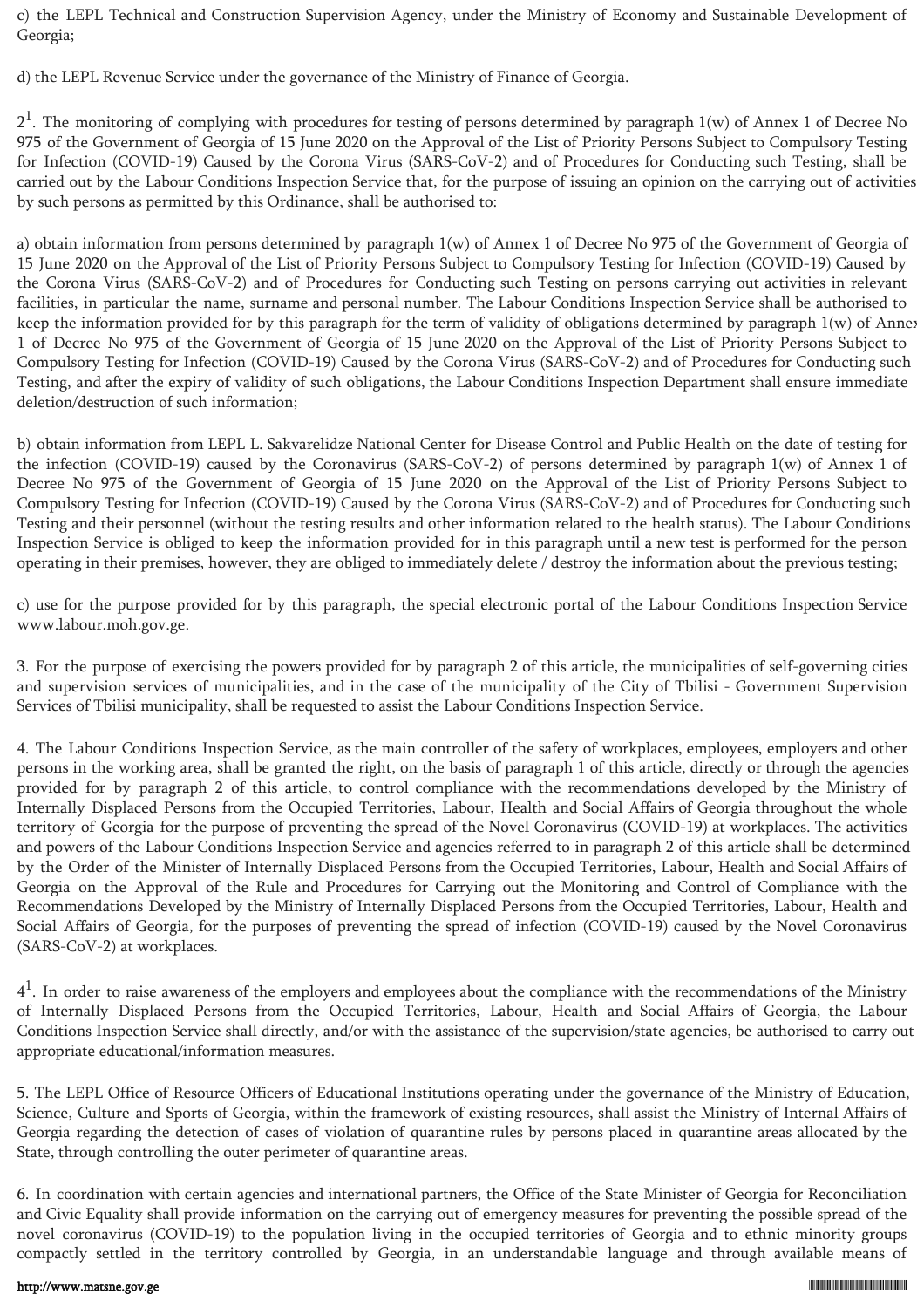communication. Moreover, in close coordination with the above-mentioned agencies and organisations, the Office of the State Minister of Georgia for Reconciliation and Civic Equality shall support the health care efforts.

7. (Deleted – 26.3.2021, No140).

8. (Deleted – 26.3.2021, No140).

Ordinance No 468 of 24 July 2020 of the Government of Georgia – website, 24.7.2020 Ordinance No 515 of 19 August 2020 of the Government of Georgia – website, 19.8.2020 Ordinance No 20 of 21 January 2021 of the Government of Georgia – website, 21.1.2021 Ordinance No 37 of 29 January 2021 of the Government of Georgia – website, 29.1.2021 Ordinance No 55 of 5 February 2021 of the Government of Georgia – website, 5.2.2021 Ordinance No 61 of 9 February 2021 of the Government of Georgia – website, 9.2.2021 Ordinance No 140 of 26 March 2021 of the Government of Georgia – website, 29.3.2021 Ordinance No 78 of 17 February 2022 of the Government of Georgia – website, 17.2.2022

## Chapter II − Isolation and Quarantine Rules to be Applied in Relation to Natural Persons

#### Article 10 – General provisions

1.This Chapter regulates matters and conditions related to isolation and quarantine for the purposes of providing epidemiological control, response to and readiness against the infection (COVID-19) (epidemics, pandemic, epidemic outbreak) caused by the novel coronavirus and shall apply to all persons in the territory of Georgia.

2.For the purpose of epidemiological control, all persons are obliged to:

a) not perform activities which create the risk of spreading contagious diseases and cause or increase health risks;

b) immediately provide information on circumstances necessary to assess the risks of spreading the disease;

c) undergo all medical procedures to prevent exposing other people to healthrisks, upon the request of competent authorities, if there is a threat of developing and spreading contagious diseases;

d) terminate activities if they pose a threat to public health;

e) comply with isolation and quarantine measures in accordance with the requirements of this Chapter;

f) comply with sanitary and epidemiological standards.

#### Article 11 − Rules for placing natural persons in isolation or quarantine

1. For the purposes of this Chapter, isolation shall be imposed on persons suspected of being infected with coronavirus or being at high risk of coronavirus, in order to prevent the risk of spreading the coronavirus.

2. For the purposes of this Chapter, isolation may take place in a quarantine area (quarantine) allocated by the State or in an area provided by the person himself/herself (self-isolation).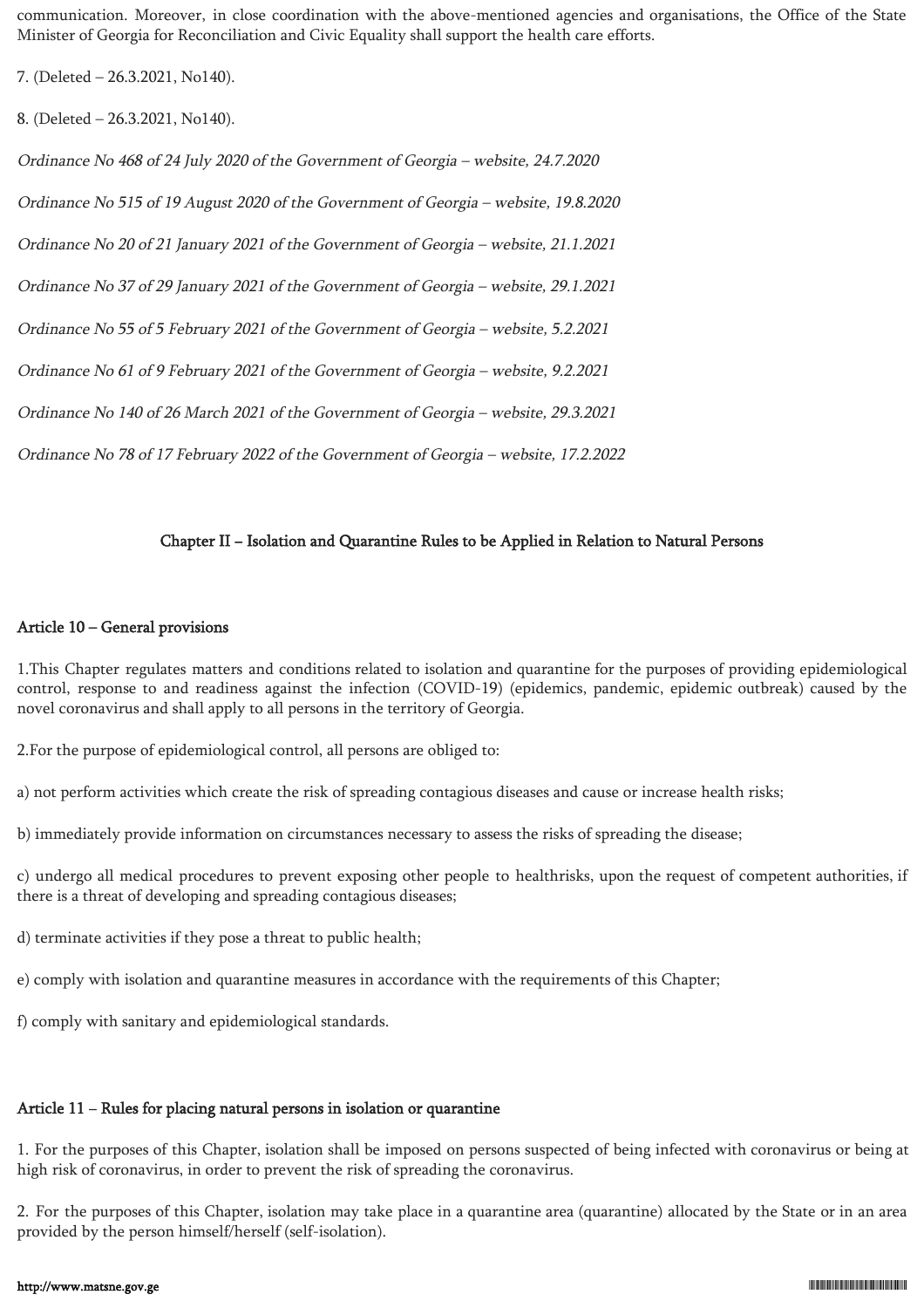3. Isolation measures shall be applied in relation to natural persons, groups of natural persons, residential houses/blocks of flats, medical institutions, shelters and population clusters/settlements/municipalities.

4. Every natural person having been in contact with a coronavirus case shall, except for the exceptions specified in Decree No 164 of 28 January 2020 of the Government of Georgia on the Approval of Measures to Prevent the Possible Spread of the Novel Coronavirus in Georgia and an Emergency Response Plan for the Cases of Novel Coronavirus Diseases, and in paragraphs  $4^1$  and  $4^5$  of this article:

a) not be subject to isolation, however, a strong recommendation to wear the face mask shall be given within 10 calendar days after ceasing the high-risk contact (including when being exposed to a low-risk environment):

a.a.) in the case of being vaccinated with booster dose;

a.b.) 15-90 days after receiving the second dose of primary vaccination;

a.c.) within 60 days of being recovered from Covid infection;

b) be subject to strict isolation for 5 days, however, a strong recommendation to use the face mask shall be given for the following 6 - 12 calendar days:

b.a.) in the case of non-vaccinated persons;

b.b.) in the case of persons who are not fully vaccinated;

b.c.) 1-14 days after receiving the second dose of primary vaccination;

b.d.) in the case of duration for more than 90 days of receiving the second dose of primary vaccination and in persons who have not received a booster dose;

b.c.) during the period following 60 days of being recovered from Covid infection.

 $4<sup>1</sup>$ . Persons arriving from a foreign country shall be subject to isolation (self-isolation / quarantine) according to the following procedures:

a) in the case of international air movement, any person arriving from a foreign country (regardless of citizenship), if he / she submits at the border a document certifying the full course (two doses, and in the case of Johnson&Johnson vaccination – single dose) of any type of covidvaccine, and a foreign national who has had COVID-infection for the period of the last 100 days (tested positive by a PCR test) and recovered, if he/she submits at the border a document certifying vaccination with a single dose of any vaccine with the emergency use authorisation granted by WHO (regardless of the sequence of infection and vaccination; where not less than 14 days have elapsed after the vaccination), shall not be subject to the restrictions set forth in this Ordinance;

 $a^1$ ) (deleted – 8.10.2021, No 500);

 $a<sup>2</sup>$ ) in the case of international land and maritime movement, persons provided for by paragraph  $1<sup>1</sup>$  of Annex 2 of the Plan approved by Decree N 164 of 28 January 2020 of the Government of Georgia on the Approval of Measures to Prevent the Possible Spread of the Novel Coronavirus in Georgia and the Emergency Response Plan for the Cases of Novel Coronavirus Disease, if they submit at the border a document certifying the full course (two doses, and in the case of Johnson&Johnson vaccination – single dose) of any type of covidvaccine and a negative result of PCR test (including the citizens of Georgia provided for by subparagraph  $(a^3)$ ) in the last 72 hours before the visit to Georgia, and foreign nationals who have had COVID-infection for the period of the last 100 days (tested positive by a PCR test) and recovered, if they submit at the border a document certifying vaccination with a single dose of any vaccine with the emergency use authorisation granted by WHO (regardless of the sequence of infection and vaccination; where not less than 14 days have elapsed after the vaccination), and a negative result of PCR test in the last 72 hours before the visit to Georgia, shall not be subject to restrictions provided for by this Rule;

a<sup>3</sup>) during the crossing of the land border when arriving to Georgia from any country, the citizens of Georgia who have completed a full course of covidvaccine shall be exempt from the obligation to submit at the border a negative PCR test result conducted in the last 72 hours prior to their visit to Georgia.

b) a citizen of Georgia arriving from a foreign country: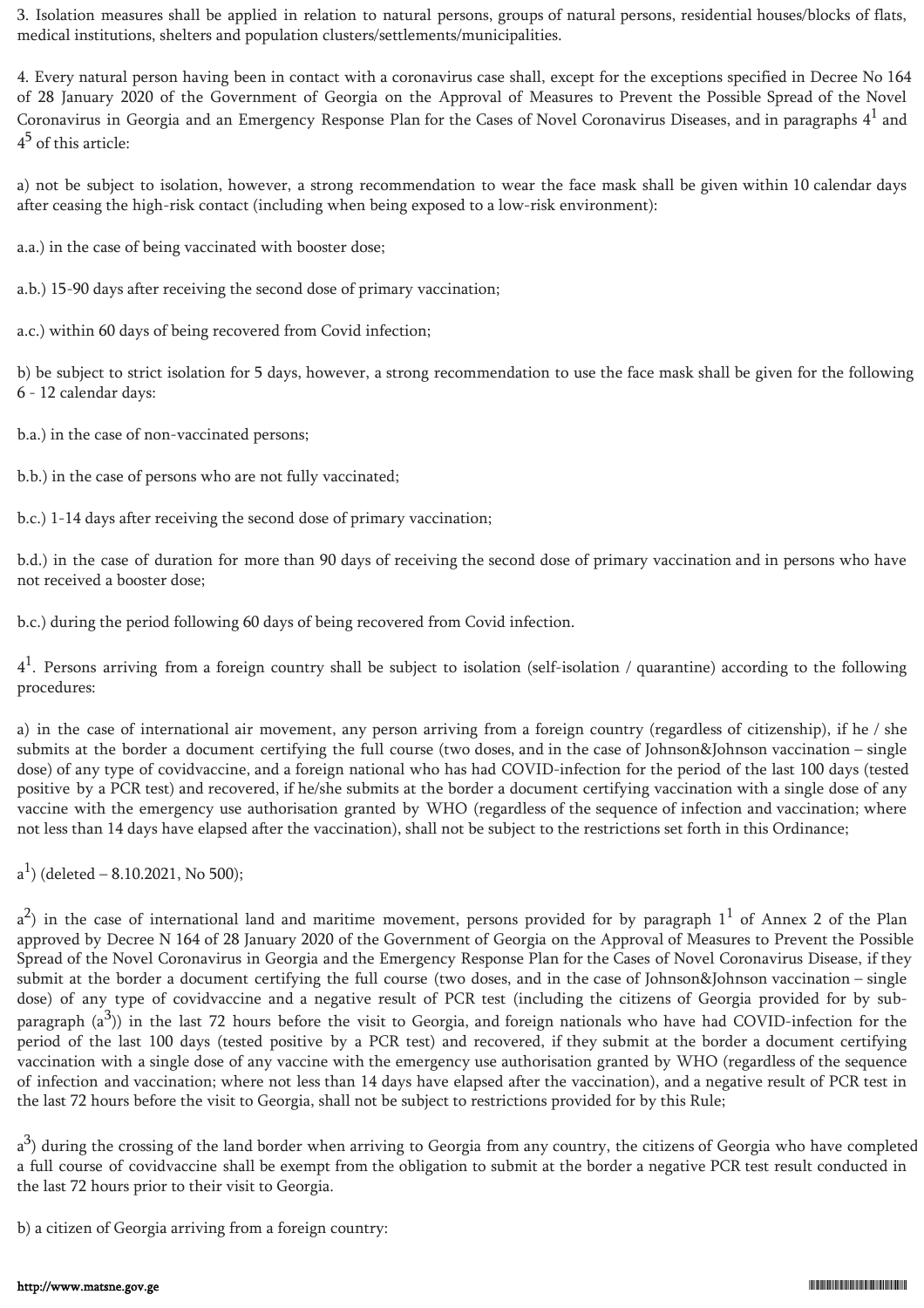b.a) in case of a negative result of PCR test in the last 72 hours before the visit to Georgia, if desired, will be subject to 8-day selfisolation (in case of impossibility of self-isolation - quarantine) or mandatory PCR testing on the 3rd day at own expense;

b.b) in case of absence of PCR test in the last 72 hours before the visit to Georgia – shall be subject to 8-day mandatory selfisolation (in case of impossibility of self-isolation - transfer to quarantine space);

c) persons arriving from a foreign country, who do not belong to persons referred to in sub-paragraphs(a), (a<sup>2</sup>) and (b) of this paragraph and Article  $11<sup>5</sup>$  of this Ordinance, shall present a document confirming the PCR test conducted within the last 72 hours at the border checkpoints and ensure PCR test at their own expense on the 3rd day after crossing the border.

d) (deleted – 23.4.2021, No 184);

e) in the case of international air, land and maritime movement, any person under the age of 10 (regardless of nationality) who has arrived from a foreign country shall be exempted from the obligation to submit a negative PCR test performed in the last 72 hours prior to the visit to Georgia, and to perform the PCR test on the third day after crossing the border.

f) (deleted – 17.1.2022, No 14);

 $4^2$ . Persons placed in quarantine under paragraphs  $4^1$  and  $4^5$  of this article shall be tested in accordance with the procedure established by Decree No 975 of 15 June 2020 of the Government of Georgia on Approval of the Priority List of Persons Subject to the Mandatory Testing for the Infection (COVID-19) Caused by Coronavirus (SARS-CoV-2) and the Procedure for Conducting such Test. The above process shall be administered via an electronic platform (software), in which:

a) the data of the persons subject to testing in quarantine shall be identified according to the quarantine areas;

b) the data of the persons who have undergone testing in quarantine shall be processed in order for them to leave the quarantine areas.

 $4^3$ . The process determined by paragraph  $4^2$  of this article shall be monitored by the relevant services of the Ministry of Internally Displaced Persons from the Occupied Territories, Labour, Health and Social Affairs of Georgia, and the monitoring of entry into and leaving of quarantine spaces and covid hotels by persons through an electronic platform (software) shall be carried out by the LEPL Georgian National Tourism Administration.

 $4^4$ . For the purpose of placement in quadrant areas, the registration and monitoring of persons specified in Article  $11^4$  of this Rule shall be carried out by the LEPL Georgian National Tourism Administration through the electronic platform (software) specified in Article  $11(4^2)$  of the same Rule - registration.gov.ge. Relevant covid and quarantine hotels shall also have the authority to record and access information within the circle of persons accommodated in their hotel.

4<sup>5</sup>. Persons from the occupied territories of Georgia shall be subject to mandatory testing in accordance with the procedures set forth in Decree No 975 of 15 June 2020 of the Government of Georgia. In the case of a negative test result, the persons from the occupied territories of Georgia will be allowed in the territory controlled by the central government of Georgia without quarantine measures. In the case of a positive test result and/or symptoms characteristic of coronavirus (SARS-CoV-2), they shall be subject to mandatory quarantine, which will be left in the case of a negative test result, in accordance with the established procedures.

5.(Deleted – 26.3.2021, No132).

 $5<sup>1</sup>$ . (Deleted – 26.3.2021, No132).

6.Persons who are contacts shall be identified by the authorised persons (epidemiologists) of public health care services (the relevant services of LEPL L. Sakvarelidze National Center for Disease Control and Public Health; municipal public health centres), who make decisions to place such persons in isolation.

7.In the cases determined by paragraph  $4^1$  of this article, a person shall complete a special application form via an electronic application available on the website www.stopcov.ge., data processing of persons in isolation (self-isolation, quarantine) and process management may be carried out through an electronic platform (software) specified in paragraph  $4^2$  of this article.

 $7<sup>1</sup>$ . (Deleted – 21.10.2020, No 637).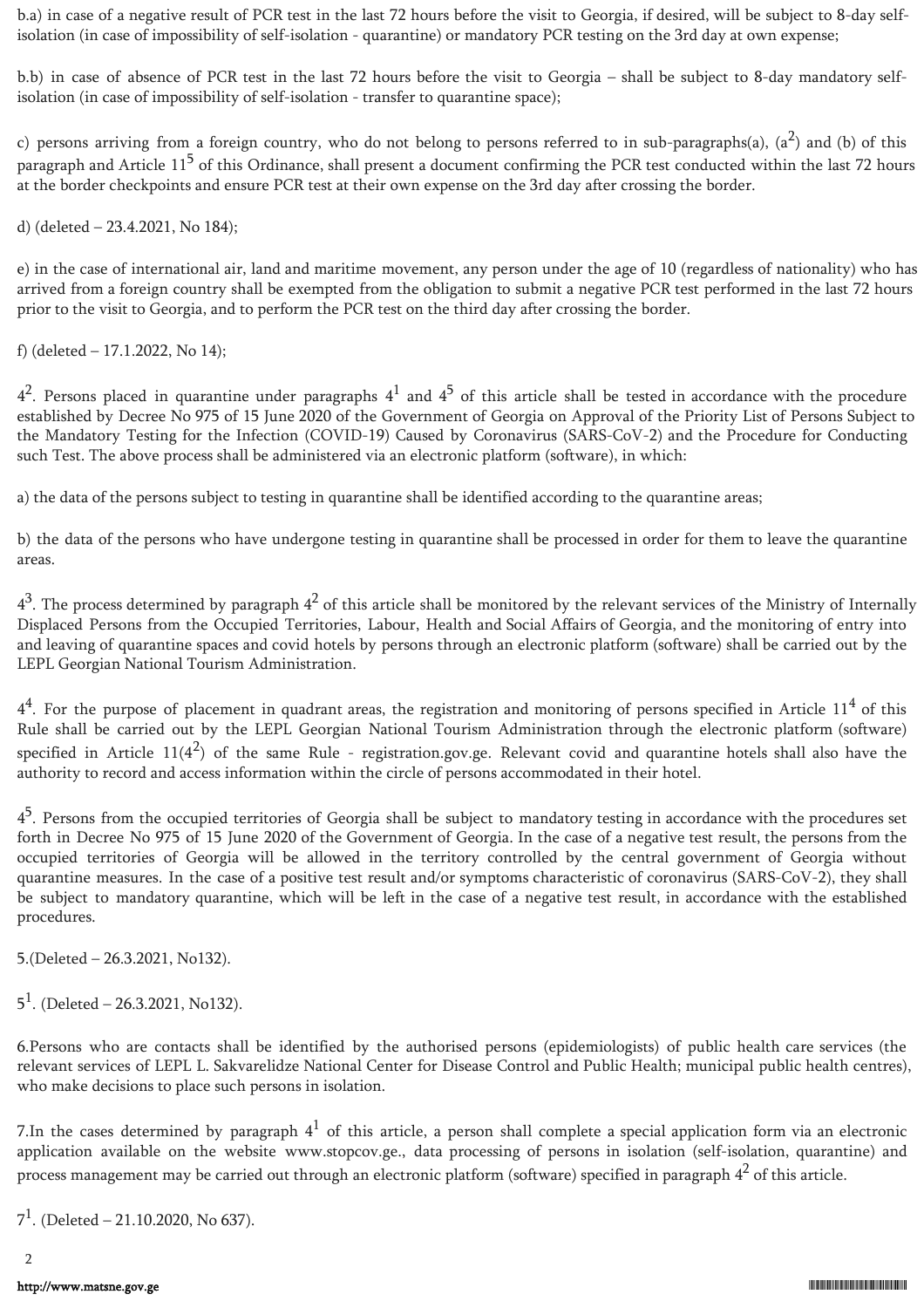7 . During isolation the testing of a person shall be regulated by Decree No 975 of 15 June 2020 of the Government of Georgia on Approval of the Priority List of Persons Subject to the Mandatory Testing for the Infection (COVID-19) Caused by Coronavirus (SARS-CoV-2) and the Procedure for Conducting such Test.

8.Relevant persons shall be transferred to quarantine areas by the LEPL Emergency Situations Coordination and Urgent Assistance Center and the LEPL Georgian National Tourism Administration (if necessary, with the escort of the relevant service of the Ministry of Internal Affairs of Georgia), within their competence. The LEPL Emergency Situations Coordination and Urgent Assistance Center shall transfer persons only within Adjara region, and other persons within the rest of the territory of Georgia shall be transferred by the LEPL Georgian National Tourism Department.

9. Before being placed in isolation (quarantine, self-isolation), a natural person shall sign the information form (Annex No 3).If the person refuses to sign the form, a respective note thereon shall be made and signed by an authorised person.

10. Before being placed in isolation, the person shall be provided with an explanation/appropriate information about his/her rights and duties that he/she is to comply with while in isolation and/or quarantine.

11.The period of isolation of the persons who have been in contact with the confirmed cases shall be determined by the authorised person(s) of the public healthcare services. If a person is transferred from quarantine to self-isolation, or from self-isolation to quarantine, the number of days spent in self-isolation/quarantine shall be deducted from self-isolation/quarantine days.

12. Decisions to place natural persons in isolation (quarantine, self–isolation) shall be made by a relevant authorised service (LEPL Revenue Service, LEPL L. Sakvarelidze National Center for Disease Control and Public Health, LEPL Emergency Situations Coordination and Urgent Assistance Center) in writing or orally. A person shall be placed in isolation for a period of 14 days.

13.A decision shall specify the date and the period of placing a person in isolation.

14. The completion of the form developed by the LEPL L. Sakvarelidze National Centre for Disease Control and Public Health or the LEPL Emergency Situation Coordination and Urgent Assistance Center (which may be in material or electronic form) shall be deemed a decision for the purposes of paragraph 13 of this article.

15.The issuance of an act under paragraph 13 of this article shall not be required where quarantine is announced with respect to a particular territory (municipality, settlement).

16.The relevant units of the Ministry of Internal Affairs of Georgia shall ensure the enforcement of decisions to place a person in isolation.

17. Within the scope of its competence, the Ministry of Internal Affairs of Georgia shall be authorised to control the fulfilment of conditions of isolation by persons placed in isolation (self-isolation, quarantine) provided that there are relevant facts and/or information. Such control shall involve, inter alia, control over whether a person concerned is physically in place, by making periodic telephone calls and by other means explicitly provided for by the legislation of Georgia.

Ordinance No 344 of 1 June 2020 of the Government of Georgia – website, 1.6.2020

Ordinance No 378 of 22 June 2020 of the Government of Georgia – website, 22.6.2020

Ordinance No 495 of 12 August 2020 of the Government of Georgia – website, 12.8.2020

Ordinance No 545 of 27 August 2020 of the Government of Georgia – website, 27.8.2020

Ordinance No 577 of 14 September 2020 of the Government of Georgia – website, 14.9.2020

Ordinance No 607 of 1 October 2020 of the Government of Georgia – website, 1.10.2020

Ordinance No 616 of 7 October 2020 of the Government of Georgia – website, 7.10.2020

Ordinance No 622 of 8 October 2020 of the Government of Georgia – website, 8.10.2020

Ordinance No 637 of 21 October 2020 of the Government of Georgia – website, 21.10.2020

Ordinance No 697 of 20 November 2020 of the Government of Georgia – website, 20.11.2020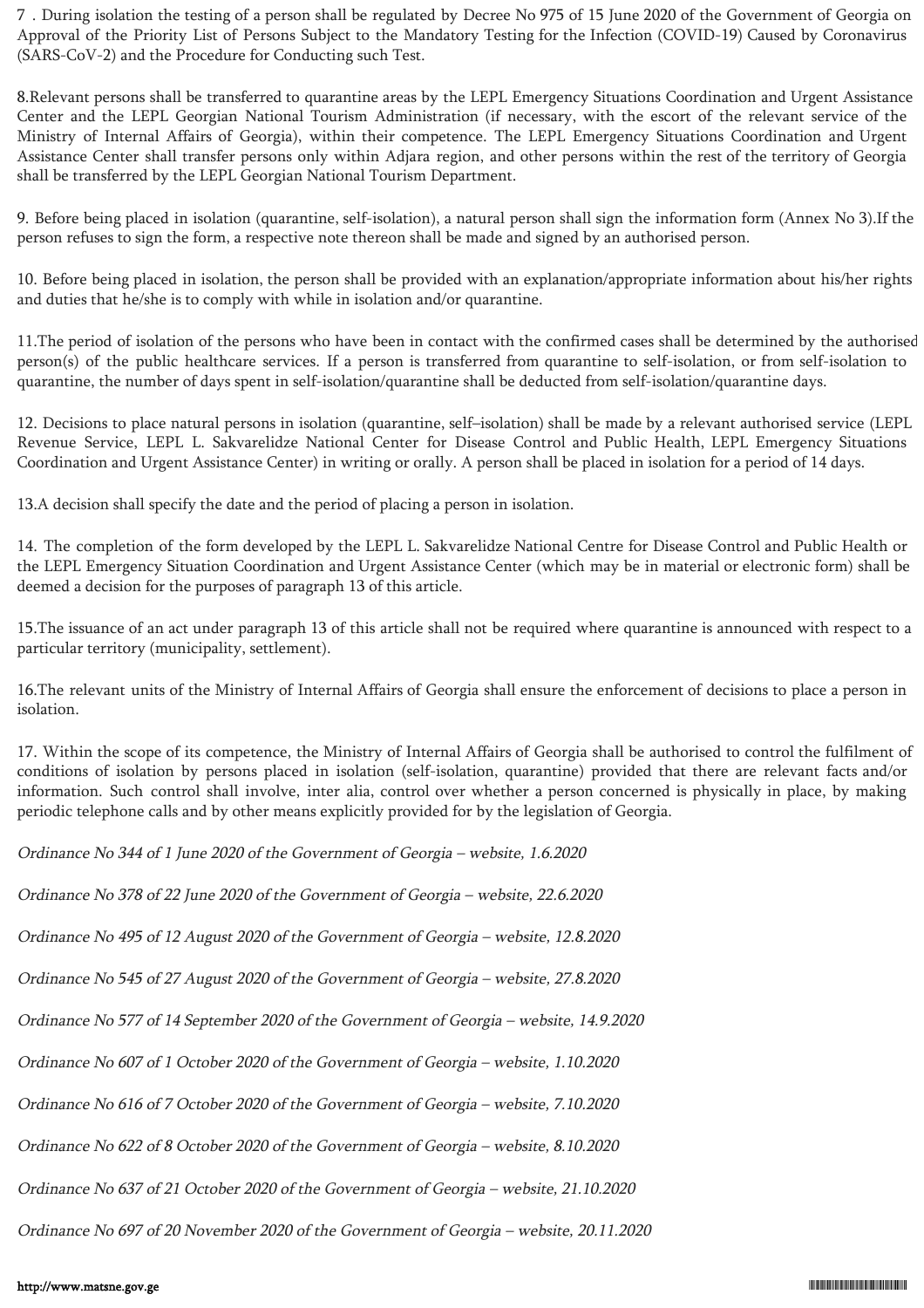Ordinance No 719 of 2 December 2020 of the Government of Georgia – website, 2.12.2020 Ordinance No 770 of 21 December 2020 of the Government of Georgia – website, 21.12.2020 Ordinance No 40 of 29 January 2020 of the Government of Georgia – website, 30.1.2021 Ordinance No 61 of 9 February 2021 of the Government of Georgia – website, 9.2.2021 Ordinance No 65 of 17 February 2021 of the Government of Georgia – website, 17.2.2021 Ordinance No 108 of 17 March 2021 of the Government of Georgia – website, 17.3.2021 Ordinance No 132 of 26 March 2021 of the Government of Georgia – website, 26.3.2021 Ordinance No 169 of 13 April 2021 of the Government of Georgia – website, 13.4.2021 Ordinance No 170 of 14 April 2021 of the Government of Georgia – website, 14.4.2021 Ordinance No 178 of 16 April 2021 of the Government of Georgia – website, 16.4.2021 Ordinance No 184 of 23 April 2021 of the Government of Georgia – website, 23.4.2021 Ordinance No 241 of 31 May 2021 of the Government of Georgia – website, 31.5.2021 Ordinance No 292 of 16 June 2021 of the Government of Georgia – website, 16.6.2021 Ordinance No 407 of 11 August 2021 of the Government of Georgia – website, 11.8.2021 Ordinance No 500 of 8 October 2021 of the Government of Georgia – website, 8.10.2021 Ordinance No 554 of 29 November 2021 of the Government of Georgia – website, 29.11.2021 Ordinance No 555 of 29 November 2021 of the Government of Georgia – website, 29.11.2021 Ordinance No 14 of 17 January 2021 of the Government of Georgia – website, 17.1.2022 Ordinance No 65 of 10 February 2022 of the Government of Georgia – website, 10.2.2022 Ordinance No 78 of 17 February 2022 of the Government of Georgia – website, 17.2.2022

# Article  $11<sup>1</sup>$  – Measures to be taken in relation to members of delegation being on the official visit in Georgia, as well as to members of the governmental and presidential delegations of Georgia

1. When entering Georgia the following persons shall not be subject to isolation/quarantine:

a) members of official delegations of foreign countries/international organisations arriving in Georgia on an official visit;

b) members of the governmental and presidential delegations of Georgia on their return from an official visit to a foreign country.

2. Persons specified in paragraph 1(a) of this article shall submit to the border checkpoints a document certifying the PCR test conducted within the last 72 hours prior to the official visit, and persons specified in paragraph 1(b) of this article are obliged to make a PCR test every 72 hours for 12 days after entering Georgia, the expenses of which shall be reimbursed from the budget of the relevant public institution.

Ordinance No 391 of 29 June 2020 of the Government of Georgia – website, 29.6.2020

Ordinance No 495 of 12 August 2020 of the Government of Georgia – website, 12.8.2020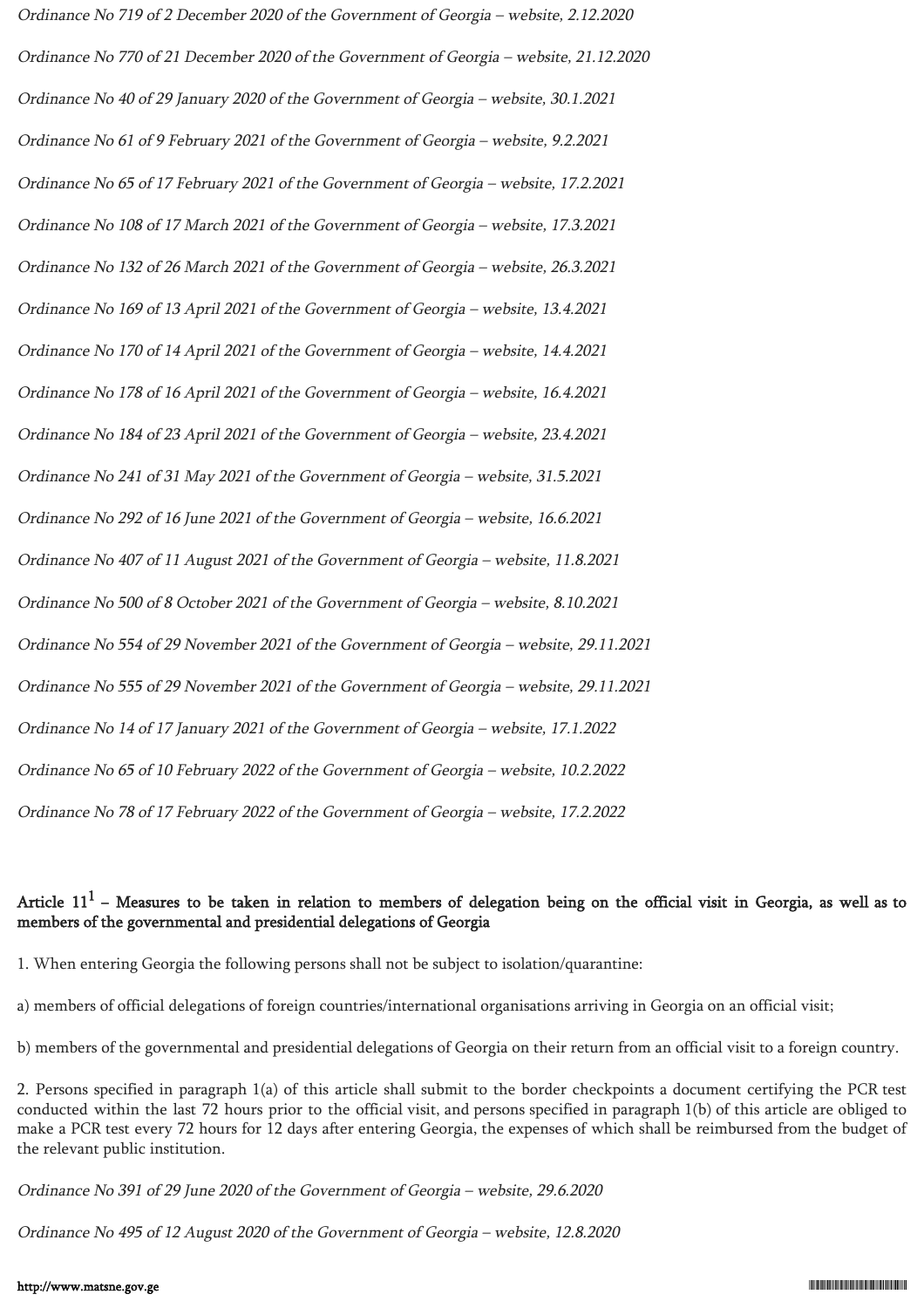# Article  $11^2$  – Measures to be taken in relation to visitors in Georgia for the purpose of business/labour activities

1. (Deleted – 27.8.2020, No 538).

2. Persons visiting Georgia for the purpose of carrying out business/labour activities shall be allowed to enter the territory of Georgia in accordance with the joint order of the Minister of Economy and Sustainable Development of Georgia, the Minister of Regional Development and Infrastructure of Georgia, the Minister of Internally Displaced Persons from the Occupied Territories, Labour, Health and Social Affairs of Georgia, the Minister of Foreign Affairs of Georgia, the Minister of Environmental Protection and Agriculture of Georgia, and the Minister of Education, Science, Culture and Sport of Georgia on the Procedure for Completing an Application in the Electronic Programme and Obtaining Consent by Foreign Visitors for Carrying out Business/Labour Activities in Georgia.

3. Interested persons may complete an application in the electronic programme referred to in paragraph 2 of this article.

4. The relevant sectoral ministries, the Tbilisi Municipality and the Ministry of Finance and Economy of the Autonomous Republic of Ajara referred to in paragraph 2 of this article shall give consent or refuse to give consent to enter Georgia in accordance with the joint order of sectoral ministries referred to in paragraph 2 of this article and shall notify the interested party thereof by e-mail.

 $4<sup>1</sup>$ . If an appropriate public institution determined by paragraph 4 of this article gives consent to the persons entering Georgia for the purpose of carrying out business/labour activities, it shall also make one of the following decisions:

a) to conduct PCR testing/examinations of the visitors in accordance with these Rules;

b) to place visitors in quarantine.

5. The creation of the electronic programme shall be ensured by the LEPL Enterprise Georgia within the system of the Ministry of Economy and Sustainable Development of Georgia, and the administration shall be carried out by the ministries, the Tbilisi Municipality and the Ministry of Finance and Economy of the Autonomous Republic of Ajara referred to in paragraph 2 of this article.

6. A foreign visitor who enters Georgia as provided for by this article shall, at the time of entering Georgia, undergo the PCR testing at his/her own expense at the customs checkpoint/border checkpoint or the nearest customs control zone and, before the test results are known, be placed at 24-hour quarantine at his/her own expense; if the test results are negative, the foreign visitor shall, according to the decision of the body issuing a permit:

a) pass the PCR testing at his/her own expense every 72 hours for the following 12 days; or

b) be placed in quarantine for 8 days at his/her own expense and also, in the case of leaving the quarantine area, undergo a PCR test at his/her own expense on the twelfth day or upon the identification of any symptom relevant to the standard definition of the case.

7. (Deleted – 14.9.2020, No 577).

8. Violation of the requirements set forth in paragraph 6 of this article shall result in liability of the person in accordance with the legislation of Georgia.

9. This article shall not apply to citizens or persons with residence permits of those countries with which Georgia has opened its borders without testing and/or quarantine. Such persons are obliged, upon entering Georgia, to present a negative result of the PCR test conducted for the last 72 hours or to undergo a PCR test at their expense upon entering Georgia.

Ordinance No 418 of 8 July 2020 of the Government of Georgia – website, 8.7.2020

Ordinance No 469 of 24 July 2020 of the Government of Georgia – website, 24.7.2020

Ordinance No 495 of 12 August 2020 of the Government of Georgia – website, 12.8.2020

Ordinance No 538 of 27 August 2020 of the Government of Georgia – website, 27.8.2020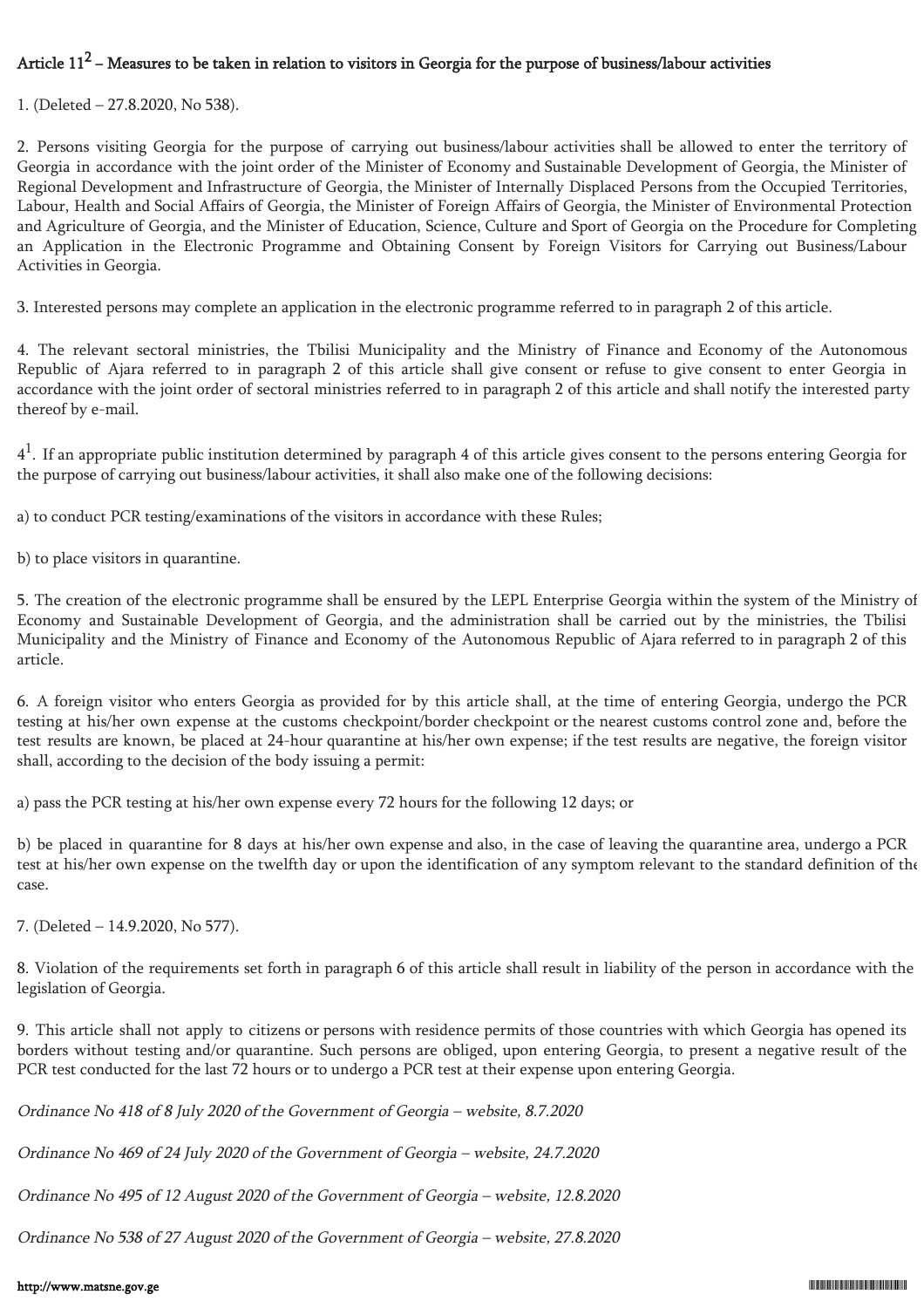# Article 11<sup>3</sup> – Procedures to be implemented in relation to foreign military servants/representatives participating in the international military trainings and exercises planned within the system of the Ministry of Defence of Georgia

1. When entering Georgia, foreign military servants/representatives, who are participating in the below-listed international military trainings and exercises planned within the system of the Ministry of Defence of Georgia, shall not be subject to isolation/quarantine:

a) multinational brigade level command and staff exercise 'NOBLE PARTNER 20';

b) Joint Combined Exchange Training (JCET).

2. Persons determined by paragraph 1 of this article shall submit to the border checkpoints the documents certifying their placement in an8-day quarantine and the PCR test results conducted within the last 72 hours before their official visit to Georgia.

Ordinance No 504 of 14 August 2020 of the Government of Georgia – website, 17.8.2020

Ordinance No 577 of 14 September 2020 of the Government of Georgia – website, 14.9.2020

# Article 11<sup>4</sup> – Measures to be taken in relation to foreign visitors who carry out business/labour activities in other countries remotely from Georgia

1. Foreign visitors, who carry out business/labour activities abroad remotely from Georgia, shall be subject to isolation/quarantine when entering Georgia.

2. The persons determined by paragraph 1 of this article shall be allowed to enter the territory of Georgia in accordance with the joint order of the Minister of Economy and Sustainable Development of Georgia and the Minister of Foreign Affairs of Georgia on the Procedure for Completing an Application in the Electronic Programme and Obtaining Consent by Foreign Visitors for Carrying out Business/Labour Activities Abroad Remotely from Georgia.

3. Interested persons can complete an application in the electronic programme referred to in paragraph 2 of this article.

4. The relevant ministries referred to in paragraph 2 of this articleshall, based on a joint order, give consent or refuse to give consent to enter Georgia and shall notify the interested party thereof by e-mail.

5. The electronic programme shall be developed by the LEPL Georgian National Tourism Administration within the system of the Ministry of Economy and Sustainable Development of Georgia, and shall be administered by the ministries referred to in paragraph 2 of this article.

6. An alien who has entered Georgia in accordance with the requirements of this article shall, when entering Georgia, undergo a mandatory 8-day quarantine at his/her own expense and, after the completion of the mandatory 8-day quarantine, as well as on the twelfth day, undergo a PCR test at his/her own expense.

7. The violation of the requirements of paragraph 6 of this article shall result in the liability of the person in accordance with the legislation of Georgia.

8. This article shall not apply to citizens or persons with residence permits of the countries with which Georgia has opened its borders without testing and/or quarantine requirements. Such persons shall present at the border checkpoints a document certifying a PCR test conducted for the last 72 hours before entering Georgia, or undergo a PCR test at their expense upon entering Georgia.

Ordinance No 525 of 21 August 2020 of the Government of Georgia – website, 21.8.2020

Ordinance No 577 of 14 September 2020 of the Government of Georgia – website, 14.9.2020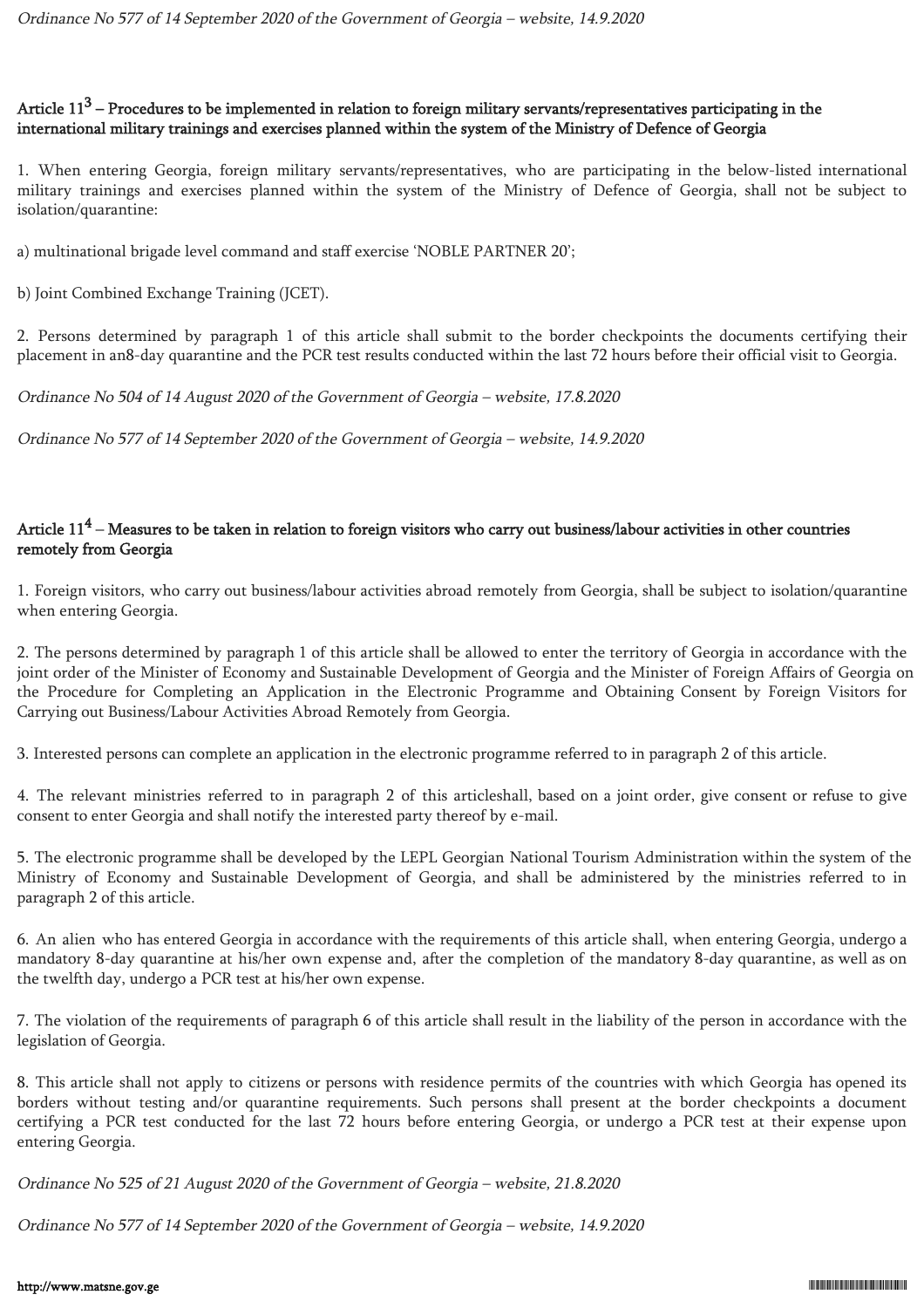# Article  $11<sup>5</sup>$  – Procedures for the entrance to Georgia of students who are foreign nationals

1. Students who are foreign nationals ('foreign students'), (except for students who are foreign nationals as provided for by Paragraph  $5^1$ (a) of this article), are obliged, for the purpose of entering Georgia, to register electronically via the website of the Government of Georgia 'StopCov.ge' with the electronic programme ('electronic programme') by filling in special application forms, in particular:

a) students who are foreign nationals as provided for by Paragraph 5 of this article are obliged to register through filling in the special electronic programme form– 'Form of Registration of Foreign Students Entering Georgia';

b) students who are foreign nationals as provided for by Paragraph 5(b) of this article are obliged to register through filling in the special electronic programme form – 'Form of Registration of Citizens/Residents of Countries of the EU'.

2. The process of registration of foreign students with the electronic programme shall be administered by the Ministry of Education, Science, Culture and Sport of Georgia.

3. The Ministry of Education, Science, Culture and Sport of Georgia shall issue a consent or a refusal regarding the entrance to Georgia of foreign students registered with the electronic programme.

4. Information on a consent or a refusal regarding the entrance to Georgia shall be provided to foreign students via e-mail by a respective higher education institution.

5. Foreign students, who obtained a consent for entering Georgia from the Ministry of Education, Science, Culture and Sport of Georgia, are obliged to present a document certifying the PCR test conducted within the last 72 hours prior to entering Georgia, to undergo a 8-day mandatory quarantine at their own expenses at the quarantine areas arranged in compliance with the recommendations of the Ministry of Internally Displaced Persons from the Occupied Territories, Labour, Health and Social Affairs of Georgia, and to undergo a PCR test at their own expenses after the completion of the 8-day mandatory quarantine. The violation of these requirements shall result in liability under the legislation of Georgia.

 $5^1$ . Mandatory quarantine provided for by paragraph 5 of this article shall not apply to foreign students who:

a) upon entering Georgia, submit a document certifying the full course (two doses, and in the case of Johnson&Johnson vaccination – single dose) of any type of covidvaccine at the border, or foreign nationals who have had COVID-infection for the period of the last 100 days (tested positive by a PCR test) and recovered, if they submit at the border a document certifying vaccination with a single dose of any vaccine with the emergency use authorisation granted by WHO (regardless of the sequence of infection and vaccination, where not less than 14 days have elapsed after the vaccination);

b) are citizens of countries under Paragraph 1(b) of Annex 2 to Operative Response Plan to Cases of Diseases Caused by the Novel Coronavirus approved by Decree No 164 of 28 January 2020 of the Government of Georgia on the Approval of Measures to Prevent the Possible Spread of the Novel Coronavirus in Georgia and an Emergency Response Plan for the Cases of Novel Coronavirus Diseases, and persons holding residence permits in the same countries. Upon entering Georgia, the students provided for in this sub-paragraph shall present a document confirming the PCR test conducted during the last 72 hours at the border checkpoint, and on the 3rd day after crossing the border, ensure the conduct of the PCR test at their own expense.

 $5^2$ . (Deleted – 8.10.2021, No 500).

6. A higher education institution, the student status of which is granted to a foreign student, is obliged:

a) to verify the accuracy of a special application form completed by the foreign student with the electronic programme and, before granting a consent under paragraph 3 of this article, to fill in the electronic programme the details of the health and accident insurance policy issued to the foreign student under the applicable legislation;

b) to transfer and place foreign students to the quarantine areas arranged in compliance with the recommendations of the Ministry of Internally Displaced Persons from the Occupied Territories, Labour, Health and Social Affairs of Georgia at the hotels (or similar places of accommodation) selected for the purpose of provision of accommodation to foreign students enrolled at the higher education institution;

c) to monitor and coordinate medical surveillance and protection of foreign students during the period of their placement in quarantine;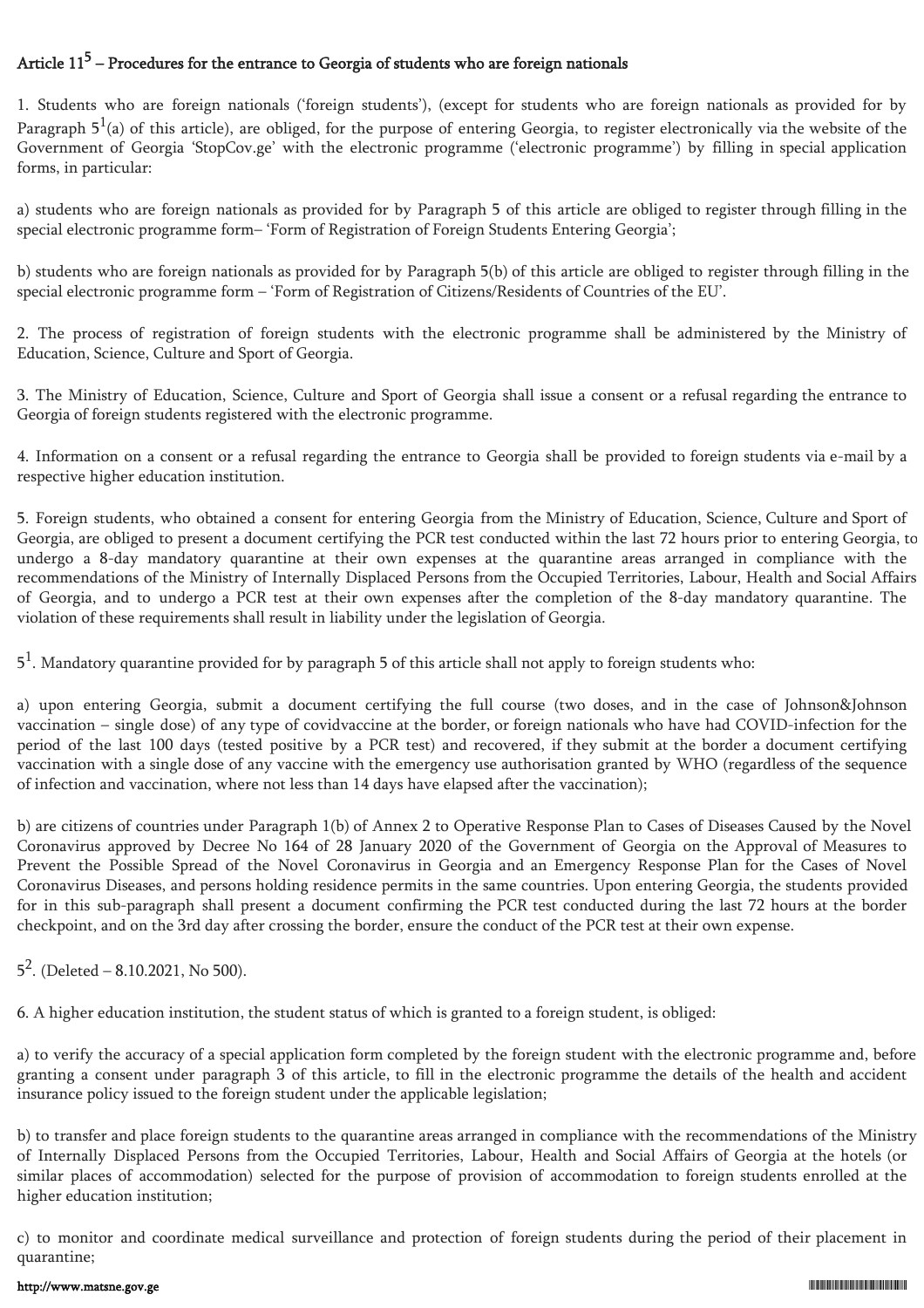d) to provide appropriate information to the Ministry of Education, Science, Culture and Sport of Georgia within not later than three days after issuing a respective legal act on suspension/termination of students' status of foreign students.

Ordinance No 565 of 9 September 2020 of the Government of Georgia – website, 9.9.2020 Ordinance No 622 of 8 October 2020 of the Government of Georgia – website, 8.10.2020 Ordinance No 54 of 5 February 2021 of the Government of Georgia – website, 5.2.2020 Ordinance No 169 of 13 April 2021 of the Government of Georgia – website, 13.4.2021 Ordinance No 170 of 14 April 2021 of the Government of Georgia – website, 14.4.2021 Ordinance No 407 of 11 August 2021 of the Government of Georgia – website, 11.8.2021 Ordinance No 444 of 31 August 2021 of the Government of Georgia – website, 31.8.2021 Ordinance No 500 of 8 October 2021 of the Government of Georgia – website, 8.10.2021

## Article 12 – Rights and obligations of a person placed in isolation

1. Receiving visitors in an isolation (self-isolation, quarantine) area shall be prohibited.

2. The provision of food and personal care items/clothes and, as needed, medicines, through indirect contact to persons placed in isolation shall be permitted.

3. Contact with other persons staying in the same living area shall be minimised. Close contact with other persons within less than 1 metre distance for more than 15 minutes shall be prohibited.

4. During the isolation period, a person shall use individual utensils (cups, plates, spoons, etc.), and towels, bed and disposables.

5. A person placed in isolation may unlimitedly use means of telecommunication (including the internet).

6. During the isolation period, within the scope of its competence, a relevant public health care service shall carry out periodic monitoring of persons placed in isolation. As appropriate, the monitoring may also be carried out, within the scope of their competence, by services authorised by the Ministry of Internally Displaced Persons from the Occupied Territories, Labour, Health and Social Affairs of Georgia.

7. If a person placed in isolation needs medical assistance, his/her transportation to/from a hospital shall be carried out by the LEPL Emergency Situations Coordination and Urgent Assistance Centre, in a special vehicle and, as appropriate, with the escort of a relevant service of the Ministry of Internal Affairs of Georgia. A person subject to isolation shall be placed in the isolation ward of an inpatient facility until the expiry of the isolation period.

8. A person placed in isolation shall be required to refrain from tobacco and alcohol consumption, and shall be prohibited from consuming psychoactive substances without prescription.

9. A person placed in isolation may not leave the place of isolation except when medical care is needed, regarding which a relevant public health care service shall be immediately notified.

10.During the isolation period, a person placed in isolation shall be prohibited to communicate with other persons without personal protective equipment recommended by a public health care service.

## Article 13 − Controlling the rules provided for by this Chapter

Incidences of violation of isolation and quarantine rules and/or any information on the violation of isolation and quarantine rules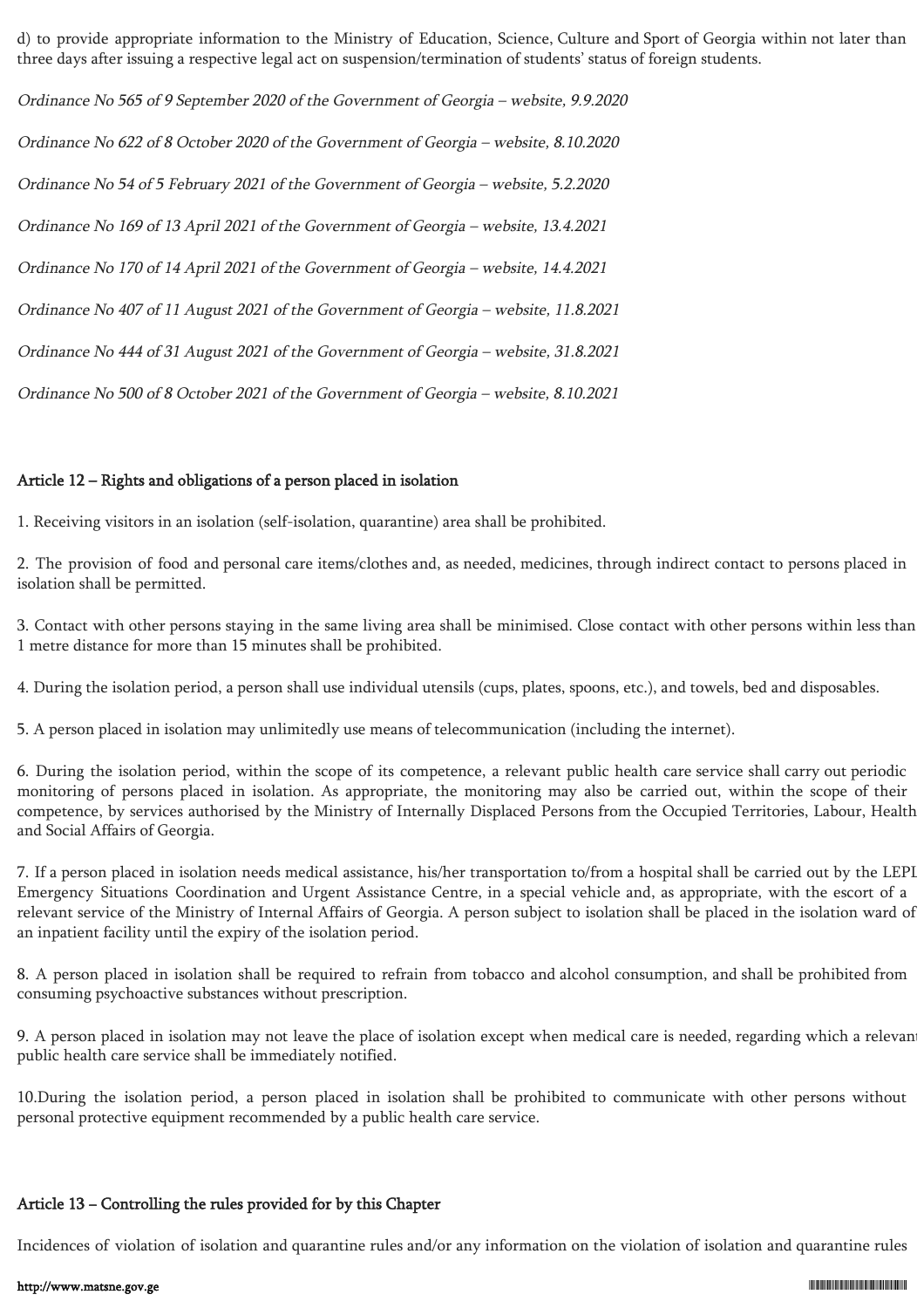shall be responded to by a relevant division of the Ministry of Internal Affairs of Georgia authorised to review an administrative offence case on site and to impose an administrative penalty on an offender on site, in accordance with the procedure established by the legislation of Georgia.

# Article 14 − Exchange of information

1. (Deleted – 26.3.2021, No 132).

2. For the purpose of transferring a person to a quarantine area, the LEPL Revenue Service, the LEPL L. Sakvarelidze National Centre for Disease Control and Public Health, and the LEPL Emergency Situation Coordination and Urgent Assistance Centre (only within Adjara region), and the LEPL Georgian National Tourism Administration shall be authorised to deliver information on persons to be transferred to the quarantine area (name, surname, personal number and contact details) to the Ministry of Internal Affairs of Georgia.

3. Information on natural persons subject to isolation (self-isolation, quarantine) shall be sent to the LEPL L. Sakvarelidze National Centre for Disease Control and Public Health.

4.For the purpose of controlling the fulfilment of isolation conditions by a person in self-isolation, the LEPL L. Sakvarelidze National Centre for Disease Control and Public Health shall send information on a natural person subject to self-isolation (name, surname, personal number, contact details and address of the place of self-isolation/residence address) to the Ministry of Internal Affairs of Georgia.

5. Information on confirmed cases of COVID-19 (a list of new cases statistically registered on the previous reporting day in electronic format, containing full names and contact details) shall be submitted by the LEPL L. Sakvarelidze National Centre for Disease Control and Public Health under the state control of the Ministry of Internally Displaced Persons from the Occupied Territories, Labour, Health and Social Affairs of Georgia, on a daily basis, to the LEPL Public Safety Management Center 112 operating under the governance of the Ministry of Internal Affairs of Georgia ('Public Safety Management Center 112') (Public Safety Management Center 112 shall also manage the notifications received during the day, which are not included in the above electronic list), which shall, for the purpose of initial clinical evaluation of patients, submit the information to the outpatient institutions determined by Order No 01-150/ო of 4 April 2020 of the Minister of Internally Displaced Persons from the Occupied Territories, Labour, Health and Social Affairs of Georgia 'On Measures to be Taken for the Identification and Proper Management/Referral of the Cases of Seasonal Influenza and COVID-19.

5<sup>1</sup>. In order to protect public health, notices received by the Public Safety Management Center '112' regarding Coronavirus (name, surname, personal number, contact information and health status of a person) shall be sent through the software to outpatient facilities determined by Order No 01-150/ო of the Minister of Internally Displaced Persons from the Occupied Territories, Labour, Health and Social Affairs of Georgia of 4 April 2020 on the Measures to be Taken to Identify Seasonal Influenza and COVID-19 Cases and to Ensure their Proper Management/Referral.

6. Upon the receipt of a notification of the need of medical assistance due to coronavirus, if requested by a person, in order to timely refer the person to a relevant insurance organisation/a provider medical institution of an insurance organisation, the Public Safety Management Center 112 shall be authorised to check the information about the person on the database of the persons using the insurance services, provided by the LEPL Insurance State Supervision Service of Georgia. The database of the persons using the insurance services referred to in this paragraph shall include the name, surname, date of birth, personal number, insurance starting date, insurance ending date, date of early termination of insurance, a policy holder (budgetary – a policyholder that provides insurance coverage from the budgetary funds, non-budgetary) and an insurer of a person using the insurance services.

7. The institutions/organisations determined by paragraphs 5 and 6 of this article are obliged to enter into the software of the Public Safety Management Center 112 the information on the actions taken by them in the process of management of the suspected and/or confirmed cases of COVID-19.

8. Relevant state / administrative bodies defined by this Rule, as well as private institutions exercising their powers under this Rule and Decree No 164 of 28 January 2020 of the Government of Georgia on the Approval of Measures to Prevent the Possible Spread of the Novel Coronavirus in Georgia and an Emergency Response Plan for the Cases of Novel Coronavirus Diseases, shall ensure the processing of personal data for the effective and coordinated management of isolation / quarantine measures and suspected and / or confirmed cases of COVID-19, for which they are authorised to use the various electronic systems in their system and / or to exchange data, including through the connection between the said systems. In addition, data exchange issues may, if necessary, be regulated in accordance with the agreements concluded between the parties.

Ordinance No 635 of 19 October 2020 of the Government of Georgia – website,19.10.2020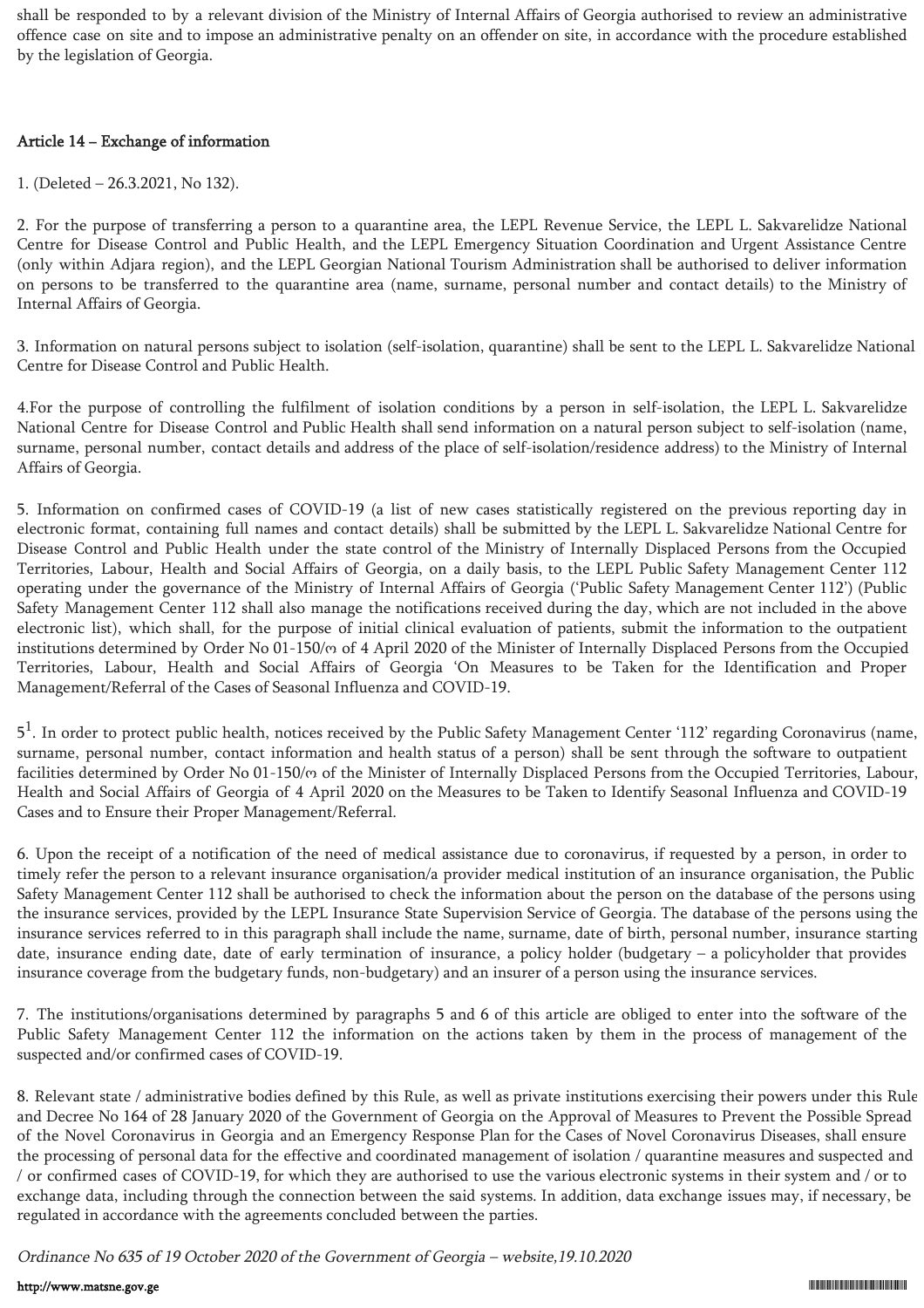Ordinance No 638 of 21 October 2020 of the Government of Georgia – website, 21.10.2020 Ordinance No 647 of 27 October 2020 of the Government of Georgia – website, 27.10.2020 Ordinance No 750 of 17 December 2020 of the Government of Georgia – website, 17.12.2020 Ordinance No 61 of 9 February 2021 of the Government of Georgia – website, 9.2.2021 Ordinance No 132 of 26 March 2021 of the Government of Georgia – website, 26.3.2021

## Chapter III − (Deleted)

Ordinance No 395 of 1 July 2020 of the Government of Georgia – website, 1.7.2020

#### Article 15 − (Deleted)

Ordinance No 369 of 15 June 2020 of the Government of Georgia – website, 16.6.2020 Ordinance No 395 of 1 July 2020 of the Government of Georgia – website, 1.7.2020

#### Article 16 – (Deleted)

Ordinance No 351 of 4 June 2020 of the Government of Georgia – website, 4.6.2020

# Chapter  $III<sup>1</sup>$ – Management of Epidemic Outbreaks

Ordinance No 468 of 24 July 2020 of the Government of Georgia – website, 24.7.2020

# Article  $16^1$  – (Deleted)

Ordinance No 468 of 24 July 2020 of the Government of Georgia – website, 24.7.2020 Ordinance No 493 of 10 August 2020 of the Government of Georgia – website, 10.8.2020

# Article  $16^2$  – (Deleted)

Ordinance No 493 of 10 August 2020 of the Government of Georgia – website, 10.8.2020 Ordinance No 495 of 12 August 2020 of the Government of Georgia – website, 12.8.2020 Ordinance No 526 of 21 August 2020 of the Government of Georgia – website, 21.8.2020 Ordinance No 547 of 31 August 2020 of the Government of Georgia – website, 31.8.2020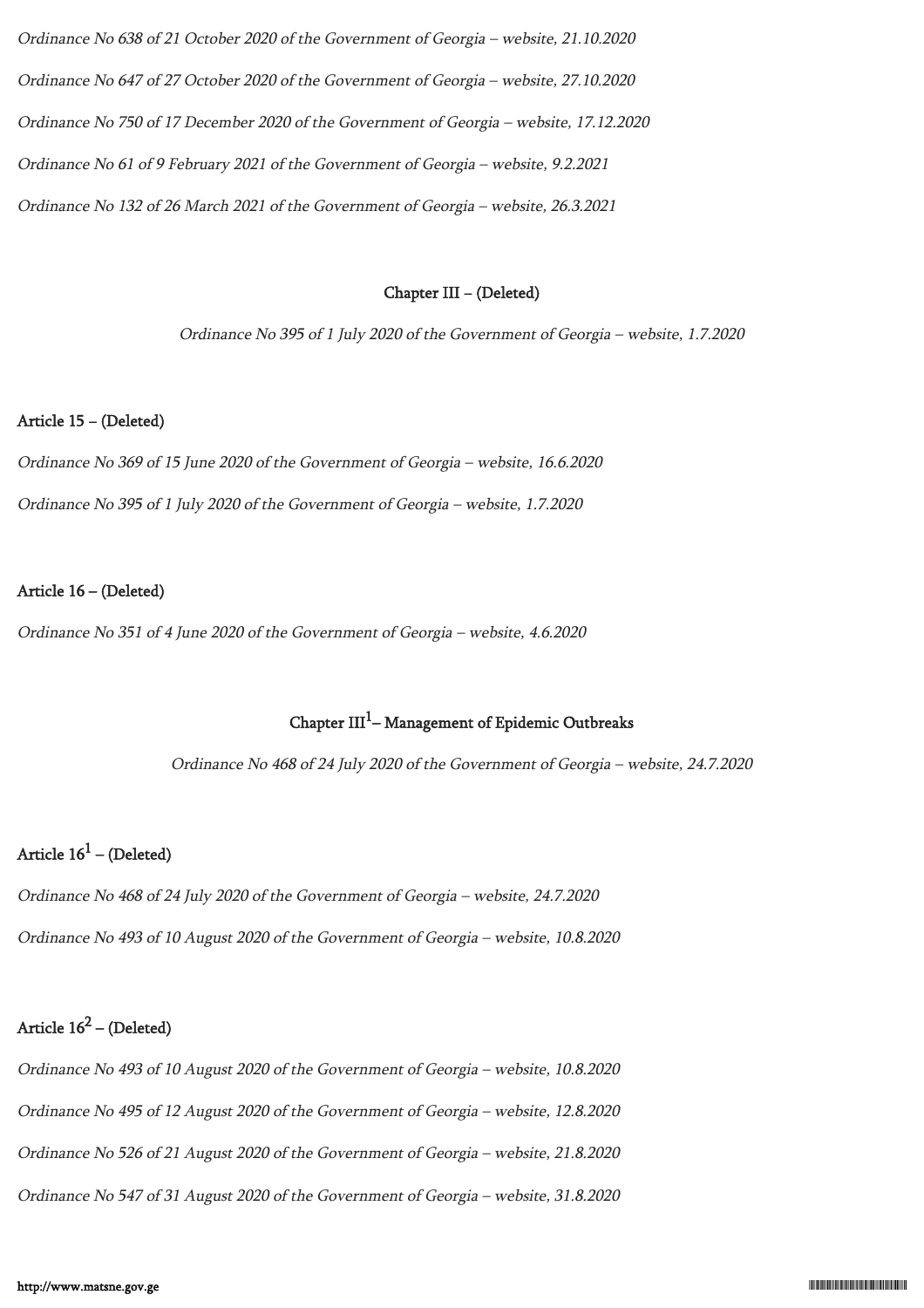# Article  $16^3$  – (Deleted)

Ordinance No 601 of 24 September 2020 of the Government of Georgia – website, 24.9.2020 Ordinance No 613 of 6 October 2020 of the Government of Georgia – website, 6.10.2020 Ordinance No 624 of 15 October 2020 of the Government of Georgia – website, 15.10.2020 Ordinance No 631 of 19 October 2020 of the Government of Georgia – website, 19.10.2020 Ordinance No 659 of 3 November 2020 of the Government of Georgia – website, 3.11.2020 Ordinance No 715 of 27 November 2020 of the Government of Georgia – website, 27.11.2020

# Article  $16^4$  – (Deleted)

Ordinance No 624 of 15 October 2020 of the Government of Georgia – website, 15.10.2020

Ordinance No 636 of 20October 2020 of the Government of Georgia – website, 20.10.2020

Ordinance No 659 of 3 November 2020 of the Government of Georgia – website, 3.11.2020

# Chapter IV − Temporary Measures in the System of the Ministry of Internally Displaced Persons from the Occupied Territories, Labour, Health and Social Affairs of Georgia

## Article 17 − Social security

1. For the purpose of ensuring the uninterrupted payment of state cash payments (state pensions, compensation, social packages, etc.) at the transitional stage, the LEPL Social Service Agency ('the Agency') subject to the state control of the Ministry of Internally Displaced Persons from the Occupied Territories, Labour, Health and Social Affairs of Georgia ('the Ministry') shall not suspend the payment of state cash payments even where there are ground(s) for suspending such payments as provided for by the legislation, except for the case where a person is under pre-trial detention. In this case the administration of state cash payments shall be carried out in accordance with procedures for administration of state cash payments provided for by legislation, and state cash payments shall be suspended for persons with disabilities after the lapse of the time frame specified in paragraph 4 of this article.

2. A body administering appropriate state cash payments shall be released from the obligation to administer cash payments where said administration may result in the suspension of a cash payment, except for the case where a person is under pre-trial detention, in which case the administration of state cash payments shall be carried out in accordance with procedures provided for by legislation.

 $2<sup>1</sup>$ . The Agency shall be authorised to schedule the issue of and renew state cash payments and social assistance and/or conduct other relations related to their administration on the basis of an electronic application submitted and/or an electronic copy of a material document.

3. (Deleted – 1.6.2020, No 344).

4. Extracts of a medical and social examination act (Form IV-50/4) issued in accordance with the requirements of Order No 64/ნ of 27 February 2007 of the Minister of Labour, Health and Social Affairs of Georgia on the Approval of Forms Required for the Medical and Social Examination, and accordingly the statuses provided for by these extracts, which serve as the basis for determining the date of termination of disability status as 1 December 2020 and the subsequent period, shall retain legal force until 1 April 2022. During the period the continuity of state cash payments shall be ensured, and after the expiry of the said period, the administration of the said state cash payments shall be carried out in accordance with procedures provided for by legislation.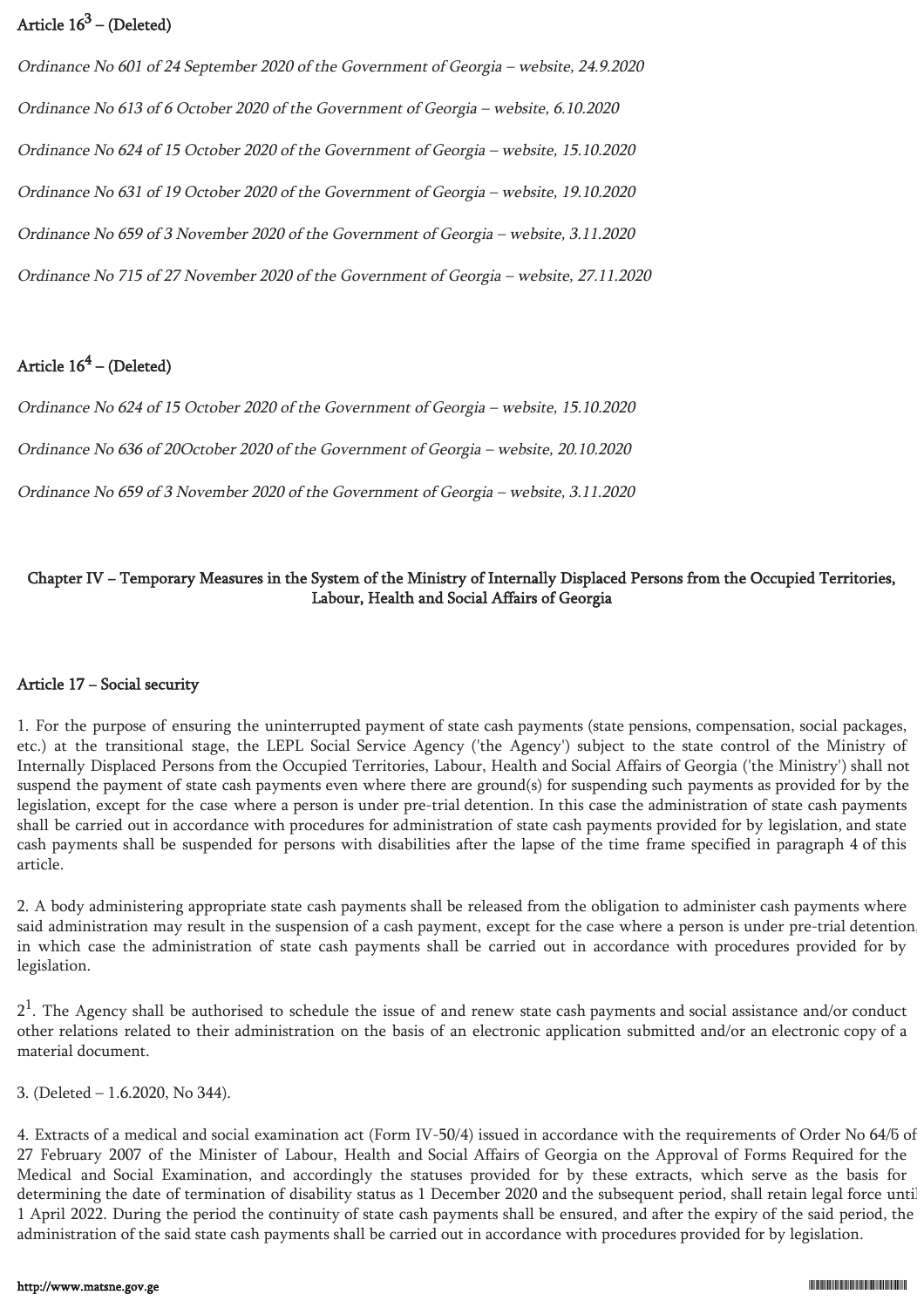5. (Deleted – 31.12.2021, No 640).

5<sup>1</sup>. Until 1 April 2022, within the scope of Ordinance No 262 of 31March 2014 of the Government of Georgia 'On the Approval of the Target State Programme for the Facilitation of the Improvement of the Demographic State', the Agency shall not carry out the verification (for the purpose of confirming the fact of actual residence of beneficiary families) of the actual residence of beneficiary families specified in Article 5(1) of the State Programme approved by the same Ordinance, and shall issue the monetary social assistance in accordance with the information provided for in the database administered by the Agency within the scope of the said Programme, except for the exceptions established under the same Programme (in accordance with the database maintained by LEPL Public Services Development Agency: death, termination of citizenship and / or in accordance with the database maintained by the Ministry of Internal Affairs of Georgia – the border crossing).

6. (Deleted – 31.12.2021, No 640).

 $6<sup>1</sup>$ . For registration and / or additional administration of 'the living allowance' in the Unified Database of Socially Vulnerable Families (the Database), until 1 April 2022:

a) repeated verification of the social and economic status of families registered in the Database, regardless of the rating score, shall not be carried out at the initiative of the Agency and / or on the basis of the information received and / or discovered (identified) from various sources within the scope of competence and authority provided for by Ordinance No 126 of 24 April 2010 of the Government of Georgia 'On Measures to Reduce Poverty and Improve Social Protection of the Population in the Country', except for the case where the initial or repeated verification of the social and economic status of the family is requested directly by the family concerned;

b) in respect of families with a rating score of less than 120,001 registered in the Database, the Agency shall continue to provide monetary social assistance – the living allowance, regardless of the information received and / or discovered (identified) from various sources within the scope of competence and authority provided for by Ordinance No 126 of 24 April 2010 of the Government of Georgia 'On Measures to Reduce Poverty and Improve Social Protection of the Population in the Country' and Ordinance No145 of 28 July 2006 'On Social Assistance', except for the case where the repeated verification of the social and economic status of the family is requested directly by the family concerned;

c) in the case provided for by sub-paragraph (b) of this paragraph (continuous issuance of the living allowance), the amount of living allowance shall be determined in accordance with the data provided for in the database (number of family members and the rating score), except for the death of a family member(s) or placement in a specialised / penitentiary institution or foster care or staying outside the country for more than three consecutive months, in which case, on the basis of information received from the competent authority, the living allowance shall be automatically recalculated with the deduction of the amount belonging to the said family member(s); in the case of the death and placement in a penitentiary institution – in the case of the repeated placement in a specialised institution or foster care after exclusion of the family member – from the month of the receipt of the information by the Agency (if the amount has been transferred from the following month), and in the case of border crossing – from the month following the expiry of the period of three months (the month of border crossing shall be deemed the first month from the start of counting the months) of border crossing;

d) in the cases provided for by sub-paragraph (c) of this paragraph (placement in a penitentiary institution, placement in a specialised institution or foster care, the border crossing), in the case of return / addition of the excluded member(s), the Agency, based on the application of the family, shall re-examine the social and economic status of the family, otherwise the living allowance shall continue to be issued as per re-calculated amount, minus the amount belonging to the family member(s).

e) if the family obtains the right to receive a living allowance as a result of the study / assessment of the social and economic status the Agency is obliged to carry out the procedure for obtaining the living allowance automatically, without the visit by the authorised person of the Agency to the family;

f) The Agency shall not be authorised to terminate the registration of a family in the Database where there are grounds provided for by Article 8 (7)(e) of the procedures approved by Ordinance No 126 of 24 April 2010 of the Government of Georgia 'On Measures to Reduce Poverty and Improve Social Protection of the Population in the Country'. Accordingly, the rating score shall be assigned in accordance with the data in the Database;

g) The Agency shall not be authorised to terminate the registration of a family in the Database if the family violates the obligations under Article 6 (1) (d) of the procedures approved by Ordinance No 126 of 24 April 2010 of the Government of Georgia 'On Measures to Reduce Poverty and Improve Social Protection of the Population in the Country', also in the cases provided for by Article 14 of the 'Procedures for Assessing the Social and Economic Status of Socially Vulnerable Families and for Registration and Referral of Information on Children Living in These Families', approved by Order No 141 / ნ of 20 May 2010 of the Minister of Labour, Health and Social Affairs of Georgia, except for the cases where the family does not allow the authorised person of the Agency to view the property / documents or the family refuses to fill in the declaration / child's declaration and / or registration in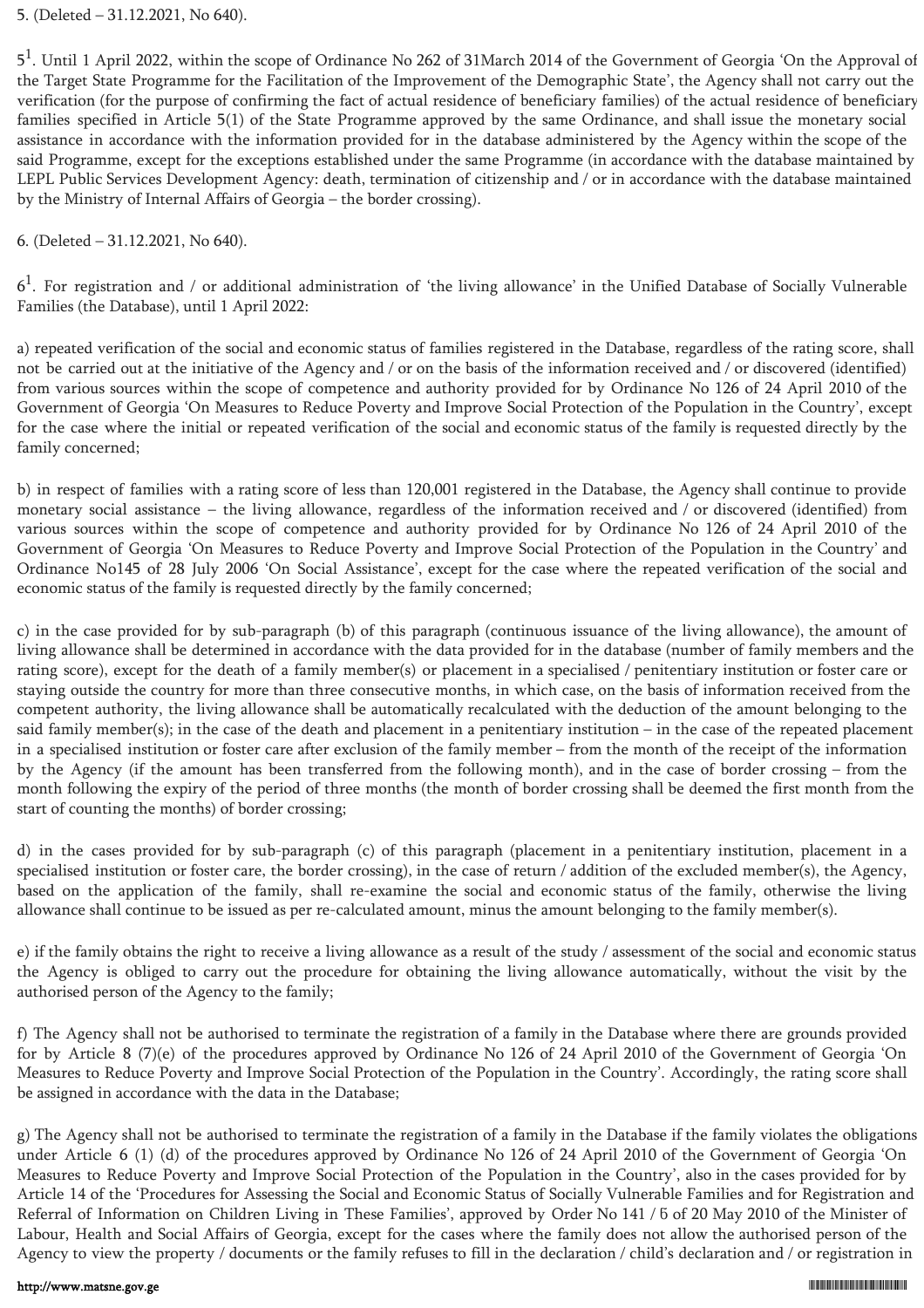the database, or if not all family members have the documents required by law to fill in the declaration, or the family has applied to the Agency for the re-assessment due to the change of address and the social agent's visit(s) to the new address confirms that the family does not reside at the address;

h) The Agency shall be authorised, within the scope of Ordinance No 145 of 28 July 2006 of the Government of Georgia 'On Social Assistance' and Ordinance No 262 of 31March 2014 of the Government of Georgia 'On the Approval of the Target State Programme for the Facilitation of the Improvement of the Demographic State', for the purposes of Programme administration, the data of the electronic database of LEPL Public Services Development Agency under the state control of the Ministry of Justice of Georgia shall be deemed the document equivalent to the birth certificate of the child(children), which shall be provided to the Agency by the Public Service Development Agency, in a mutually agreed form;

7. The provision of services in institutions providing services within the framework of various sub-programmes of the State Programme of 2020 for Social Rehabilitation and Childcare approved by Ordinance No 670 of 31 December 2019 of the Government of Georgia (except for 24-hour services and sub-programme for providing services by means of supporting equipment) shall be suspended until 1 July 2020.During the mentioned period, organisations providing services shall be remunerated for their services in accordance with the conditions set out by a respective legal act.

8. Taking into consideration the epidemiological situation, in the case of absence of more than 60% of the total number of beneficiaries and/or personnel employed by the services only in the component of day care centres, provided for by the 'State Programme for Social Rehabilitation and Child Care' of the relevant year, the 'Early Childhood Development Support Subprogramme', 'Child Rehabilitation/Habitation Sub-programme', 'Programme for the Provision of Services at Day Care Centres', 'Home Care Sub-programme for Children with Severe and Profound Developmental Delays', and 'Sub-programme for the Provision of Shelters to Street Children', the service may take a decision on the suspension of the provision of services, which shall be notified in writing to the Ministry of Internally Displaced Persons from the Occupied Territories, Labour, Health and Social Affairs of Georgia and/or the LEPL Agency For State Care And Assistance For the (Statutory) Victims of Human trafficking.

9. Before resuming the provision of the services referred to in paragraph 8 of this article, the principles, procedures and amount of their financing shall be determined by an individual administrative act of the Minister of Internally Displaced Persons from the Occupied Territories, Labour, Health and Social Affairs of Georgia.

10. State cash payments / social assistance amounts issued under this article shall not be considered overpaid and shall not be subject to refund.

Ordinance No 344 of 1 June 2020 of the Government of Georgia – website, 1.6.2020 Ordinance No 651 of 29 October 2020 of the Government of Georgia – website, 29.10.2020

Ordinance No 715 of 27 November 2020 of the Government of Georgia – website, 27.11.2020

Ordinance No 764 of 21 December 2020 of the Government of Georgia – website, 21.12.2020

Ordinance No 20 of 21 January 2021 of the Government of Georgia – website, 21.1.2021

Ordinance No 37 of 29 January 2021 of the Government of Georgia – website, 29.1.2021

Ordinance No 193 of 28 April 2021 of the Government of Georgia – website, 28.4.2021

Ordinance No 313 of 30 June 2021 of the Government of Georgia – website, 30.6.2021

Ordinance No 373 of 26 July 2021 of the Government of Georgia – website, 27.7.2021

Ordinance No 640 of 31 December 2021 of the Government of Georgia – website, 31.12.2021

Ordinance No 24 of 18 January 2021 of the Government of Georgia – website, 18.1.2022

Ordinance No 54 of 7 February 2022 of the Government of Georgia – website, 7.2.2022

# Article 18 − Medical assistance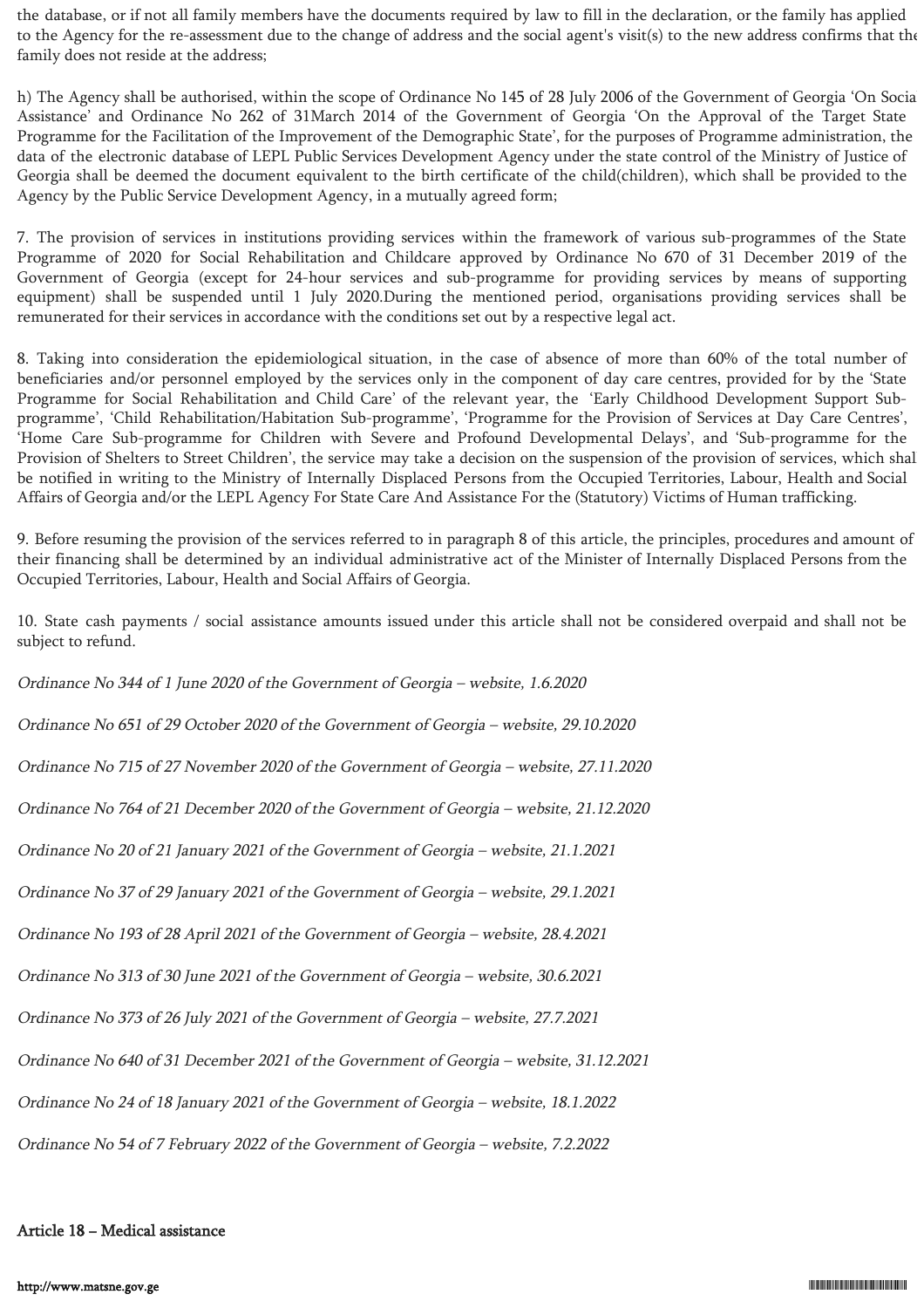1.To prevent the spread of possible cases of the novel coronavirus COVID-19 (epidemics, pandemic, epidemic outbreak) in Georgia and to be ready to respond to suspected and/or confirmed cases, the treatment of patients shall be continued in specially selected medical institutions determined by an order of the Minister.

2.With regard to paragraph 1 of this article, in coordination with the Ministry, beds in medical institutions to diagnose and manage suspected and confirmed cases of COVID-19 in selected institutions shall be mobilised on the basis of the instructions of the Ministry, including:

a) transferring existing/current patients (mobilisation of beds in an institution) to medical institutions providing relevant medical services; and/or

b) increasing the number of beds at their base (including in the intensive care unit) to the extent possible and, as appropriate, purchasing medical items, materials, apparatus and medications;

c) providing the diagnosis and management of suspected and confirmed cases of COVID-19;

d) as appropriate, manage COVID-19 positive pregnant women, irrespective of having the level defined by Order No 01-2/ნ of 15 January 2015 of the Minister of Labour, Health and Social Protection of Georgia on the Approval of Regionalisation of Perinatal Services Levels and Patient Referral Criteria;

 $2<sup>1</sup>$ . Incomplete uploading and/or uploading by violating the terms, or failure to upload to the electronic system of beds management (mincb.moh.gov.ge) of the LEPL Emergency Situations Coordination and Urgent Assistance Center, of the statistical information determined by paragraph 2<sup>4</sup> of Order No 01-467/ $\alpha$  of 19 September 2020 of the Minister of IDPs from the Occupied Territories, Labour, Health and Social Affairs of Georgia, on the Prevention of the Spread of Possible Cases of Infection (COVID-19) Caused by the Novel Coronavirus (SARS-CoV-2) in Georgia (epidemic, pandemic, epidemic outbreak) and Mobilisation of Medical Facilities to be Prepared to Respond to Suspicious and / or Confirmed Cases, shall entail the imposition of penalty under the acting legislation.

3. Services provided in medical institutions determined by paragraph 1 of this article shall cover:

a) the provision of primary triage and diagnosis of patients at high risk (persons placed in quarantine or self-isolation areas, and contacts of confirmed cases of COVID-19) by institutions mobilised for the management of confirmed cases of COVID-19 (COVID clinics), and the management of confirmed cases of COVID-19, including patients referred from medical institutions;

b) the provision of primary triage and diagnosis of any patient having fever by institutions mobilised for the management of confirmed cases of COVID-19 (COVID clinics), the referral of patients to the nearest COVID clinic after the COVID-19 diagnosis is confirmed, except for severe cases when patients are referred to medical institutions selected on the basis of instructions of the LEPL National Health Agency; if the COVID-19 diagnosis is excluded, the redirection of patients to the nearest medical institution for further examination and treatment.

4.For the purposes of this article, any inpatient institution throughout the country is obliged to provide initial triage of patients having fever, and provide services to patients in an isolated environment in the medical institution, with strict observance of infection control measures by medical personnel.

 $4<sup>1</sup>$ . For the purposes of this Article, any inpatient facility across the country in the event of infection of patients and / or medical personnel treated with COVID-19 at the same facility shall be required to provide on-site management of confirmed cases of COVID-19 in an isolated environment by strict adherence to infection control measures by medical personnel.

 $4^2$ . For the purposes set forth in paragraph  $4^1$  of this article, and paragraph 8(b.b) of this article, any inpatient facility in the country shall be temporarily relieved of the obligation to hold an annex to the permit for the treatment of infectious diseases.

 $4^3$ . Given the epidemiological situation, in case of urgency, to manage the increased number of suspected and confirmed cases of COVID-19, the space of non-medical facilities shall be used together with the medical institutions involved in the mobilisation scheme.

4<sup>4</sup>. Mobilisation of relevant medical personnel and provision of necessary equipment for the management of patients in the space specified in paragraph  $4^3$  of this article shall be carried out by the relevant mobilised medical institution, non-entrepreneurial (non-commercial) legal person called the Medical Holding of Georgia or an implementer, in accordance with the instructions of the Ministry.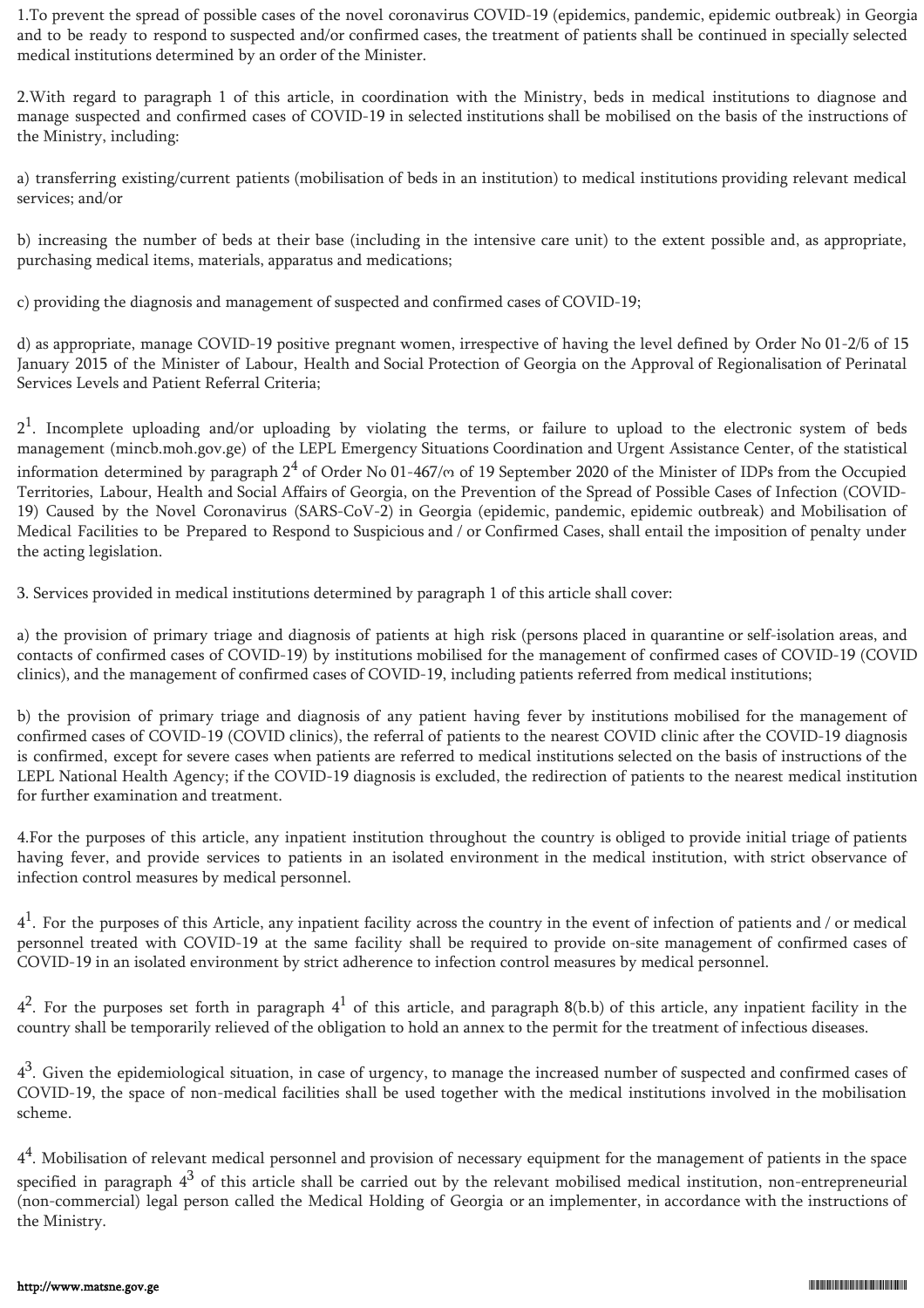5. All institutions determined by paragraph 1 of this article are obliged to assign persons responsible for taking appropriate biological material for COVID-19 testing, performing fast tests and, as appropriate, storing and handling material to be analysed. The material to be analysed shall be handled in accordance with instructions/procedures determined by the General Director of the LEPL L. Sakvarelidze National Centre for Disease Control and Public Health.

5<sup>1</sup>. For the purposes of this article, any inpatient institution throughout the country, which, in accordance with Ordinance No 385 of the Government of Georgia of 17 December 2010 on the Approval of the Regulations on the Rules and Conditions for Issuing a Licence for Medical Activities and a Permit for an Inpatient Institution, holds the licence and permit of the inpatient institution in the resuscitation or emergency medical service (EMERGENCY) service, upon the instruction of the Ministry, is obliged to organise on the basis of the institution, appropriate inoculation cabinets and brigades for COVID-19 vaccination, in accordance with the established rule.

6.During the period of epidemic, medical personnel (doctors, paramedics, hospital attendants) working in medical institutions determined by paragraph 1 of this article who, at the same time, are employed by other medical institutions, are obliged to work only in the institutions determined by paragraph 1 of this article. In addition, the other medical institution is obliged to maintain the work position (if any) for the said medical personnel.

 $6<sup>1</sup>$ . For the purposes of this article, taking into account the epidemiological situation the management of COVID-19 as an interim measure (except for intensive care) shall be granted to any subject of independent medical practice, regardless of the specialty and competence permitted by the state certificate.

 $6<sup>2</sup>$ . For the purposes of this article, the Ministry shall be authorised to defer the conduct of the Unified Postgraduate Qualification and State Certification Examination for a reasonable period of time as a temporary measure, taking into account the epidemiological situation.

7. Institutions determined by paragraphs 1,  $4^1$  and 8 of this article shall be financed in accordance with terms and conditions determined by Ordinance No 4 of 12 January 2022 of the Government of Georgia on the Approval of State Healthcare Programme of 2022.

8. In a matter of urgent necessity, taking into account the epidemiological situation, the Ministry shall be authorised to:

a) make a decision other than provided for by this Ordinance on changing the terms related to the mobilisation, and/or on mobilisation of other inpatient and/or non-medical facilities with proper conditions;

b) make a decision on the exclusion of facilities from the mobilisation scheme, taking into account the number of beds mobilised, the number of beds used, geographical availability, access to specialised services for patients diagnosed with COVID-19, as well as the possibility of consolidating beds. However:

b.a) in clinics that will be subject to exclusion from the mobilisation scheme, except for the cases specified in sub-paragraph "b.b" of the same paragraph, the admission of new patients diagnosed with COVID-19 shall be terminated from the date specified by the Ministry;

b.b) clinics referred to in sub-paragraph (b.a) shall have the right to accept new patients diagnosed with COVID-19 for management if they are able to operate in hybrid mode with appropriate prevention and control measures and prevention of infection.

b.c) in the cases specified in sub-paragraph (b.b) of this paragraph, funding for COVID-19 cases for clinics will be provided in a different manner than for mobilised clinics.

 $8<sup>1</sup>$ . In order to prevent the spread (epidemic, pandemic, epidemic outbreak) of possible cases of the novel coronavirus(COVID-19) in Georgia, to manage home care of the persons with suspected and/or confirmed cases of COVID-19, and to control the quality of such management:

a) a central online clinic shall start operating within the organisation under the Ministry system/management, which shall manage and supervise the novel coronavirus (COVID-19) cases, monitor the process and control the quality of such management;

b) for providing the services determined by sub-paragraph (a) of this paragraph, the central online clinic shall, in order to perform administrative, registration, operational support and other appropriate tasks in the working process within its competence, be staffed with family physicians, junior doctors/university students in their final year of studies, and other personnel, after the provision of appropriate training;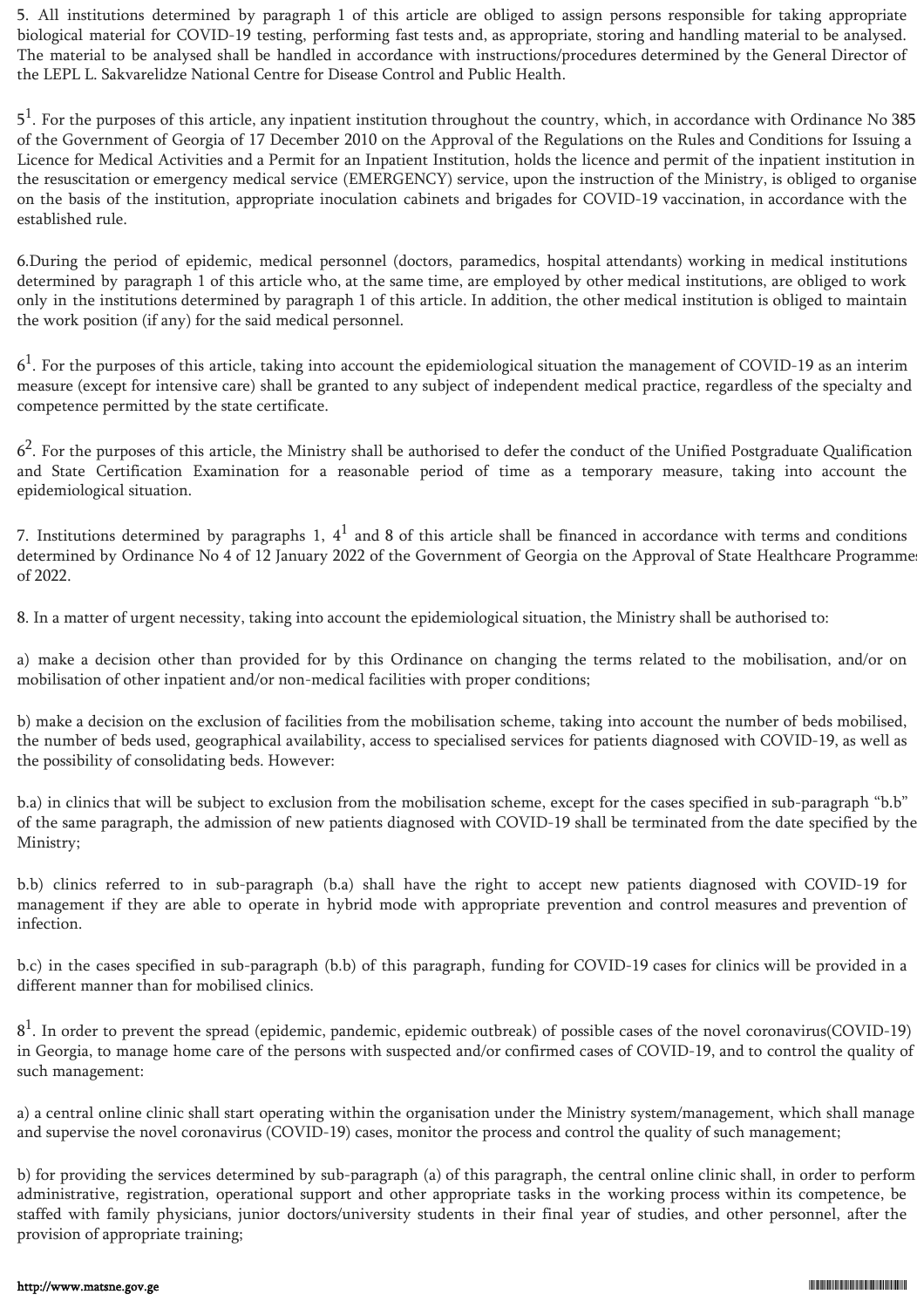c) insurance companies shall provide the persons involved in private insurance schemes and the persons insured from budgetary funds with the management and supervision of suspected and/or confirmed COVID-19 cases, and the telephone consultation with family physicians/paediatricians/internal medicine specialists;

d) insurance companies shall provide to the insured persons the contact information of the medical personnel engaged in the management and supervision of suspected and/or confirmed COVID-19 cases, and other organisational issues;

e) provision of the services determined by this paragraph shall not envisage co-payment by beneficiaries;

f) other issues related to the implementation of the measures determined by this paragraph may be regulated by an individual administrative act of the Minister of Internally Displaced Persons from the Occupied Territories, Labour, Health and Social Affairs of Georgia.

 $8<sup>2</sup>$ . Vaccination against the novel coronavirus disease – with COVID-19 vaccine shall be carried out in medical institutions that meet the criteria set by the Ministry, however, for the purposes of this paragraph, the right to conducting vaccinations shall be given to nurses and any entity of independent medical practice irrespective of the specialty and the competence permitted by the state certificate.

9. The following institutions shall be assigned the following functions:

a) the LEPL State Regulation Agency for Medical Activities to monitor the readiness of medical institutions in terms of infection control and maintaining the respiratory apparatus in good work order;

b) the LEPL Emergency Situation Coordination and Urgent Assistance Centre:

b.a) to ensure the transportation of patients, as needed;

b.b) to ensure the testing for infection (COVID-19) caused by the novel coronavirus (SARS-CoV-2) on the basis of established service fees in accordance with paragraph 10 of this article and/or Article 21(1<sup>1</sup>) of the Law of Georgia on Public Procurement, including:

b.b.a) gathering, storing and transporting relevant biological material or testing for identifying COVID-19 using the fast/easy method (directly through the LEPL Emergency Situation Coordination and Urgent Assistance Centre);

b.b.b) testing for COVID-19 using the PCR method, in accordance with Annex No 20 (Managing the Disease of Novel Coronavirus of COVID-19) approved by Ordinance No 828 of 31 December 2020 of the Government of Georgia on the Approval of Healthcare State Programmes of 2021, through the institution/laboratories implementing the component providing diagnostics of the infection caused by the novel coronavirus (SARS-CoV-2) (in accordance with the terms of the contract between the LEPL Emergency Situation Coordination and Urgent Assistance Centre and the relevant institution/laboratories);

c) the LEPL National Healthcare Agency to:

c.a) provide assistance, as appropriate, in the process of distribution of current patients to other medical institutions providing relevant services when the hospital is fully mobilised;

c.b) ensure that the medical institution is informed about this Ordinance.

 $9<sup>1</sup>$ . In view of the epidemiological situation, in order to manage the increased number of confirmed cases of COVID-19, the LEPL Emergency Situations Coordination and Urgent Assistance Center shall be allowed to temporarily transfer the ambulance vehicle(s) on its balance to the non-entrepreneurial (non-commercial) legal person called the Medical Holding of Georgia for temporary use, as per instructions of the Ministry, for the transportation of COVID-19 suspicious and / or confirmed patients to the clinics under its management.

10. In order to enforce the measures determined by this article, procuring institutions shall be given the right to procure necessary services/goods in the case of urgent necessity and/or in accordance with Article  $10^1(3)(d)$  of the Law of Georgia on Public Procurement, under the simplified procurement procedure, with the consent of the LEPL State Procurement Agency.

11. The measures determined by paragraph 2(c) of this article shall be financed in accordance with terms and conditions determined by Ordinance No 4 of 12 January 2022 of the Government of Georgia on the Approval of State Healthcare Programmes of 2022.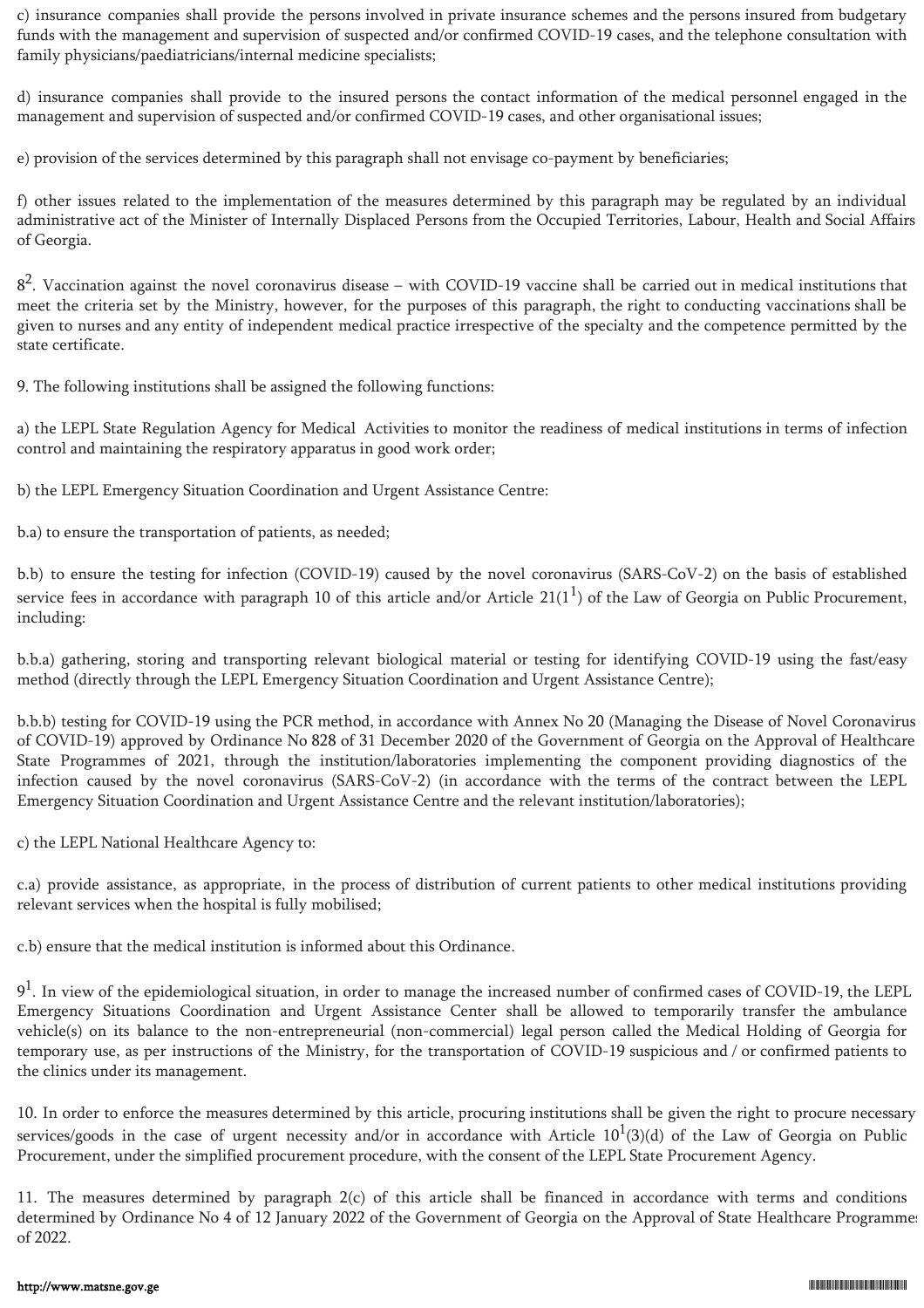12. Taking into account national and public importance, a different procedure for the issuance of a licence/permit shall be established for medical institutions and, in agreement with the Ministry, the LEPL State Regulation Agency of Medical Activities shall be granted the right to issue a temporary licence/permit for medical activities by a relevant act with terms and conditions other than those established by the legislation.

13. To ensure the execution of this Ordinance, Batumi Republican Clinical Hospital LTD shall be granted the right to perform activities on the basis of the existing licence/permit at the address of property (land (real estate)cadastral code No05.27.09.011) located at No 2, Tbel Abuseridze Street, the City of Batumi.

14. To enforce the measures determined by this article, Academician Nikoloz Kipshidze Central University Hospital LTD (cadastral code: 205165453) shall use the plot of land (including the buildings and structures thereon/attached thereto) registered by cadastre code No 43.10.42.174 of land (real estate) (address: the Village of Rukhi, Zugdidi Municipality), on the basis of the existing licence/permit, to manage infection (COVID-19) caused by the novel coronavirus (SARS-CoV-2).For the purposes of this article, Academician Nikoloz Kipshidze Central University Hospital LTD shall be authorised to use fixed and other assets, and other resources on its balance sheet.

15. Institutions providing dental services shall continue functioning in accordance with the recommendations/requirements and the rule of functioning approved by the Order of the Minister of Internally Displaced Persons from the Occupied Territories, Labour, Health and Social Affairs of Georgia.

16. As appropriate, those persons responsible for the delivery/supply of medication to beneficiaries during the provision of appropriate services within appropriate state healthcare programmes in the system of the Ministry, in accordance with the terms and conditions provided for by the same state programme, may be released from the obligation to deliver under the prescription form No 3 as a temporary measure.

Ordinance No 451 of 20 July 2020 of the Government of Georgia – website, 20.7.2020

Ordinance No 647 of 27 October 2020 of the Government of Georgia – website, 27.10.2020

Ordinance No 686 of 19 November 2020 of the Government of Georgia – website, 19.11.2020

Ordinance No 764 of 21 December 2020 of the Government of Georgia – website, 21.12.2020

Ordinance No 96 of 11 March 2021 of the Government of Georgia – website, 12.3.2021

Ordinance No 168 of 8 April 2021 of the Government of Georgia – website, 9.4.2021

Ordinance No 169 of 13 April 2021 of the Government of Georgia – website, 13.4.2021

Ordinance No 268 of 9June 2021 of the Government of Georgia – website, 9.6.2021

Ordinance No 417 of 17 August 2021 of the Government of Georgia – website, 17.8.2021

Ordinance No 78 of 17 February 2022 of the Government of Georgia – website, 17.2.2022

Ordinance No 83 of 22 February 2022 of the Government of Georgia – website, 22.2.2022

## Article 19 − Medical and pharmaceutical activities

- 1. (Deleted 7.2.2022, No 55).
- 2. (Deleted 7.2.2022, No 55).
- 3. (Deleted 7.2.2022, No 55).

4. For the purposes of the National Plan for the Introduction of the Covid-19 Vaccine in Georgia, a pharmaceutical product for preventive vaccination against the infection (COVID-19) caused by the Novel Coronavirus (SARS-CoV-2) shall be used, which has the authorisation or pre-qualification for use (including emergency use) granted by the World Health Organization or any strict regulatory body (SRA) recognised by it; or on which an application for authorisation (including emergency use) or prequalification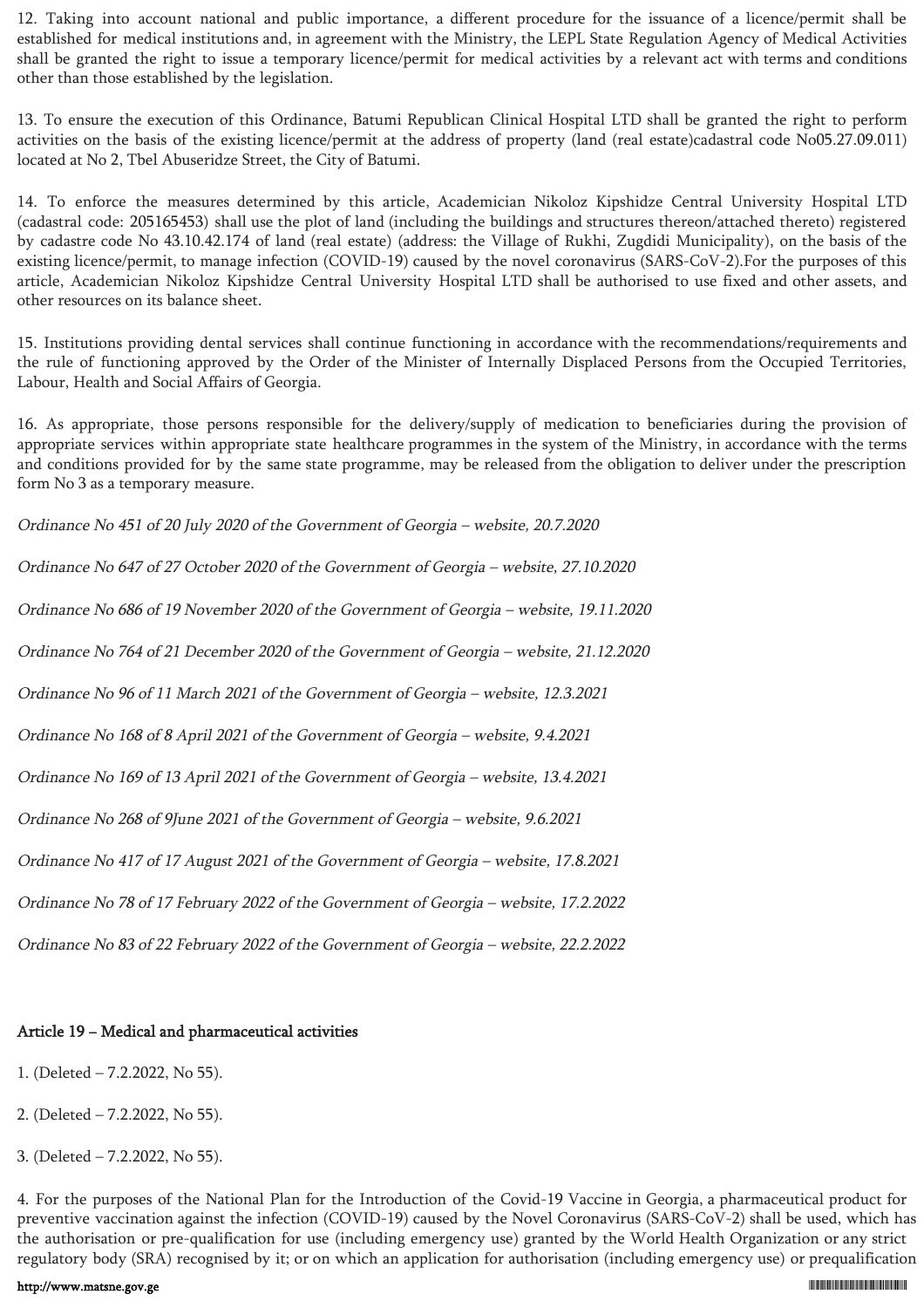has been submitted to the World Health Organization, its dossier is under consideration and, in addition, has already received a positive opinion from the World Health Organization's Strategic Advisory Group of Experts on Immunization (SAGE), it also has authorisation for use (including emergency use) granted by national regulatory bodies of at least 20 other countries, and at the same time, the vaccine has been used for vaccination of 10 times more persons than the target population worldwide.

5. In order to prevent the mass spread of the Novel Coronavirus (COVID-19), to reduce the possible threat to the life and health of the population of the country and to take further measures to manage the epidemiological situation:

a) for non-commercial purposes, in the presence of special state interests, based on the decision of the Clinical Group approved by Order No 01-101/ო of the Minister of 16 March 2020 on the Establishment of a Clinical Group for the Management of Infection (COVID-19) Caused by the Novel Coronavirus (SARS-CoV-2), where requested by the Ministry, the LEPL State Regulation Agency of Medical Activities shall be authorised to issue an Emergency Use Authorisation for a pharmaceutical product (s) intended for the treatment of the infection caused by the Novel Coronavirus (SARS-CoV-2), which has been granted an Emergency Use Authorisation by the World Health Organization or the US Food and Drug Administration (FDA) or the European Medicines Agency (EMA);

b) the import of a pharmaceutical product(s), for which an Emergency Use Authorisation has already been issued, shall be carried out in accordance with procedures and conditions provided for by the Law of Georgia on Medicines and Pharmaceutical Activities (Article  $11^{13}$ (h)), and Order No 327/6 of the Minister of Labour, Health and Social Affairs of Georgia of 13 October 2009.

6. The Emergency Use Authorisation issued by the LEPL State Regulation Agency of Medical Activities shall be temporarily suspended or revoked based on the relevant decision (s) / recommendation (s) made by the World Health Organization, FDA and / or EMA.

Ordinance No 715 of 27 November 2020 of the Government of Georgia – website, 27.11.2020

Ordinance No 228 of 19 May 2021 of the Government of Georgia – website, 19.5.2020

Ordinance No 476 of 24 September 2021 of the Government of Georgia – website, 27.9.2021

Ordinance No 55 of 7 February 2022 of the Government of Georgia – website, 7.2.2022

# Article 20 − Enforcement of penalty sanctions

1. Within the framework of Ordinance No 36 of 21 February 2013 of the Government of Georgia on Certain Measures to be Implemented to Transit to Universal Healthcare, the moratorium shall be extended to 1 July 2020 on penalty sanctions (including disputable ones) determined by administrative legal act(s) of the programme administering body (bodies) for supplier institutions, and on the payment of administering measures determined by Article  $19<sup>1</sup>$  of Annex 1 of the same Ordinance and Ordinance No 66 of 13 February 2019 of the Government of Georgia on Additional Measures for Administering State Programme for Universal Healthcare, taking into account paragraph 3 of this article.

2. The provisions of paragraph 1 of this article shall also apply to the enforcement of penalty sanctions determined within the framework of state healthcare programmes of the respective year (including the State Programme for the Management of Hepatitis C approved by Ordinance No 169 of 20 April 2015).

3. In the case provided for by Article  $19^1(8)$  and (9) of Annex No 1 of Ordinance No 36 of 21 February 2013 of the Government of Georgia on Certain Measures to be Implemented to Transit to Universal Healthcare, the validity of a written agreement on the payment rescheduling of penalty sanctions shall be suspended only if a supplier ensures that the validity period of an appropriate guarantee related to the fulfilment of an obligation (a guarantee corresponding to the amount of the obligation) is postponed for an appropriate period and is submitted to a provider in a written form.

# Article 21 − Measures related to property management and agreements

1. The Ministry and LEPLs subject to its control shall transfer movable state property to an appropriate organisation/institution, within the scope of measures of prevention related to the novel coronavirus (COVID-19) and in accordance with applicable legislation, namely Ordinance No 285 of 20 July 2011 of the Government of Georgia on Transfer of Disposable and Rapidly Wearing Items, Pharmaceutical and Food Products by Institutions of the Executive Authority to be Used by Private and Public